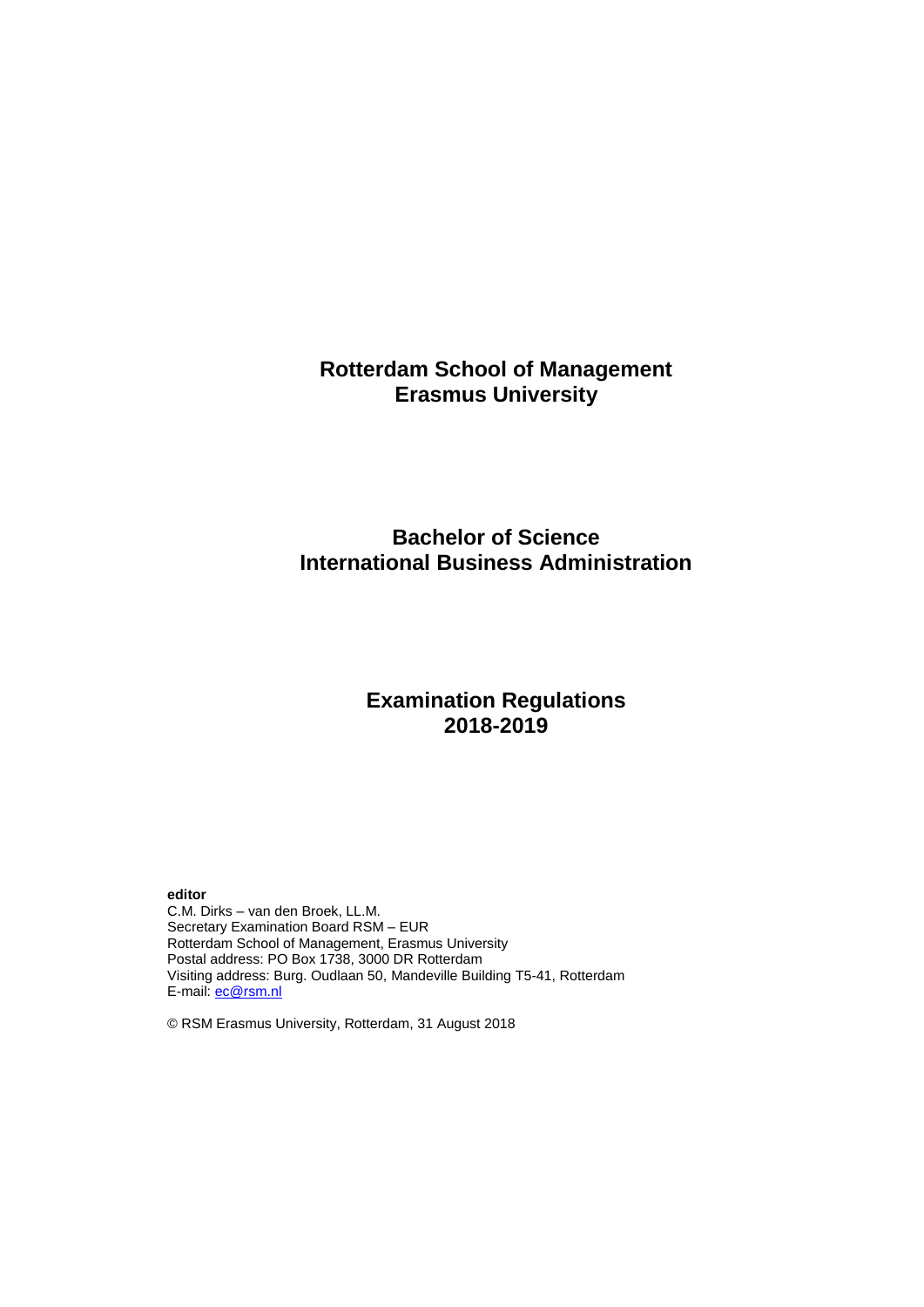# Contents

| 3. TEACHING AND EXAMINATION REGULATIONS (TER) OF THE BACHELOR OF SCIENCE IN                     |  |
|-------------------------------------------------------------------------------------------------|--|
|                                                                                                 |  |
|                                                                                                 |  |
|                                                                                                 |  |
|                                                                                                 |  |
|                                                                                                 |  |
|                                                                                                 |  |
| Article 1.5 - instructions in connection with the master's degree programme 10                  |  |
|                                                                                                 |  |
|                                                                                                 |  |
|                                                                                                 |  |
|                                                                                                 |  |
|                                                                                                 |  |
|                                                                                                 |  |
|                                                                                                 |  |
|                                                                                                 |  |
| Article 3.1 - time periods and frequency of examinations; examination schedule; re-             |  |
|                                                                                                 |  |
|                                                                                                 |  |
|                                                                                                 |  |
|                                                                                                 |  |
|                                                                                                 |  |
| Article 4.1 - determining, announcing and recording results of examinations; marking period. 14 |  |
| Article 4.2 - period of validity of examination components and granted exemptions  14           |  |
|                                                                                                 |  |
|                                                                                                 |  |
|                                                                                                 |  |
|                                                                                                 |  |
|                                                                                                 |  |
| Article 6.1 - the result of the final IBA exam and active degree granting  15                   |  |
| SECTION 7 - PREVIOUS EDUCATION AND SELECTIVE ADMISSION PROCEDURE  16                            |  |
| Article 7.1 - alternative requirements for deficiencies in previous education; requirements for |  |
|                                                                                                 |  |
|                                                                                                 |  |
|                                                                                                 |  |
| Article 7.4 – entrance requirements for those with a non-Dutch diploma that is not deemed in    |  |
| the ministerial regulations to be equivalent to the Dutch VWO diploma  16                       |  |
|                                                                                                 |  |
|                                                                                                 |  |
|                                                                                                 |  |
|                                                                                                 |  |
|                                                                                                 |  |
| Article 9.2 - Student counselling and monitoring of students' progress  18                      |  |
| Article 9.3 - Exception to the BSA-norm in case of personal circumstances  18                   |  |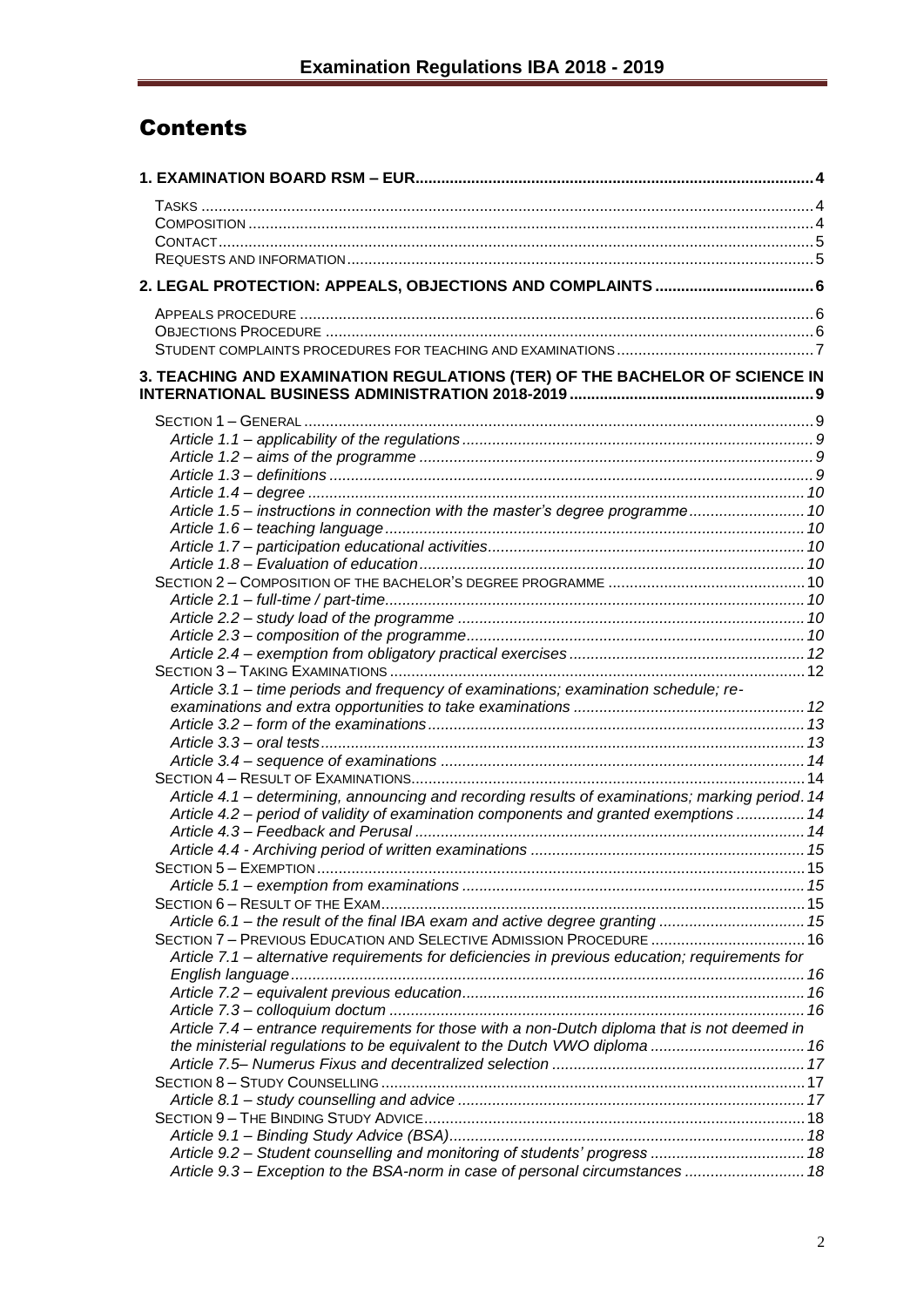| 4. RULES AND GUIDELINES (R&G) OF THE BACHELOR OF SCIENCE IN INTERNATIONAL                  |  |
|--------------------------------------------------------------------------------------------|--|
|                                                                                            |  |
|                                                                                            |  |
|                                                                                            |  |
|                                                                                            |  |
|                                                                                            |  |
| Article 1.4 - The authority to examine, the appointment of examiners (BSc programmes),     |  |
|                                                                                            |  |
|                                                                                            |  |
|                                                                                            |  |
|                                                                                            |  |
|                                                                                            |  |
| SECTION 3 - RULES CONCERNING GOOD COURSE OF THINGS DURING EXAMINATIONS AND TESTS  25       |  |
|                                                                                            |  |
| Article 3.2 - entering and leaving the room in which the written test is being held26      |  |
| Article 3.3 - general provisions concerning order during the written test 26               |  |
|                                                                                            |  |
| SECTION 4 - THE EXAMINATIONS, TESTS AND ASSESSMENTS OF THE COURSES  27                     |  |
| Article 4.1 - The questions and assignments, assessment plan, peer review protocol and     |  |
|                                                                                            |  |
|                                                                                            |  |
|                                                                                            |  |
| Article 5.2 - determining the grades: rounding off, averaging, passing, grade floor, bonus |  |
|                                                                                            |  |
|                                                                                            |  |
|                                                                                            |  |
|                                                                                            |  |
| Article 6.3 – the certificate, the transcript and the diploma supplement30                 |  |
|                                                                                            |  |
|                                                                                            |  |
|                                                                                            |  |
|                                                                                            |  |
|                                                                                            |  |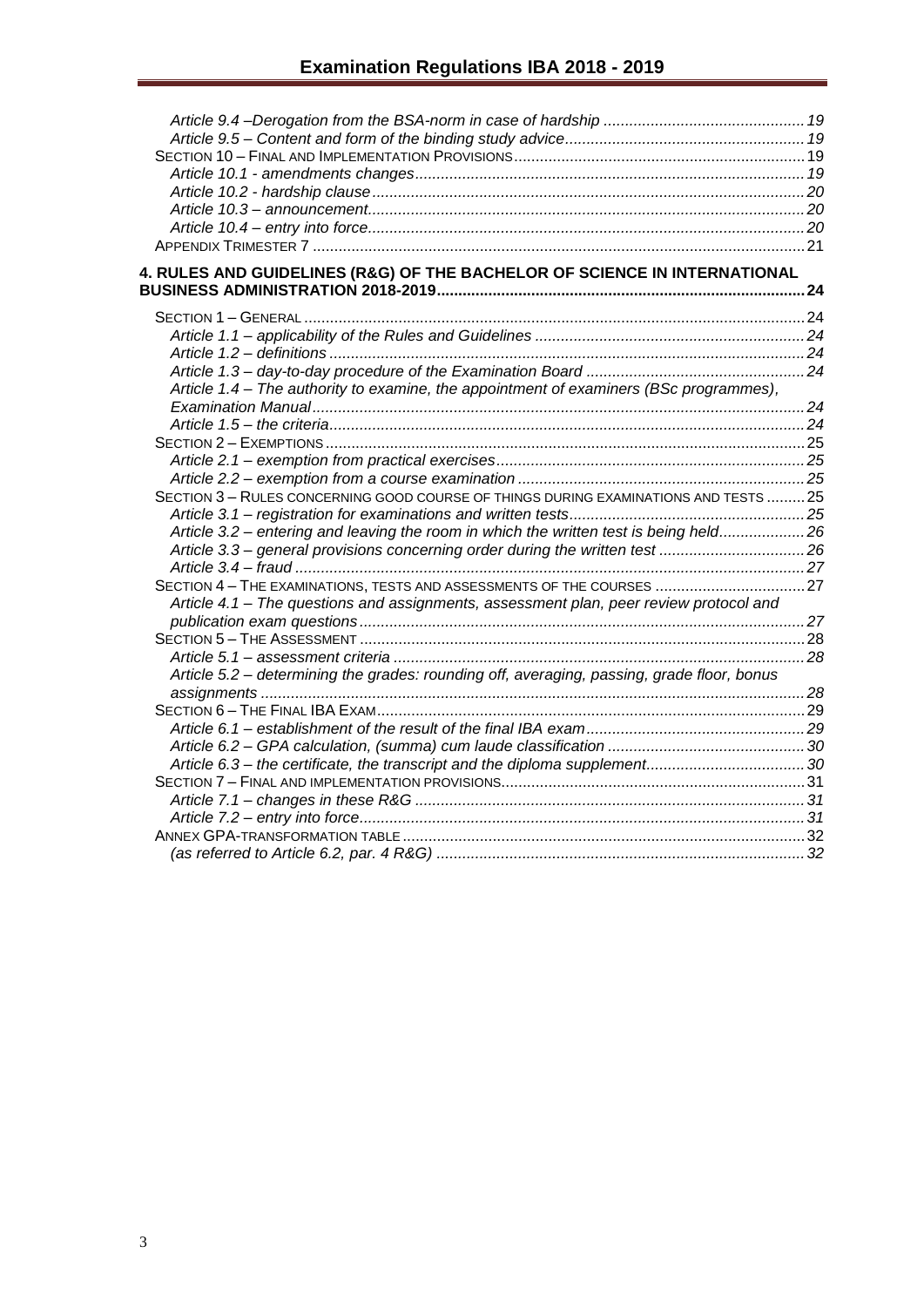## <span id="page-3-0"></span>1. Examination Board RSM – EUR

## <span id="page-3-1"></span>**Tasks**

The legal framework of the Examination Board RSM – EUR is given by Dutch Law, in particular the Dutch Higher Education and Research Act (*Wet op het hoger onderwijs en wetenschappelijk onderzoek- WHW*). The Examination Board has many different tasks. Generally, the following components can be discerned:

- 1. S*upervisory responsibility* with regard to the final exams, examinations and tests. This responsibility is manifested in the competence of the Examination Board to:
	- a. award the degree certificate;
	- b. appoint the examiners;
	- c. supervise the quality of final exams, examinations and tests;
	- d. take disciplinary action in case of fraud;
	- e. supervise the implementation and execution of the examination regulations with due observance of the common legal principles such as equality, legal security, legitimacy, reasonableness, fair play and so on;
	- f. act as mediator or as the defendant in case of disputes or appeals.
- 2. *Regulatory tasks*: The Examination Board sets rules and gives instructions to the examiners. These rules have been laid down in the *Rules and Guidelines as well as in the Examination Manual for examiners*. These rules concern matters such as order during examinations, fraud, assessment criteria, compensation rules, classifications (such as (summa) cum laude).
- 3. *Tasks that are further defined in the Teaching and Examinations Regulation or 'Onderwijs- en Examenregeling'* (TER or OER) established by the Dean. This concerns the granting of exemptions from the OER in individual cases due to personal circumstances or on grounds of the hardship clause (if a rule in an individual case leads to unreasonable consequences). A few examples are: the granting of exemptions for courses, the interim advice within the framework of the binding study advice, the adjustment of the norm of the binding study advice in the case of personal circumstances, granting extra and/or accelerated examinations opportunities.
- 4. *Advisory tasks*: the Examination Board advises the Dean regarding the Teaching and Examination Regulations.
- 5. *Mandate*: the Examination Board has been mandated by the Dean to establish the final BSA.

## <span id="page-3-2"></span>**Composition**

The Examination Board consists of six members of the academic staff and an external member. All members are appointed by the Dean. The Examination Board collectively sets up rules and policy. The Examination Board as a whole meets once a month. Each member has his own portfolio. The Examination Board is supported by the secretary.

*Members* Prof. Dr. L.C.P.M. Meijs (Chairman) Ir. A.J. Roodink (Vice Chairman) Dr. E.A. van der Laan Dr. B.H.E. Wempe Dr. M.B.J. Schauten (external member) Dr. J.P.J.M. Essers Vacancy member

*Secretary to the Examination Board* C.M. Dirks - van den Broek LL.M. managing director/secretary J. van der Woude secretary quality assurance I.M. van Essen LL.M.<br>A.M. Schey MScBA deputy-secretary A.M. Schey MScBA

*Administration* D.M. Schonis external team leader L. Guo assistant K. van Oers assistant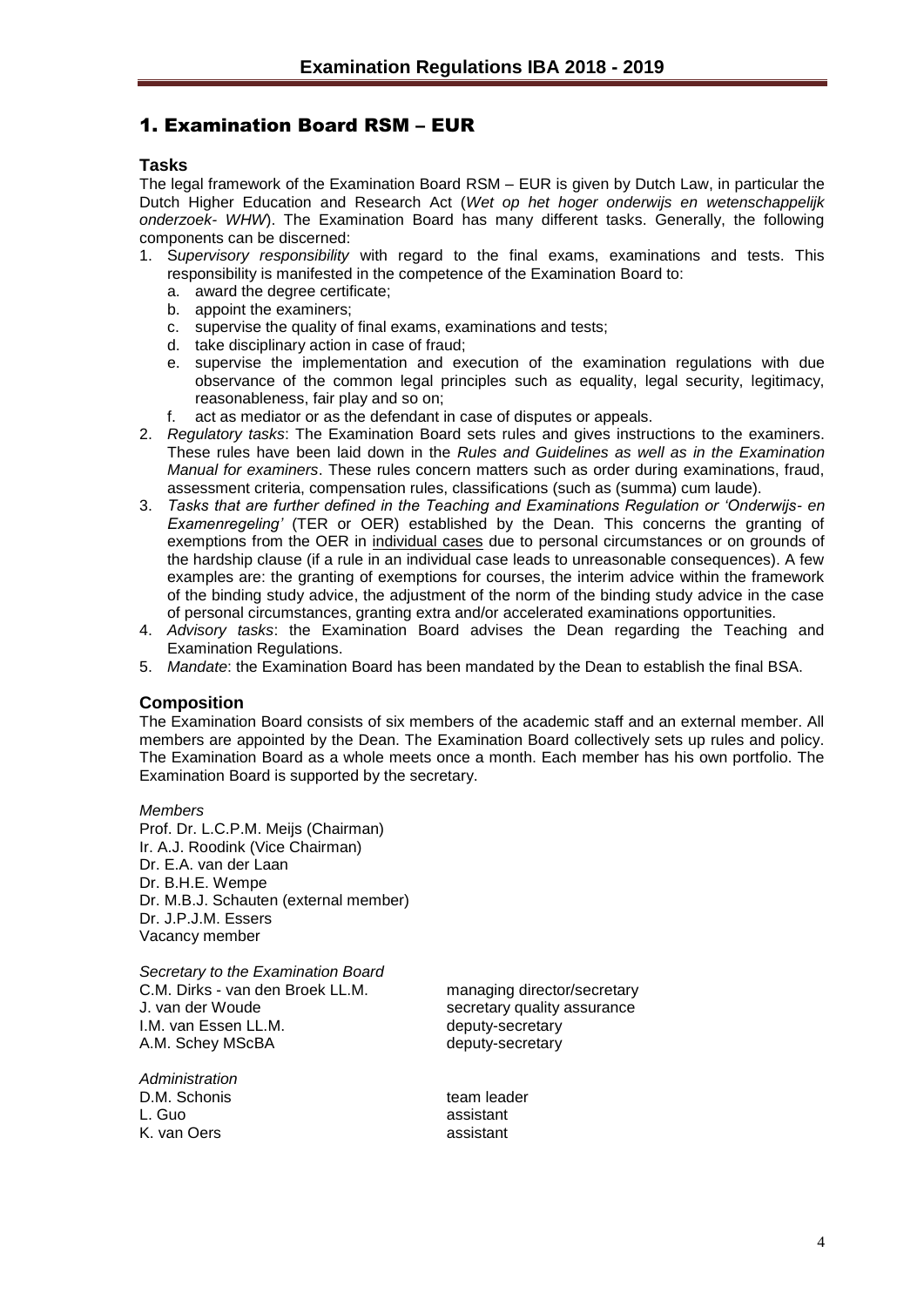## <span id="page-4-0"></span>**Contact**

Mandeville Building, Room T5-41 Tel. 010-4081895/88731 E-mail [ec@rsm.nl](mailto:ec@rsm.nl)

## <span id="page-4-1"></span>**Requests and information**

Information concerning examinations can be found on the website of the Examination Board: [www.rsm.nl/examination-board.](http://www.rsm.nl/examination-board) Please consult these sites before contacting the Examination Board. You may first want to take a look in the [Frequently Asked Questions \(FAQ\) section](http://www.rsm.nl/examination-board/frequently-asked-questions-faqs/) to see whether you can find an answer to your question there.

Brief general questions can be asked by e-mail to [ec@rsm.nl](mailto:ec@rsm.nl) or by phone 010 4088731/1895 during opening hours (09.00 – 12.30 hrs.).

Official requests (e.g. requesting extension of grade validity) must be submitted by the EB´s webportal:<https://request-eb.rsm.nl/> .

When submitting the request, please include all relevant documentation. Be explicit in addressing the Examination Board. When a course is involved, mention the course's title, the teacher responsible, and the course's code. When a test or examination is involved, mention the course's title and code, the teacher, and the date. Once again, being explicit and clear in your request helps handling it expediently. Finally, always provide motivation as to why the request is submitted and as to why the request should be granted.

In the event that you are asked to hand in a (certified copy of a) certificate, transcript or diploma, you still have to send/show this document in its original form to the Examination Board for verification. These kind of documents will not be accepted in a digital form.

Please take into account that it may take up to 4 weeks before you receive a reply from the Examination Board. The Examination Board communicates decisions via e-mail (RSM staff and students via ERNA-account).

## **Postal address**

Rotterdam School of Management, Erasmus University Examination Board BSc & MSc Programmes, Mandeville Building, room T5-41 PO Box 1738 3000 DR Rotterdam The Netherlands

#### **Visiting address**

Secretariat Examination Board Mandeville Building, room T5-41 Burgemeester Oudlaan 50 3062 PA Rotterdam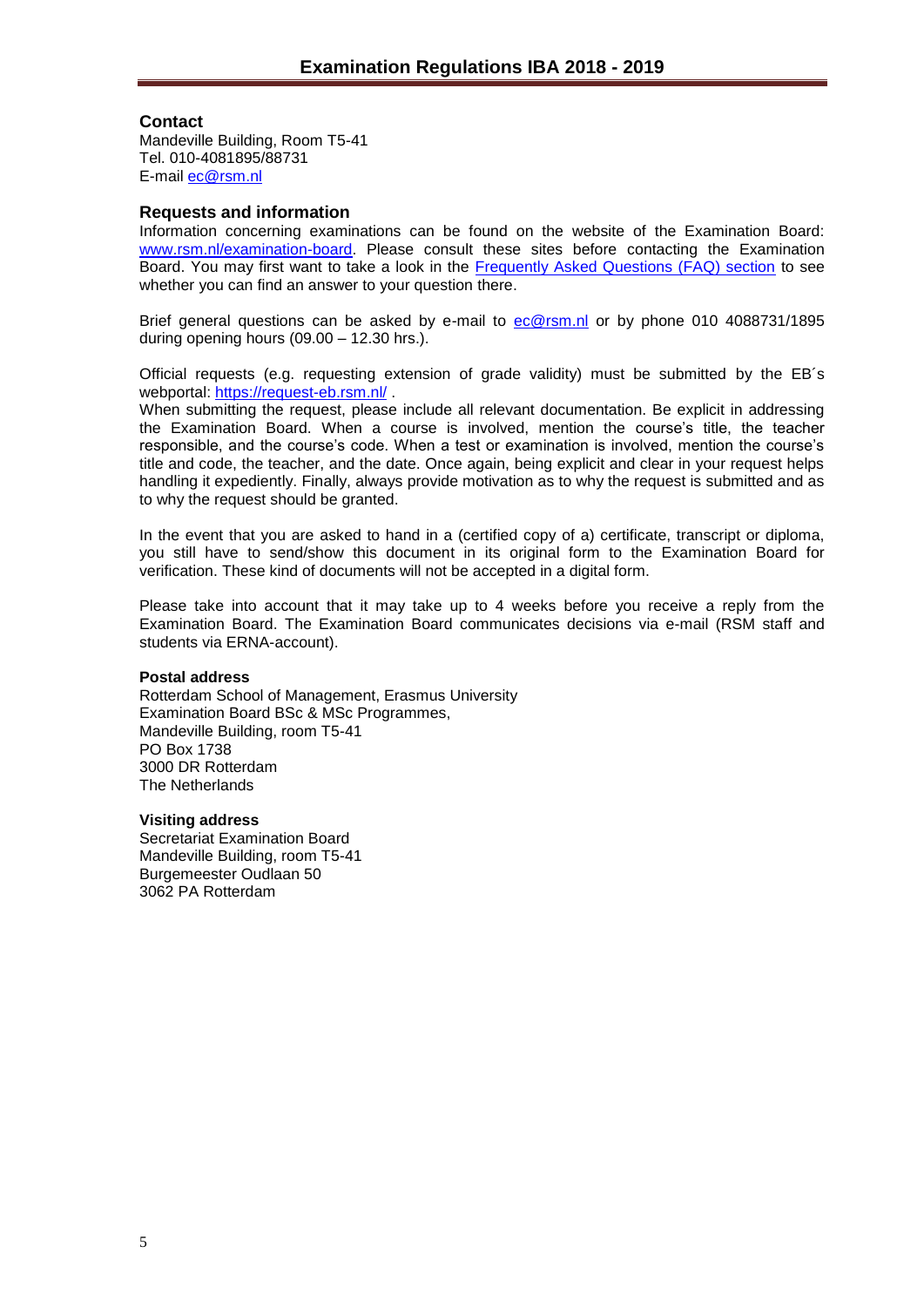## <span id="page-5-0"></span>2. Legal protection: Appeals, Objections and Complaints

If you disagree with a decision by a university body such as the Executive Board, the Dean, the Examination Board or an examiner, there are legal redress possibilities. You can submit an objection or lodge an appeal against this decision. Which procedure should be followed is specified by law and depends on the type of decision involved. All decisions should include an appeals clause, which refers to the appropriate legal process. Both procedures are briefly described as follows.

## <span id="page-5-1"></span>**Appeals procedure**

A student who objects to a decision of an examiner (e.g. assessments) or the Examination Board may lodge an appeal with the Examination Appeals Board (in Dutch College van Beroep voor de Examens (*CBE*)) of Erasmus University Rotterdam. In urgent cases, the chair of the *CBE* can be requested to make provisions.

Only an interested party, that is a person whose interest is directly involved in a decision, can lodge the appeal. The appeal has to be lodged within six weeks of the announcement of the disputed decision. If the appeal concerns a decision that was not made on time, it must be submitted within a reasonable period of time.

The appeal should be submitted at [legal.protection@eur.nl](mailto:legal.protection@eur.nl) to the attention of the *CBE*-*EUR*. For further information check [http://www.eur.nl/english/essc/legal\\_position/objections\\_and\\_appeals/](http://www.eur.nl/english/essc/legal_position/objections_and_appeals/) or the Student Information Leaflet "Submitting an appeal with the Examinations Appeals Board" (available at the ESSC (Hall E-Building).

You can also visit the website of the *CBE-EUR* <http://www.eur.nl/abd/jz/cbe/> (in Dutch), where you can find the CBE's rulings on various disputes.

Before the *CBE*-*EUR* deals with the appeal, there is a settlement phase, in which the Examination Board concerned attempts to settle the lawsuit amicably (= formal amicable settlement attempt).

The *CBE*-*EUR* assumes that the complainant him/herself will first have made contact with the examiner concerned or with the Examination Board, in order to try to reach agreement (=material amicable settlement attempt). Account should be taken of the fact that meanwhile the period of six weeks for lodging an appeal with the *CBE*-*EUR* continues to run. In view of this, a provisional appeal can be lodged for the interim.

If the settlement attempt fails, parties will be invited to a sitting of the Examination Appeals Board. The sitting is in Dutch. Foreign students are recommended to take an interpreter with them to the sitting.

If a student disagrees with the decision of the *CBE-EUR* regarding their objection, they can submit an appeal to the Higher Education Appeals Tribunal in The Hague within six weeks of the decision.

## **Further information**

For further information check [www.eur.nl/english/essc/legal\\_position/objections\\_and\\_appeals](http://www.eur.nl/english/essc/legal_position/objections_and_appeals)

Further information about the procedure can also be obtained from the Secretary of the *CBE-EUR* by e-mail to [cbe@eur.nl.](mailto:cbe@eur.nl)

## <span id="page-5-2"></span>**Objections Procedure**

You can submit a notice of objection against decisions by or on behalf of the Executive Board. This mainly concerns decisions on enrolment as a student, decentralised selection, termination of enrolment, payment or refund of tuition fees, financial aid and having been barred entry to the university's buildings, premises or facilities. You can also submit an appeal against the written refusal to make a decision or if a decision is not taken in a timely manner.

Of course, you do not necessarily have to start an appeal or objection procedure if you have a difference of opinion with someone. Talking to the person who took the decision is often enough to resolve the issue.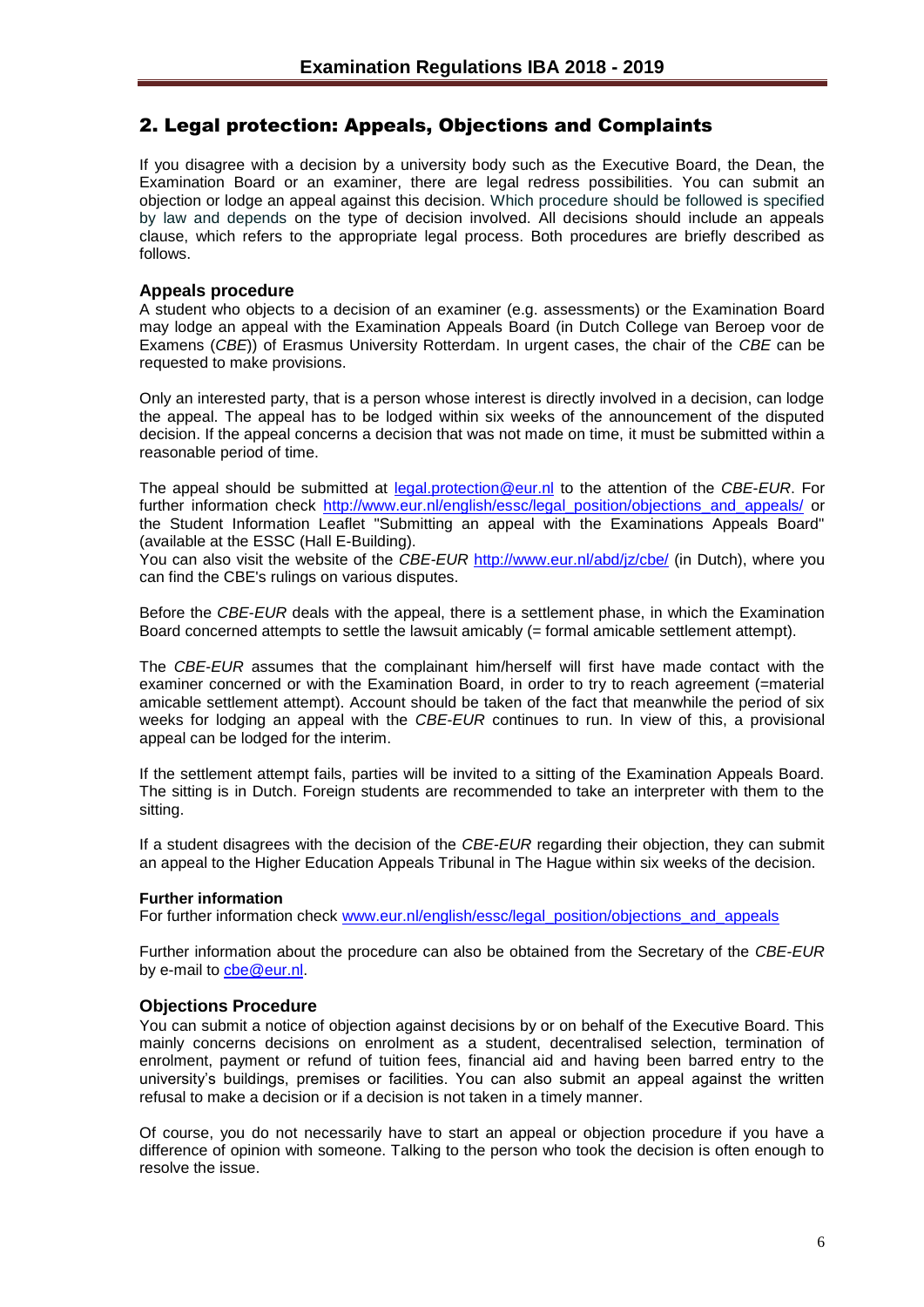The notice of objection should be submitted at [legal.protection@eur.nl.](mailto:legal.protection@eur.nl) In all cases the period of objection is six weeks.

Your notice of objection will first be handled by the Advisory Committee on Objections. This Committee advises the Executive Board about your objection, after which the Executive Board reconsiders the case and makes a decision regarding your objection. Before issuing its advice, the Committee will also investigate whether an amicable settlement between parties is possible. The Executive Board shall decide on the objection no later than 10 weeks after receipt of the notice of objection.

If you disagree with the decision regarding your objection, you can submit an appeal with the Higher Education Appeals Tribunal in The Hague within six weeks of the decision.

You can find more information about this Objection Procedure on [this EUR-website.](http://www.eur.nl/english/essc/legal_position/objections_and_appeals/)

## <span id="page-6-0"></span>**Student complaints procedures for teaching and examinations**

The RSM is committed to high quality education and examinations and intends to improve these continuously. Therefore, we need feedback from our students if our courses and examinations do not meet our standards. If students experience dissatisfaction related to the teaching or examinations, it is important that they inform relevant staff members as soon as possible. To that end, RSM and EUR have established the following complaints procedure.

#### **Complaints regarding the teaching, teacher or organization of a course:**

In general, complaints about the *content* or *organization* of the programmes can be reported through the various course evaluations that are sent to students at the end of the trimester/semester. The course coordinator/examiner concerned will receive the evaluation feedback of the participating students.

During the trimester/semester, urgent complaints about the *content of a course* should be reported to the **course coordinator** via the designated channels, such as Canvas and/or email.

High-priority or urgent issues with the *organization* of the programme can be reported to the relevant **programme manager**. For contact information, please refer to the [RSM Website.](https://www.rsm.nl/information-for/current-students/)

Students considering making a complaint can consult a **student adviser** or a **student counsellor.**  They can provide support and advice and may take a mediatory role if required.

#### **1. Complaints regarding the examination of a course**

There are four main ways to file a complaint regarding the *examination* of a course:

- a. Course evaluations;
- b. Complaints via the Student Representation RSM;
- c. Individual complaints via the Examination Board;
- d. The EUR legal protection facility.

## **a. Complaints via course evaluations**

In general, complaints about the *examination* of a course can be reported through the **course evaluations** that are sent to students after the examination. The examiner concerned, as well as Programme Management and the Examination Board, will receive the evaluation feedback of the participating students.

#### **b. Complaints regarding a bachelor course via the Student Representation RSM**

Individual bachelor students may file individual complaints regarding an examination with the Examination Board as described below in item c. Complaints regarding issues that concern *all students* (such as disturbances during an examination, a missing page in the exam paper, exam paper lay out, examination format being out of accordance with the relevant material laid out in the course manual and other errors in the questions and/or answer possibilities), a specific protocol is applicable to ensure that the complaints can be dealt with in an *efficient and effective* manner. These complaints that regard all students must be submitted through the **Student Representation RSM**. In response to the examination in question and the corresponding answer models published on Canvas, students must submit their motivated reaction of dissatisfaction within one week via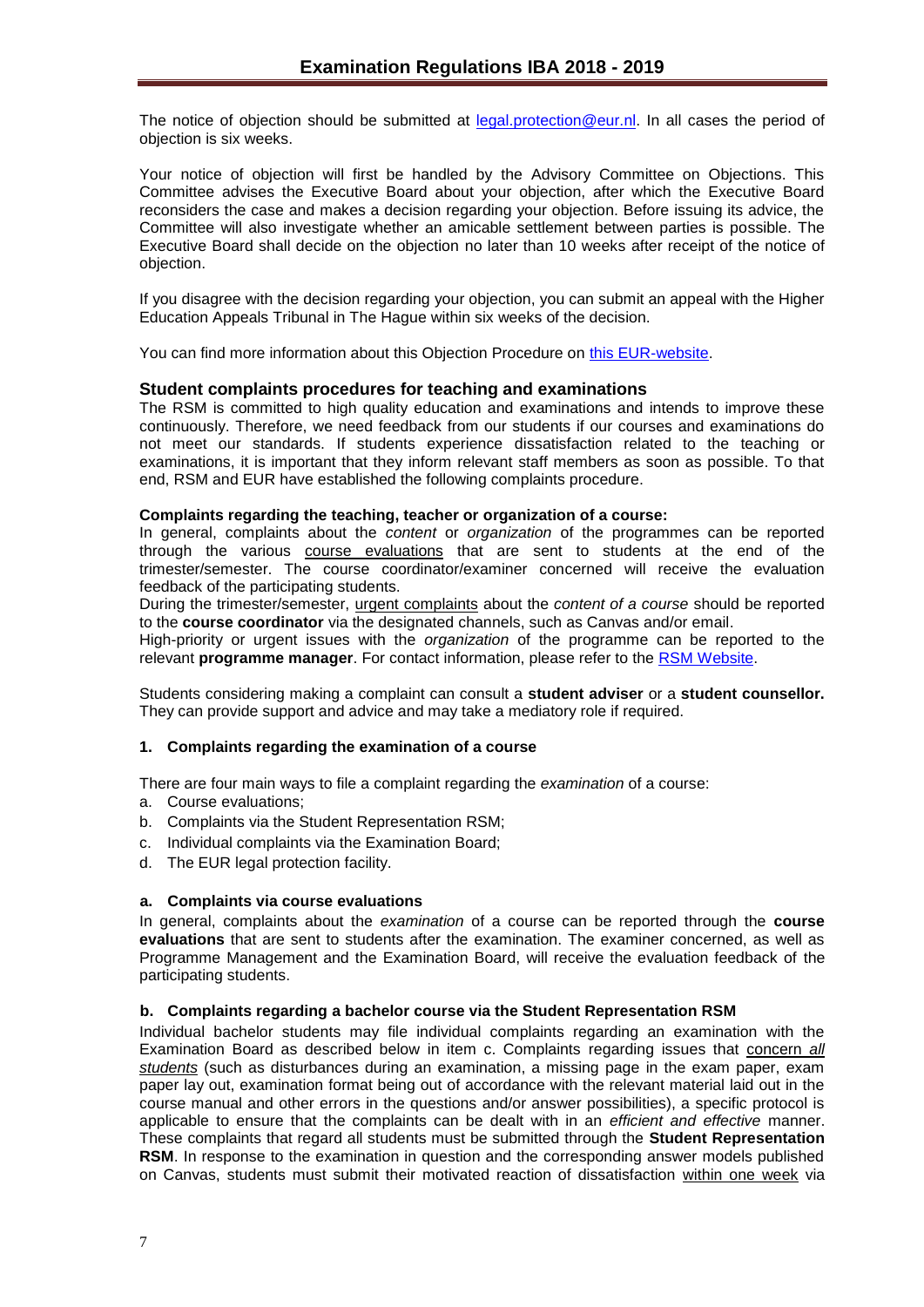[feedbackBA@rsmsr.nl](mailto:feedbackBA@rsmsr.nl) or [feedbackIBA@rsmsr.nl.](mailto:feedbackIBA@rsmsr.nl) After this period, new comments will no longer be up for consideration. SR collects and groups the comments and sends these to the examiner no later than two working days prior to the plenary perusal session. The examiner/course coordinator shall respond to the received SR comments during the perusal. In the event that the examiner is considering deviating from the assessment ruling as a result of the perusal session, approval of the Examination Board is required. The examiner must post a final response to the collected comments by the SR on Canvas no later than four weeks after the examination/test has taken place. This final Canvas response concludes the perusal procedure.

If, after completion of the perusal procedure, the SR believes that the problem has not been resolved in accordance with expectations, the SR may submit a complaint to the Examination Board via the [web portal.](https://request-eb.rsm.nl/)

The Examination Board will investigate the complaint filed, based on the submitted documents, and will conduct its own research in conjunction with these. In all cases, both the SR and the examiner will be heard. Within six weeks of lodging the complaint, the Examination Board will inform the complainant of its subsequent findings and any conclusions that may have been reached. In general, such findings and conclusions drawn by the Examination Board are not appealable.

## **c. Complaints directly via the Examination Board**

If a student has a complaint regarding the *organization of the examination* (e.g. a student has been barred from entering the examination hall), the complaint may be filed with the **Examination Board** via its [web portal.](https://request-eb.rsm.nl/) All relevant documents, such as the examiner's or invigilator's response, must be attached to this submission. The complainant will receive an automatic confirmation of receipt. The Examination Board will investigate the complaint on the basis of the submitted documents and additionally will conduct its own research. Both the complainant and the involved examiner or invigilator will be heard in the following investigation. Within six weeks of lodging the complaint, the Examination Board will inform the complainant of its subsequent findings and any conclusions that may have been drawn. In general, such findings and conclusions drawn by the Examination Board are not appealable.

Please note that a complaint cannot concern an *individual decision*, such as the grade awarded by the examiner. If a student disagrees with his/her final grade after the examiner's feedback and the perusal, the student may lodge an appeal with the **Examination Appeals Board** via the EUR Legal Protection Facility: [legal.protection@eur.nl.](mailto:legal.protection@eur.nl) The appeal must be made within six weeks of the announcement of the grade. The Examination Board will not take complaints regarding examinations into consideration if the student concerned could have lodged an appeal. Therefore, complaints submitted after the period of six weeks (commencing on the day following the day of the decision's announcement) will *not* be taken into consideration.

## **d. EUR Legal Protection Facility**

In addition to the RSM complaints procedures as described above, students can submit a formal complaint with the EUR central facility to which all complaints and notices of appeal and objection can be submitted via e-mail: the **EUR Legal Protection Facility** via [legal.protection@eur.nl.](mailto:legal.protection@eur.nl) Complaints can also be submitted via post to the EUR Legal Protection Facility, room A2-07D, Post box 1738, 3000 DR Rotterdam. If you do not wish to use this particular facility, you may also submit your complaint in person to a **student counsellor**. You can make an appointment with a student counsellor through the ESSC.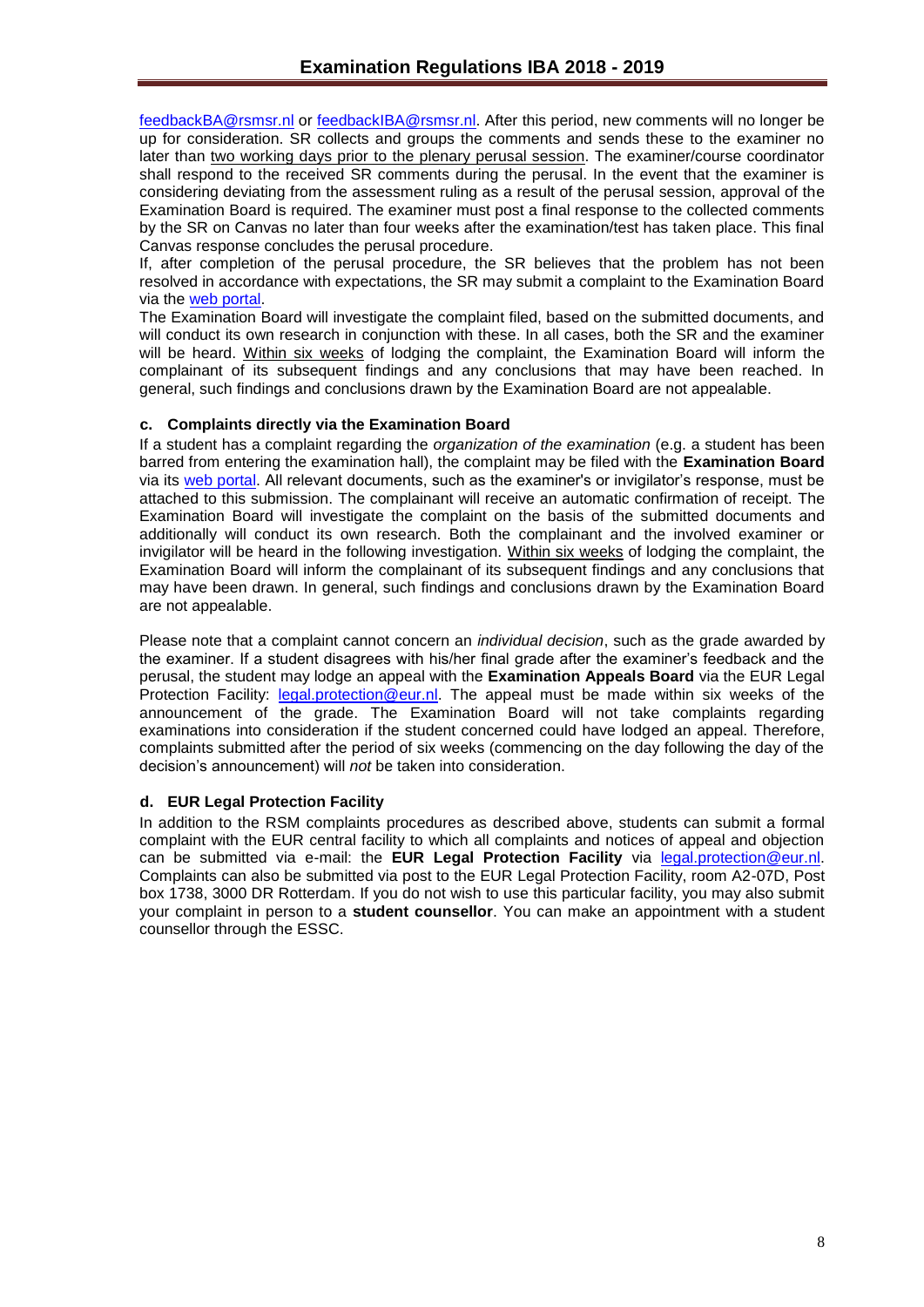# <span id="page-8-0"></span>3. Teaching and Examination Regulations (TER) of the Bachelor of Science in International Business Administration 2018-2019

## <span id="page-8-1"></span>**Section 1 – General**

## <span id="page-8-2"></span>**Article 1.1 – applicability of the regulations**

These regulations are applicable to the curriculum and examinations of the bachelor's degree programme BSc in International Business Administration at the Rotterdam School of Management, Erasmus University, hereinafter referred to as the programme.

## <span id="page-8-3"></span>**Article 1.2 – aims of the programme**

The programme is intended to impart knowledge, skills and insight in the area of International Business Administration in such a way that the graduate is capable of scientific and socially responsible professional practice in this area, and is qualified to take any desired advanced programme to become, among other things, a scientific researcher.

## <span id="page-8-4"></span>**Article 1.3 – definitions**

In the regulations, the following words shall have the following meanings:

- a. *Act*: the Dutch Higher Education and Research Act (*Wet op het hoger onderwijs en wetenschappelijk onderzoek* - *WHW*);
- b. *Rules and Guidelines (R&G)*: the rules, guidelines and instructions of the Examination Board as referred to in article 7.12b of the Act;
- c. *Course*: an instruction given under the authority of a member of the academic personnel; each course is concluded with an examination;
- d. *Final IBA exam*: the total assessment of the performance of the student for separate examination parts of the programme, as referred to in article 7.10 of the Act;
- e. *Examination:* every course will be assessed by an examination. Each examination includes an investigation into the knowledge, insight and skills of the student, as well as the appraisal of the results of that investigation. An examination may consist of more than one test.
- f. *Test*: a test may be:
	- A written test (a plenary test, open or closed book with open and/or multiple choice questions);
	- An individual assignment (i.e. a case or a thesis);
	- A group assignment (i.e. a team assignment);
	- An oral test;
	- A presentation;
	- A practical exercise;
	- Participation performance.
- g. *Examination part*: a study unit or course of the IBA programme;
- h. *EC*: abbreviation of "European Credit" which stands for study credit as referred to in Article 7.4 of the Act. One EC represents 28 hours of study;
- i. *Student*: a person who is enrolled at the university in order to pursue the study course and/or to take the exams and examinations of the programme; for the further application of these regulations, this word also means an enrolled 'extraneous';
- j. *Examination Board*: the board referred to in article 7.12 of the Act for administering examinations and for organizing and coordinating the examinations of the programme;
- k. *Academic year*: the academic year runs from 1 September to the following 31 August (inclusive);
- l. *Dean*: head of Rotterdam School of Management, Erasmus University;
- m. *Progamme Director*: the Dean of Education in the capacity of programme director as laid down in Article 9.17 of the Act and as referred to in Article 7 of the School Regulations 2017;
- n. *Academic Director*: the person who is authorised by the Programme Director to spearhead the bachelor programme and lead the programme in terms of profile, content, quality, delivery and assessment;
- o. *School*: Rotterdam School of Management, Erasmus University;
- p. *Academic personnel*:
	- a. the members of the academic staff of the School,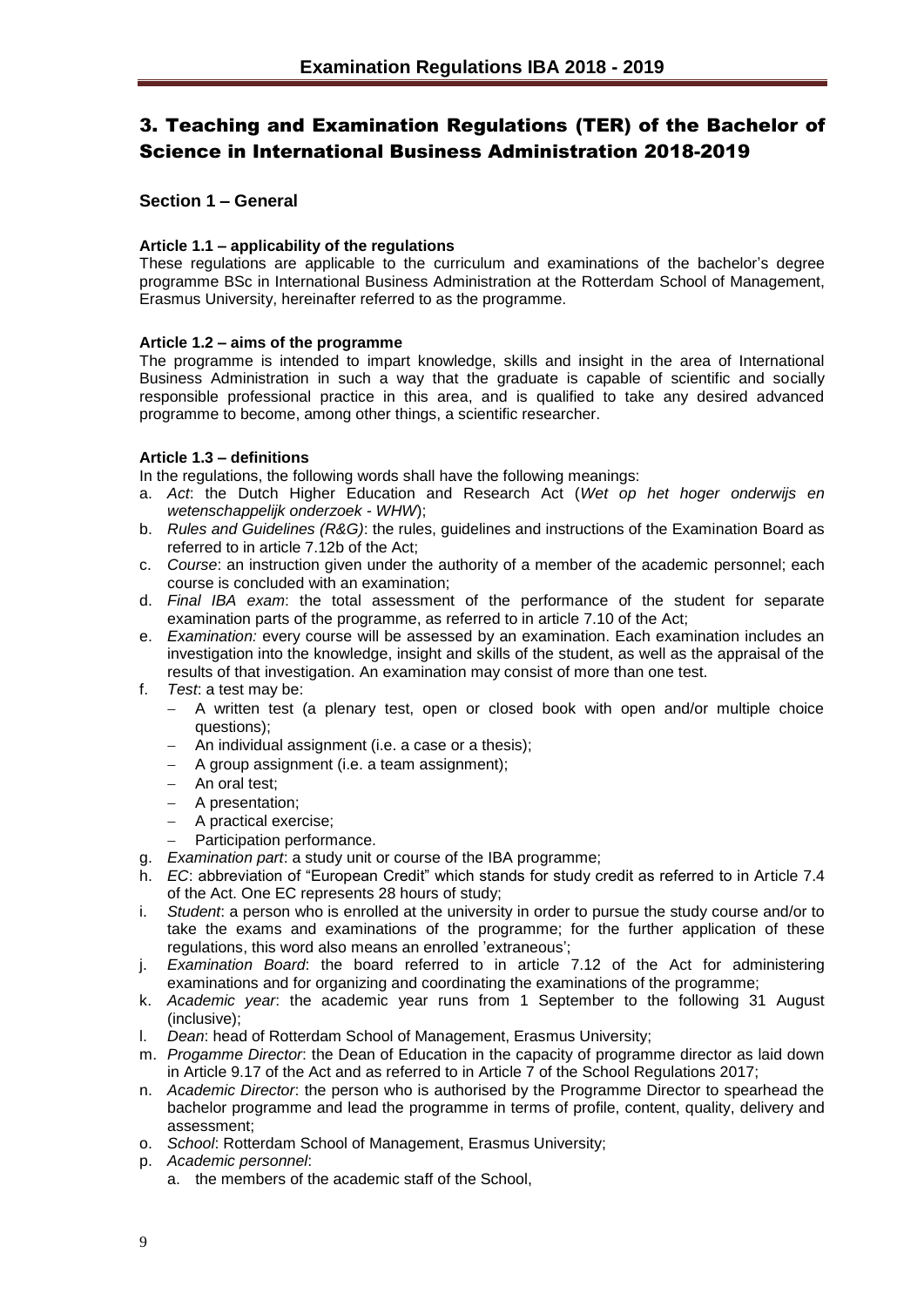- b. the trainee research assistants (PhD candidates) of the School,
- c. the other academic personnel;
- q. *Academic staff*:
	- a. the professors,
	- b. the associate professors of the School,
	- c. the assistant professors of the School;

## <span id="page-9-0"></span>**Article 1.4 – degree**

- 1. Students who have successfully passed all the examination parts of the programme will obtain the degree of Bachelor of Science in International Business Administration (BScIBA).
- 2. The obtained degree will be written down on the Bachelor certificate.

#### <span id="page-9-1"></span>**Article 1.5 – instructions in connection with the master's degree programme** Cancelled

### <span id="page-9-2"></span>**Article 1.6 – teaching language**

- 1. The language of instruction teaching and examinations is English, with the exception of certain courses as may be offered by the student's exchange school, and which the student may choose to take.
- 2. In cases, the Examination Board can grant exemption from paragraph 1.

## <span id="page-9-3"></span>**Article 1.7 – participation educational activities**

Students are supposed to participate in every educational activity that the school offers regardless whether the activities are compulsory or not. This concerns not only lectures and study visits but also filling out course evaluations.

## <span id="page-9-4"></span>**Article 1.8 – Evaluation of education**

- 1. The Programme Director will be responsible for ensuring the evaluation of education.
- 2. The Programme Director will inform the faculty council and the Programme Committee of the method and frequency with which components of the curriculum are to be evaluated.
- 3. The Programme Director will inform the faculty council and the Programme Committee of the outcomes of the evaluation, the amendments made as a result of this and the effect of the actual amendments.

## <span id="page-9-5"></span>**Section 2 – Composition of the bachelor's degree programme**

#### <span id="page-9-6"></span>**Article 2.1 – full-time / part-time**

Within the scope of the law, the programme is only offered full-time.

#### <span id="page-9-7"></span>**Article 2.2 – study load of the programme**

- 1. The programme has a study load of 180 EC. For students taking the Sandwich Year or the Addon Year as referred to in article 2.3, paragraph 4, the study load of the degree programme will be 240 EC.
- 2. The study load is expressed in whole EC.

#### <span id="page-9-8"></span>**Article 2.3 – composition of the programme<sup>1</sup>**

1. The examination parts of the programme are divided in three years, specified in B1, B2 and B3. Each course year has a study load of 60 EC. The courses per year are:

**B1**

l

**Subjects EC** Introduction to Business 5

|         | M.<br>۰, |
|---------|----------|
| ×<br>۰. |          |

 $1$  NB With effect from 1 September 2019 a new bachelor programme will be rolled out: a new course year – starting with B1 – per every following academic year. In addition, a transitional arrangement will be established for the current programme.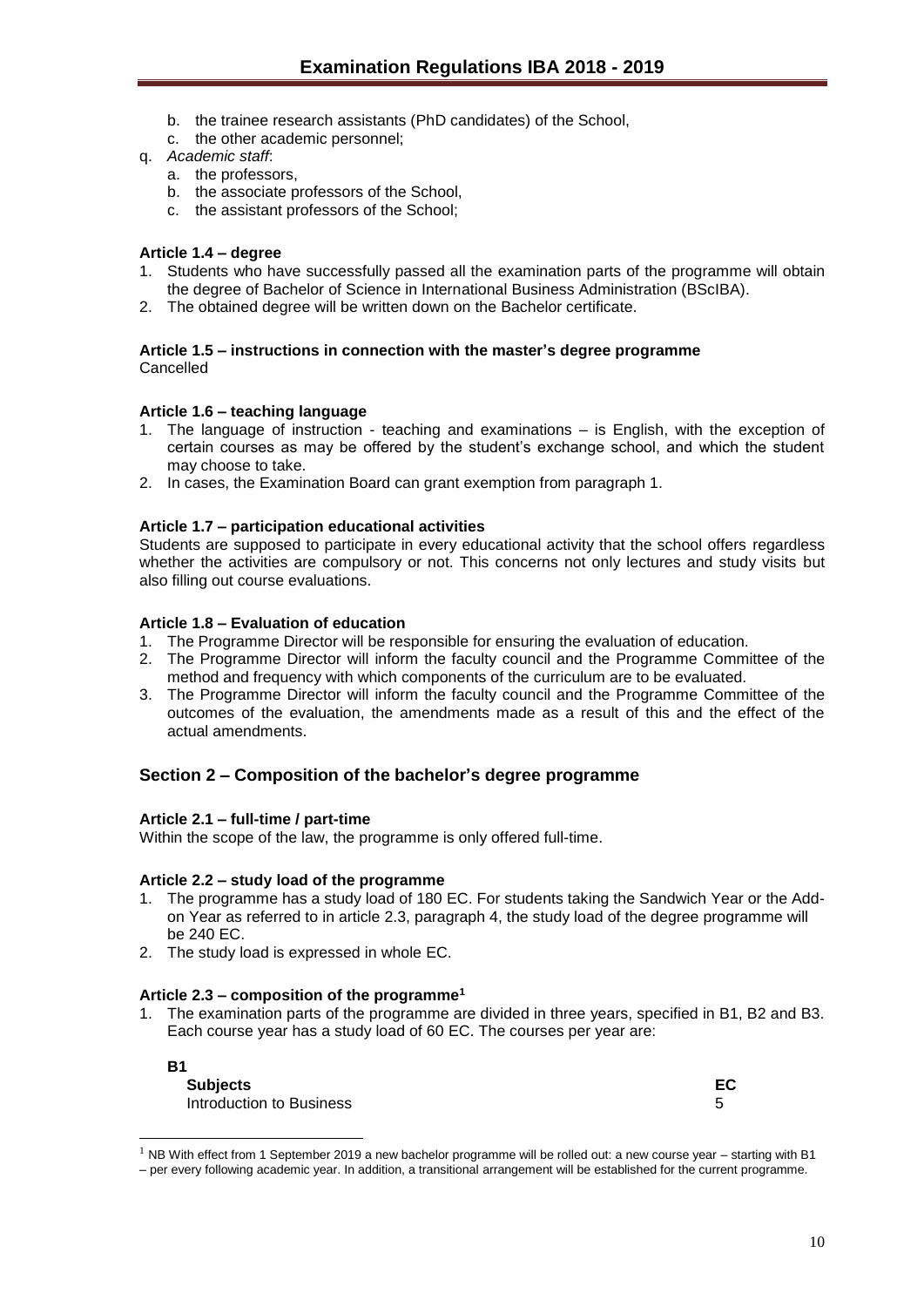|           | Methodology<br>Organizational Behaviour<br>Quantitative Methods & Techniques: Mathematics<br>Skills 1: IT<br><b>Operations Management</b><br>Microeconomics & Markets<br><b>Strategic Business Plan</b><br>Quantitative Methods & Techniques: Statistics<br><b>Skills 2: Effective Business Communication</b><br>Foundations of Finance & Accounting<br>Macroeconomics & Institutional Context<br><b>International Business</b><br>Skills 3: Academic Writing & Critical Thinking                                                                                                                                                                                                                | 3<br>6<br>4<br>$\overline{c}$<br>$\overline{5}$<br>5<br>6<br>$\overline{\mathbf{4}}$<br>3<br>6<br>5<br>$\overline{\mathbf{4}}$<br>$\overline{2}$ |
|-----------|--------------------------------------------------------------------------------------------------------------------------------------------------------------------------------------------------------------------------------------------------------------------------------------------------------------------------------------------------------------------------------------------------------------------------------------------------------------------------------------------------------------------------------------------------------------------------------------------------------------------------------------------------------------------------------------------------|--------------------------------------------------------------------------------------------------------------------------------------------------|
| <b>B2</b> | <b>Subjects</b><br>Organizational Theory & Dynamics<br><b>Quantitative Decision Making</b><br>Philosophy of Science<br>Corporate Finance<br><b>Applied Business Methods</b><br><b>Strategic Management</b><br>Cross Cultural Management/ International Case<br><b>Marketing Management</b><br>International Marketing Research<br><b>Technology Management</b><br>Leadership, Sustainability and Governance                                                                                                                                                                                                                                                                                      | EC<br>6<br>6<br>3<br>5<br>6<br>6<br>$\frac{5}{3}$<br>4<br>5                                                                                      |
| <b>B3</b> | <b>Subjects</b><br>Human Resource Management<br><b>Business Information Management</b><br><b>Foundations of Business Law</b><br><b>Innovation Management</b><br><b>Financial Accounting</b><br>Supply Chain Management<br>Trimester 7:<br>a choice from following options<br>an international exchange (20 EC);<br>or: internship (15 or 20 EC), in case of an internship of 15 EC in<br>combination with either a Language elective, or an Elective<br>approved by the Examination Board (5 EC);<br>or: minor (15 EC), in combination with either a Language Elective,<br>or an Elective approved by the Examination Board (5 EC);<br>or: 20 EC electives.<br>Research Training/Bachelor Thesis | EC<br>5<br>5<br>$\overline{4}$<br>$\overline{\mathbf{4}}$<br>5<br>5<br>20<br>12                                                                  |
|           | 2. The further descriptions of the examination parts referred to in paragraph                                                                                                                                                                                                                                                                                                                                                                                                                                                                                                                                                                                                                    |                                                                                                                                                  |

- 2. The further descriptions of the examination parts referred to in paragraph 1 including obligatory practical examinations, as stated in the Sin-Online Course Guide and/or the Course Manual of the programme, constitute an integral part of these Teaching and Examination Regulations, without prejudice to the other provisions set out in these regulations.
- 3. The following applies to Trimester 7:
	- a. If a student opts for a minor as referred to in the first paragraph, than the choice is restricted to the authorised minors of the *EUR Minor Overview*.
	- b. The electives mentioned in paragraph 1 may be chosen from internal or external electives only after approval by the Examination Board. The Examination Board will grant their permission if they conclude that the content and level of the elective(s) is of similar university level and supervised and assessed by university examiners. In this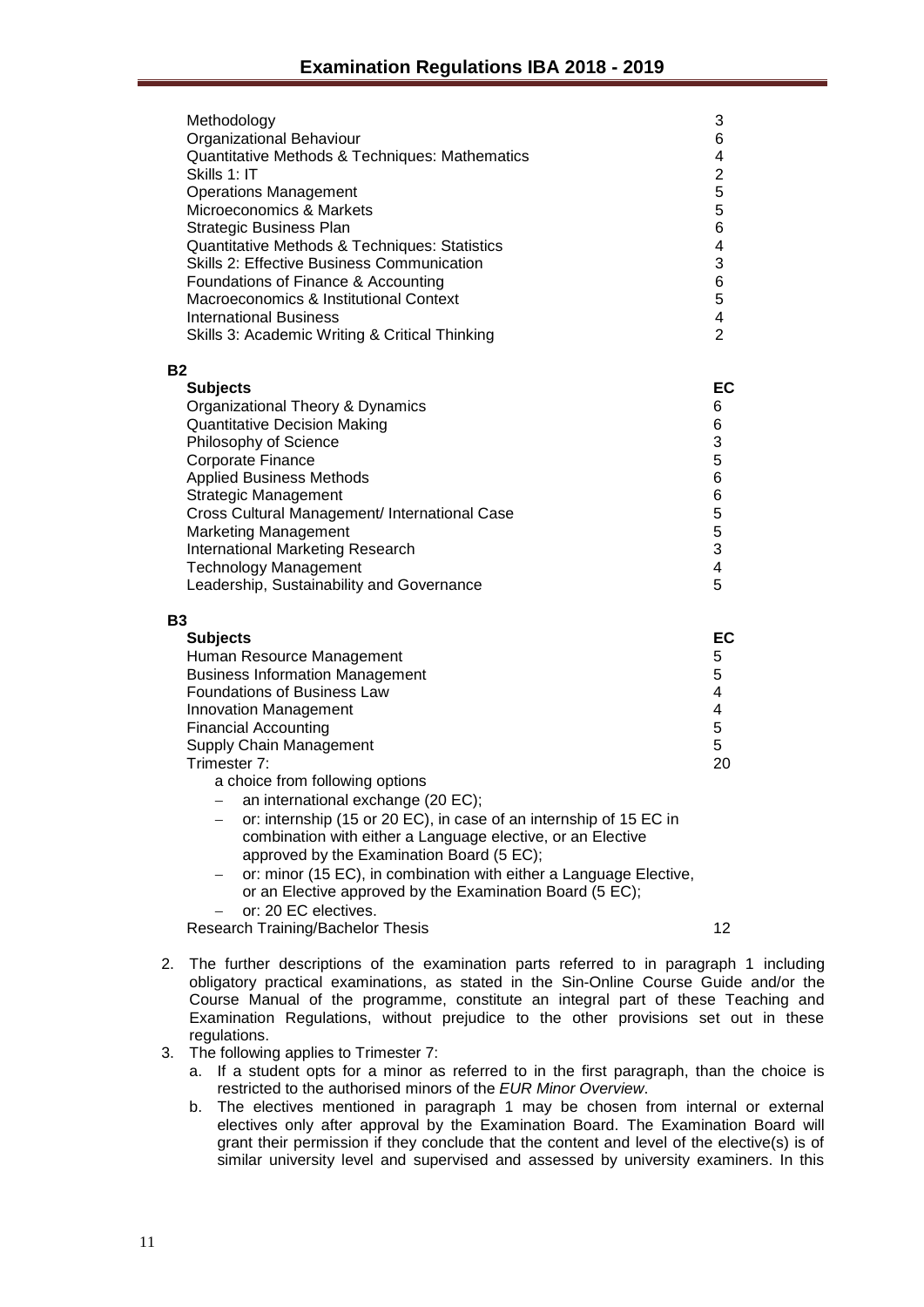context, the Examination Board may establish and publish a Trimester 7 Elective list with approved courses and projects and further approval procedures.

- c. The courses of Trimester 7 should only have limited overlap at maximum of content with another course of the degree programme: for example it is not allowed to do a second internship as an elective.
- d. The international exchange and the language elective will be awarded with a pass or fail.
- e. The maximum EC that can be achieved with a language elective is 5 EC.
- f. The total size of Trimester 7 should not exceed 20 EC unless the exceeding is caused by the size of one course. If a student chooses to do the International Exchange Programme then this examination part has precedence over any other examination part – such as the Interim Project, minor or internship – into the degree programme.
- g. The annex to this Regulation specifies the various combinations possible within Trimester 7.
- 4. With effect from academic year 2018 2019, a student may choose to do a:
	- RSM Sandwich Year: an additional year to the degree programme between the B.2 and the B.3 year, worth at least 60 EC, or
	- RSM Add-on Year: an additional year to the degree programme directly pursuant to the regular programme, worth at least 60 EC.

The Sandwich Year as well as the Add-on Year consists of a free combination of a minor, an internship and/or an exchange; two out of three are a compulsory part of the Sandwich Year or the Add-on Year. The student may choose additional electives to meet the requirement of 60 EC. The relevant criteria mentioned in paragraphs 3 sub b., c. and d. are applicable. Only passed courses may count to the Sandwich Year or the Add-on Year.

The regular entrance requirements as stated in article 3.4 are applicable.

Specific application procedures for both options are applicable.

For admission to the Sandwich Year the student should have successfully completed all courses of B1.

For admission to the Add-on Year the students should have successfully completed all courses of B1 and should have obtained at least 105 EC in total, including the Research Training/Bachelor Thesis.

In case a student will not finish the Sandwich Year and/or Add-on Year, the extra passed courses will not count to the degree programme. However, the student may apply for a certificate for the passed courses at the Student Administration Erasmus University (Team Study Progress & Diploma Administration - RSM).

## <span id="page-11-0"></span>**Article 2.4 – exemption from obligatory practical exercises**

In exceptional cases, the Examination Board can grant exemption from the obligation to take part in a practical exercise. In that case, the Examination Board can decide that the practical exercise should be carried out in another way, to be determined by the Examination Board.

#### **Article 2.5 – RSM Honours Programme**

Next to the degree programme, the RSM offers an extra-curricular honours programme for outstanding second-year students. The admission to the honours programme is selective. The selection procedure is transparent and published on the [RSM's current-students-website.](http://www.rsm.nl/bachelor/current-students/current-bachelor-iba-students/bachelor-2/rsm-honours-programme/) Completion of the programme will be awarded with 15 extra-curricular EC. These credits will be listed on a separate certificate.

## <span id="page-11-1"></span>**Section 3 – Taking Examinations**

#### <span id="page-11-2"></span>**Article 3.1 – time periods and frequency of examinations; examination schedule; reexaminations and extra opportunities to take examinations**

- 1. The opportunity to take written tests (except for bonus tests) belonging to the courses referred to in article 2.3 is given twice per academic year: the regular test during or at the end of the course and one regular re-examination at the end of the academic year. However, students may take part in no more than 4 re-examinations of B1 each academic year.
- 2. In derogation from the provisions set out in paragraph 1, the opportunity to take a written test belonging to a course for which the instruction is the last to be taught in a specific academic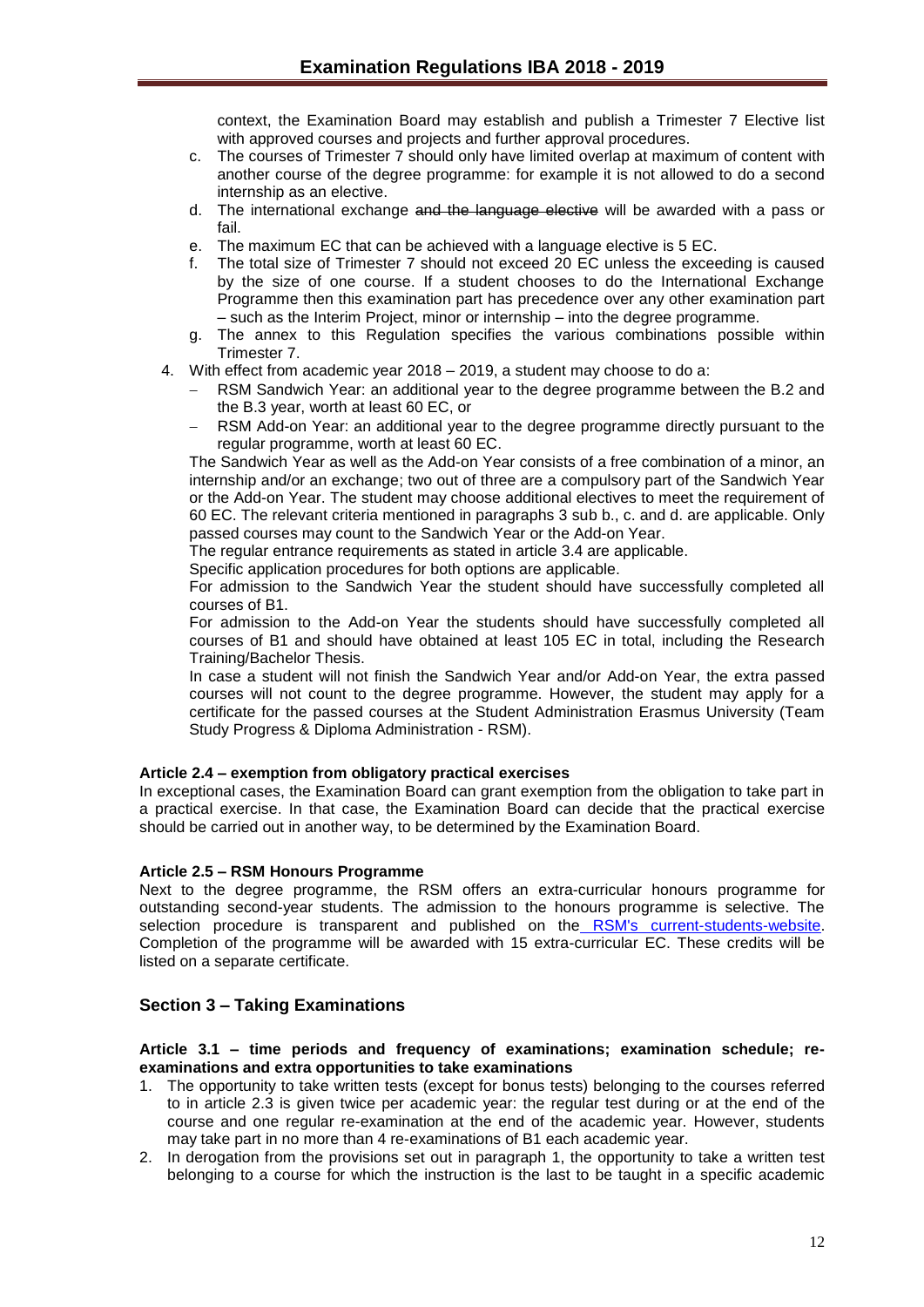year, is given twice more in the subsequent academic year. Courses that belong to Trimester 7 or the Sandwich Year or the Add-on Year are exempted from this rule: there will be no opportunity to re-sit these courses in the following academic year or thereafter.

- 3. Examinations that are taken in a way other than a written test can be taken at least once per year.
- 4. With due observance of the provisions of the first paragraph, the student has a free choice in the number of times that he/she wishes to take a written test. The result for the test is established on the highest test result<sup>2</sup> obtained. If the material to be studied for a course has changed, the subsequent tests will reflect the new material.

For the examinations of course year B1 applies that once the BSA norm as specified in article 9.1 paragraph 2– whether or not by means of compensation – is met, these examinations may not be retaken.

- 5. Without prejudice to applicable regulations regarding a period free of examinations, and with due observance of the other provisions set out in these regulations, and of the R&G established by the Examination Board, the Programme Director establishes an examination schedule before the start of the academic year. In the event of urgent exceptional circumstances, the Programme Director can change the examination schedule during the academic year, provided that the change is announced in good time, and no later than the start of the registration period of the examination period concerned, via appropriate channels such as Sin-Online.
- 6. In exceptional cases the Examination Board can, at the request of the student, decide that an extra opportunity to take an examination will be offered, in derogation from the examination schedule.
- 7. If no indication is given in these regulations concerning how many times per academic year an examination can be taken, because that examination relates to an examination part that is not taught in the programme, the provisions on this matter in the relevant Teaching and Examination Regulations are applicable, unless the Examination Board has made a decision in derogation from these, on the understanding that it must be possible to take the examination at least once per academic year.

## <span id="page-12-0"></span>**Article 3.2 – form of the examinations**

- 1. The examinations of the programme are taken according to the test types described in Article 1.3 sub f. Furthermore, attendance requirements may be set as a prerequisite for assessment, provided that this is well substantiated by the examiner and published in the course manual. The Examination Board may allow deviations from this rule.
- 2. If the Examination Board decides that the form as referred to in the foregoing paragraphs shall be different, it will announce this to the students no later than two months before the examination is to be held.
- 3. The elaborations in the form of the examinations as referred to in paragraphs 1 and 2, stated in the most recent version of the Undergraduate Catalogue for the programme, constitute an integral part of these Teaching and Examination Regulations, without prejudice to the other provisions set out in these regulations.
- 4. In exceptional cases the Examination Board may, at the request of the student, decide to permit derogations from the provisions set out in paragraphs 1 and 2.
- 5. Physically impaired students or students disabled through the senses are offered the opportunity to take the examinations in a manner adapted as far as possible to their individual handicap. The Examination Board will, if necessary, obtain expert advice before making a decision.

## <span id="page-12-1"></span>**Article 3.3 – oral tests**

- 1. No more than one person will be given an oral test at a time, unless the Examination Board has decided otherwise.
- 2. An oral examination is taken in public, unless in an exceptional case the Examination Board or the examiner concerned has decided otherwise, or the student has objected to this.
- 3. An oral test assessed by one examiner only, will be audio recorded. The Examination Board will archive the audio file for two years after the assessment.

l

<sup>2</sup> Final grades from before 1 September 2018 will only change in case a student improves the final grade with a retake of the course *after* September 2018.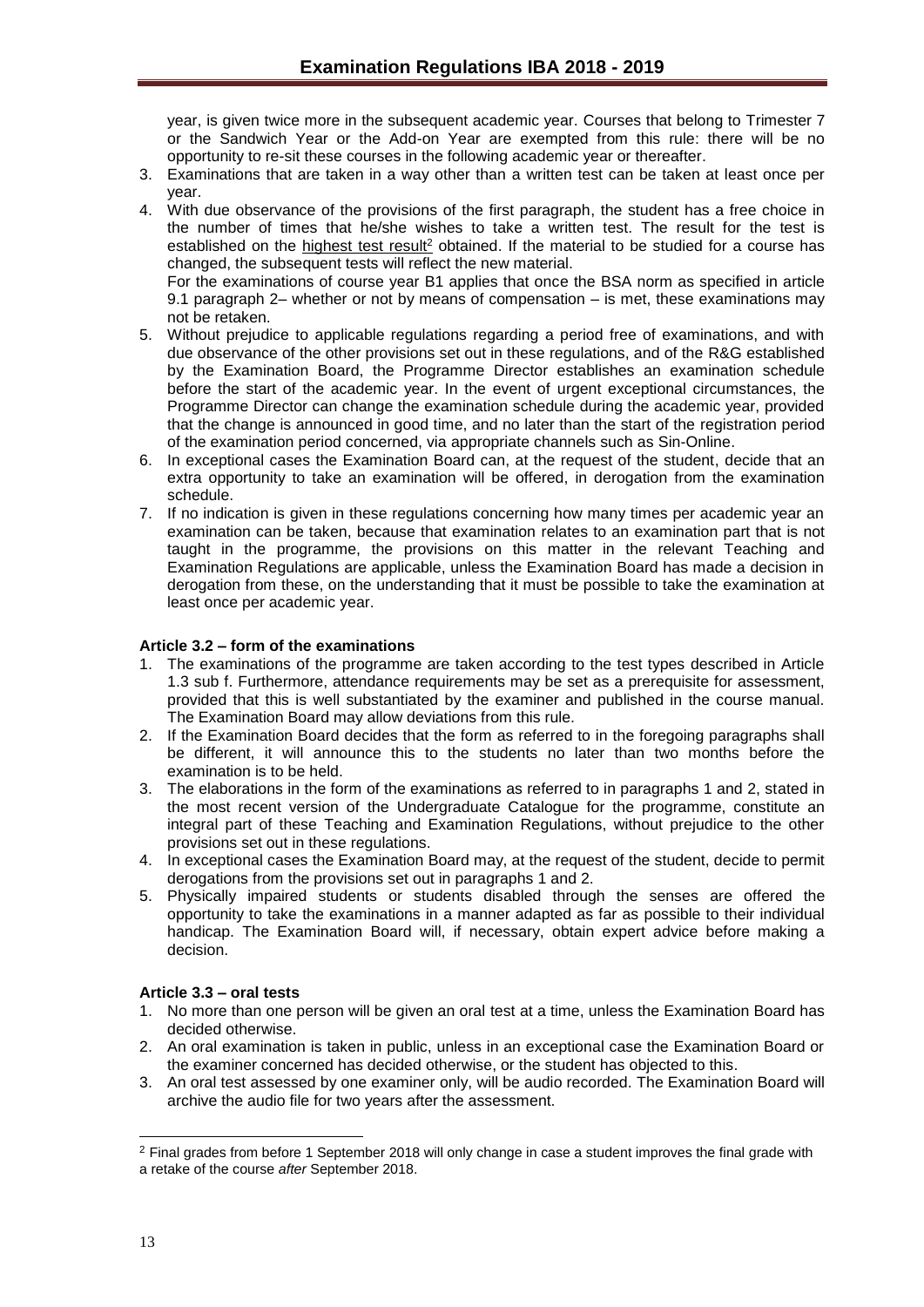## <span id="page-13-0"></span>**Article 3.4 – sequence of examinations**

- 1. Students may do a minor as referred to in article 2.3 paragraph 1 if they have obtained at least 60 EC of the programme.
- 2. Students may officially register for the internship as referred to in article 2.3 paragraph 1 if they have successfully passed B1.
- 3. The examinations relating to the examination parts of B2 and B3 may not be taken before the first-year phase (B1) of the programme has been passed, unless and insofar the Examination Board has granted permission to proceed the programme based on article 9.3 and 9.4 TER.
- 4. Students may start their Research Training/ Bachelor Thesis and electives if they have passed all components of B1.

## <span id="page-13-1"></span>**Section 4 – Result of Examinations**

## <span id="page-13-2"></span>**Article 4.1 – determining, announcing and recording results of examinations; marking period**

- 1. The examiner determines the result of an examination or a test as referred to in Article 1.3 sub e. and f. as soon as possible, and no later than four weeks after the day on which it was taken. And no later than three weeks in case of first year examinations due to the binding study advice. In the event of *force majeure*, the Examination Board can permit derogation from this period.
- 2. Notwithstanding the preceding paragraph, the examiner determines the result of an oral test immediately, and gives the student a written notification of the grade.
- 3. The Student Administration Erasmus University (Team Study Progress & Diploma Administration - RSM) checks compliance with the marking period, and in the event that it is likely to be exceeded, reports this in good time to the chairman of the Examination Board.
- 4. The examiner reports the result to the Student Administration Erasmus University (Team Study Progress & Diploma Administration - RSM) which then informs the student of this in writing.
- 5. The Student Administration Erasmus University (Team Study Progress & Diploma Administration - RSM) is responsible for recording the results of exams and examination parts. This Office also records what certificates have been presented to a student. No information about recorded data, with the exception of data about the certificates awarded, is given to anyone other than the student, the Examination Board, the directors of the programme, the Executive Board, the student advisor, the student counsellor and the Examinations Appeals Board (*CBE*). With the permission of the student, there may be derogation from the provisions set out in the last sentence.
- 6. The involvement of the Student Administration Erasmus University (Team Study Progress & Diploma Administration - RSM) as referred to in the previous paragraphs is without prejudice to the provisions in this matter determined by the Executive Board.
- 7. The written explanation concerning the result of an examination contains information about the way in which the student can lodge an appeal with the Examinations Appeals Board (*CBE*).

#### <span id="page-13-3"></span>**Article 4.2 – period of validity of examination components and granted exemptions**

- 1. Unless otherwise mentioned, the term of validity for passed courses including approved courses of another degree programme – and granted exemptions is in principle unlimited.
- 2. In derogation from the preceding paragraph and as long as the final IBA exam has not been passed yet, the Examination Board, in consultation with the Academic Director, may declare the term of validity of a course passed more than six years ago, expired if – in its judgement – the knowledge, insights or skills taught during the course have become obsolete. In that case, the Examination Board can impose an additional or alternative course or examination, before the student may pass the final IBA exam.
- 3. If the examination of a course is composed of more than one test, the term of validity of each test shall be limited to the academic year in which the tests are taken, unless the examiner explicitly determined otherwise in the course manual.

## <span id="page-13-4"></span>**Article 4.3 – Feedback and Perusal**

1. As soon as possible but no later than four weeks after the written test, the examiner will give generic feedback. The examiner will provide information about the content of the written test and the correct answers/answer models in an explanatory session or via another approved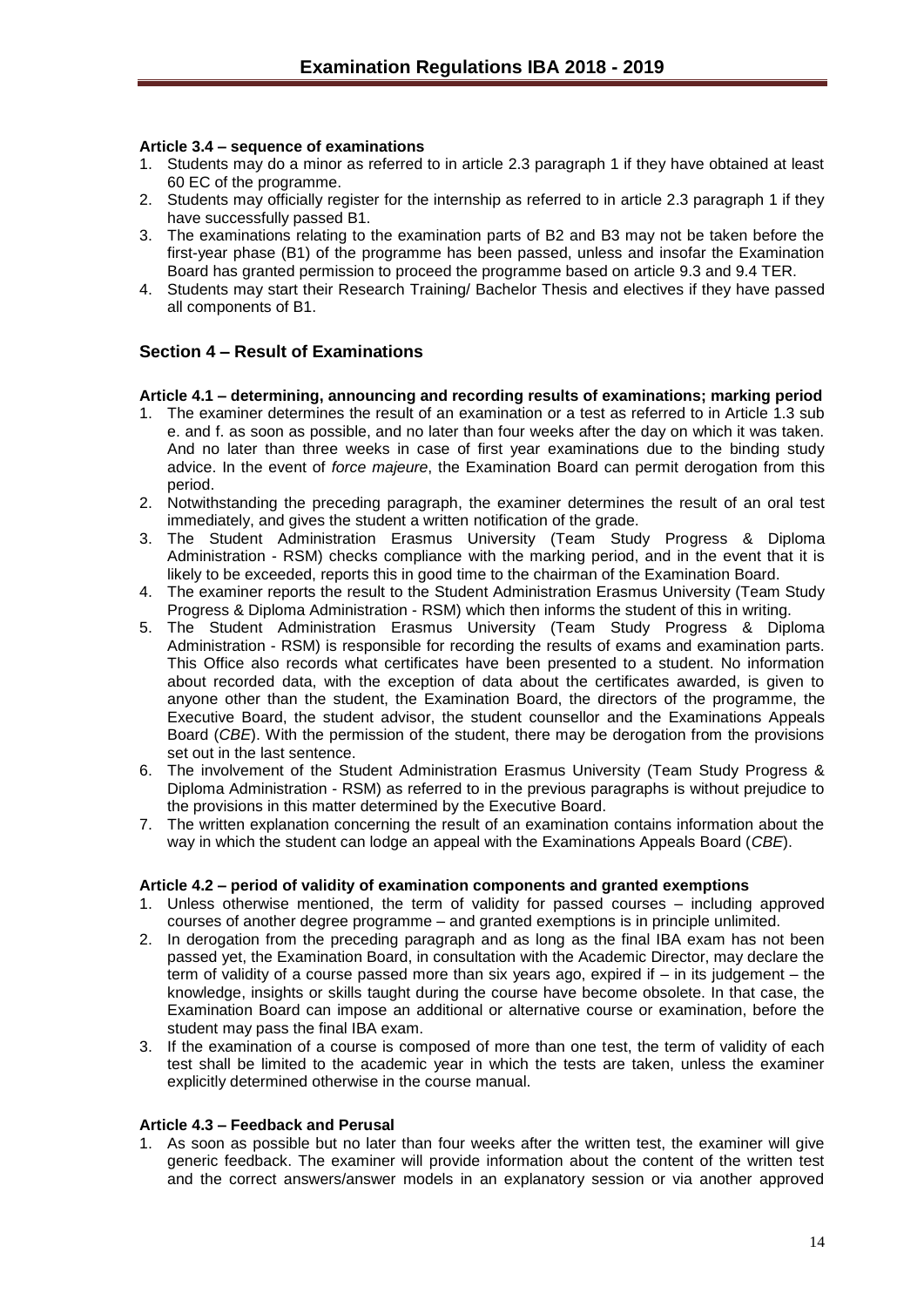medium. This offers students the opportunity to review the questions and assignments of the exam concerned, along with the answer models and criteria for assessment. The examiner sets the date, time and procedure of the feedback. The feedback must be realistically managed and the use of appropriate media (such as Canvas) is allowed.

- 2. As soon as possible or at the same feedback session but no later than four weeks after the feedback, students will have the opportunity to peruse their own assessed exam. The perusal takes place on the basis of a (digital) copy only. A paper copy may be charged at cost price. The examiner may determine that the perusal is only for students who registered for it and/or who have attended the feedback meeting. The examiner sets the date, time, location and procedure of the perusal. In case of a 100% mc-test and the answer key and mc-answer forms are available, the examiner is exempted from organizing the perusal.
- 3. In the event that a student can demonstrate that he/she was prevented from being present at the assigned location and time for the feedback or the perusal due to force majeure, at the request of the student an alternative opportunity will be offered, if possible within the term mentioned in paragraph 2.

## <span id="page-14-0"></span>**Article 4.4 - Archiving period of written examinations**

- 1. The assignments, answers and the assessment of the written examinations will be archived (in paper or electronic form) for two years after the assessment.
- 2. The Research Training/Bachelor Thesis and the assessment thereof will be archived (in paper or electronic form) for seven years after the assessment.

## <span id="page-14-1"></span>**Section 5 – Exemption**

## <span id="page-14-2"></span>**Article 5.1 – exemption from examinations**

- 1. The Examination Board can, at the request of the student, grant exemption from an course examination referred to in article 2.3, paragraph 1 – with the exception of the Research Training/ Bachelor thesis $3 -$  on the grounds of:
	- having passed one or more examination(s) belonging to one or more courses of another university programme in the Netherlands, provided that this/these is/are, in the opinion of the Examination Board, equivalent or comparable in terms of content, study load and level; or
	- having passed one or more examination(s) belonging to one or more courses of a higher professional programme in the Netherlands, provided that this/these is/are, in the opinion of the Examination Board, equivalent or comparable in terms of content, study load and level; or
	- having passed one or more examination(s) belonging to one or more courses of a higher education programme outside the Netherlands, provided that this/these is/are, in the opinion of the Examination Board, equivalent or comparable in terms of content, study load and level; or
	- proof of relevant knowledge and experience gained outside the education in the aforesaid categories, provided that this is equivalent or similar in terms of nature, content and level to the examination part of the programme for which exemption is requested; or
	- a combination of the aforesaid categories.

The Examination Board may ask the examiner(s) concerned for advice before taking a decision. 2. Up to a maximum of 60 EC of the programme will be exempted.

## <span id="page-14-3"></span>**Section 6 – Result of the Exam**

## <span id="page-14-4"></span>**Article 6.1 – the result of the final IBA exam and active degree granting**

1. After all the examination parts of the bachelor's degree programme have been passed or have been exempted, the final IBA exam has been passed, unless the Examination Board decided that the exam also includes its own investigation into the knowledge, understanding and skills of the student.

l

 $3$  Bachelor´s theses written and assessed at a foreign university on the basis of a double degree agreement with RSM, are exempted from this rule.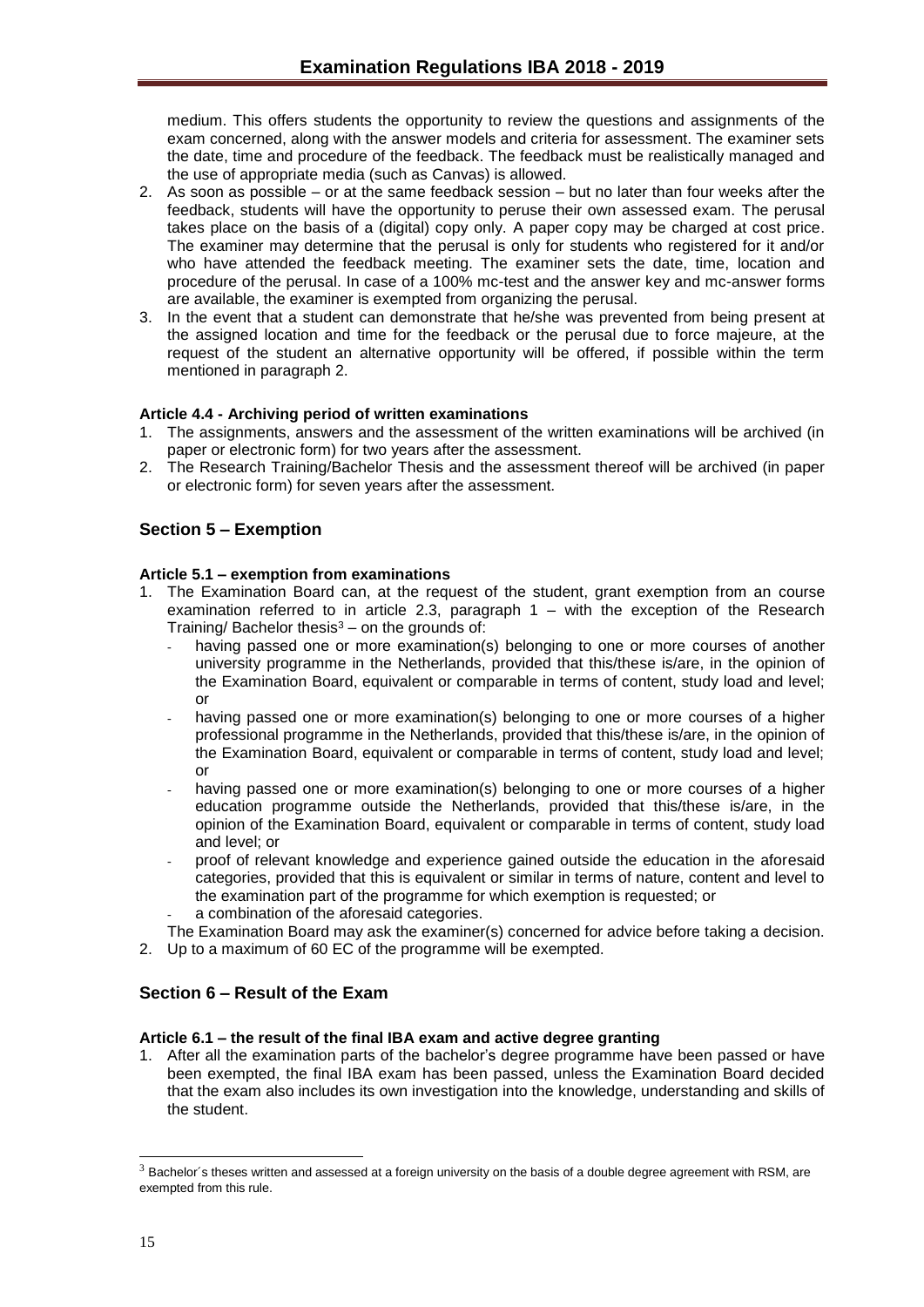- 2. Students who have passed the final IBA exam will be issued the degree Bachelor of Science. (BSc).
- 3. The Head of Student Administration Erasmus University (Team Study Progress & Diploma Administration - RSM) establishes rules and regulations for the application for the final exam. These rules and regulations require the approval of the Examination Board and must be timely and adequately disclosed.

## <span id="page-15-0"></span>**Section 7 – Previous Education and Selective Admission Procedure**

#### <span id="page-15-1"></span>**Article 7.1 – alternative requirements for deficiencies in previous education; requirements for English language**

- 1. Deficiencies in the previous education with regard to the subject Mathematics are eliminated by passing the Mathematics deficiency test to be taken for this purpose. This test is at the same level as the VWO exams Mathematics A or B or the International Baccalaureate: Mathematics, standard level. The precise subjects are announced at least one month in advance.
- 2. The requirement concerning mastery of the English language is fulfilled if the candidate has either passed the final examination in English at VWO level, or can submit an English proficiency test score report (see article 7.5 for the specific requirements) However, no further requirements concerning mastery of the English language are imposed for candidates who come from English-speaking countries or who have taken English-language secondary education for at least 2.5 years in the Netherlands or in a native-English-speaking country.

## <span id="page-15-2"></span>**Article 7.2 – equivalent previous education**

- 1. To those who have diplomas of secondary or pre-university education, whether or not awarded in the Netherlands, which are deemed in ministerial regulations to be at least equivalent to the Dutch diploma of pre-university education, article 7.1 is applicable *mutatis mutandis*.
- 2. Those who have other diplomas of secondary or pre-university education awarded outside the Netherlands, which in the country of origin give access to university education, can be granted exemption by the Executive Board from the requirements of previous education referred to in article 7.24, paragraph 1 of the law, provided that they fulfil the requirements stated in article 7.4 of these regulations.

## <span id="page-15-3"></span>**Article 7.3 – colloquium doctum**

- 1. For the entrance examination as referred to in article 7.29 of the law, hereinafter referred to as the *colloquium doctum*, the following requirements are set:
- **English:**
	- Proficiency in English to be proven by:
	- a. TOEFL (iBT): minimum overall score 80, minimum sub-score 18 (Reading, Listening and Speaking) and 21 for Writing.
	- b. IELTS: minimum overall score 6.5, minimum sub-score 6.0 (Reading, Listening, Speaking and Writing).
	- c. Cambridge ESOL: Equal to CAE-C or CPE-C
	- d. Cambridge BEC Higher: Minimum grade C
	- e. CEF: B2
- **Mathematics:**
	- Knowledge of mathematics, as required for the subject Mathematics A or B final examination of VWO with a grade of 7.0 (out of 10) or higher,
	- or the International Baccalaureate: Mathematics, a grade of 5 or higher for Mathematics Standard Level or a grade of 4 or higher for Mathematics Higher Level;
- 2. The selective admission procedure mentioned in Article 7.5 is in place.
- 3. The term of validity for the test results passed is two years

#### <span id="page-15-4"></span>**Article 7.4 – entrance requirements for those with a non-Dutch diploma that is not deemed in the ministerial regulations to be equivalent to the Dutch VWO diploma**

Those with diplomas as referred to in article 7.2, paragraph 2 may be admitted to the programme by the Executive Board after they have fulfilled the requirements stated in article 7.3 that are applied within the scope of the *colloquium doctum* with regard to the subjects English and Mathematics.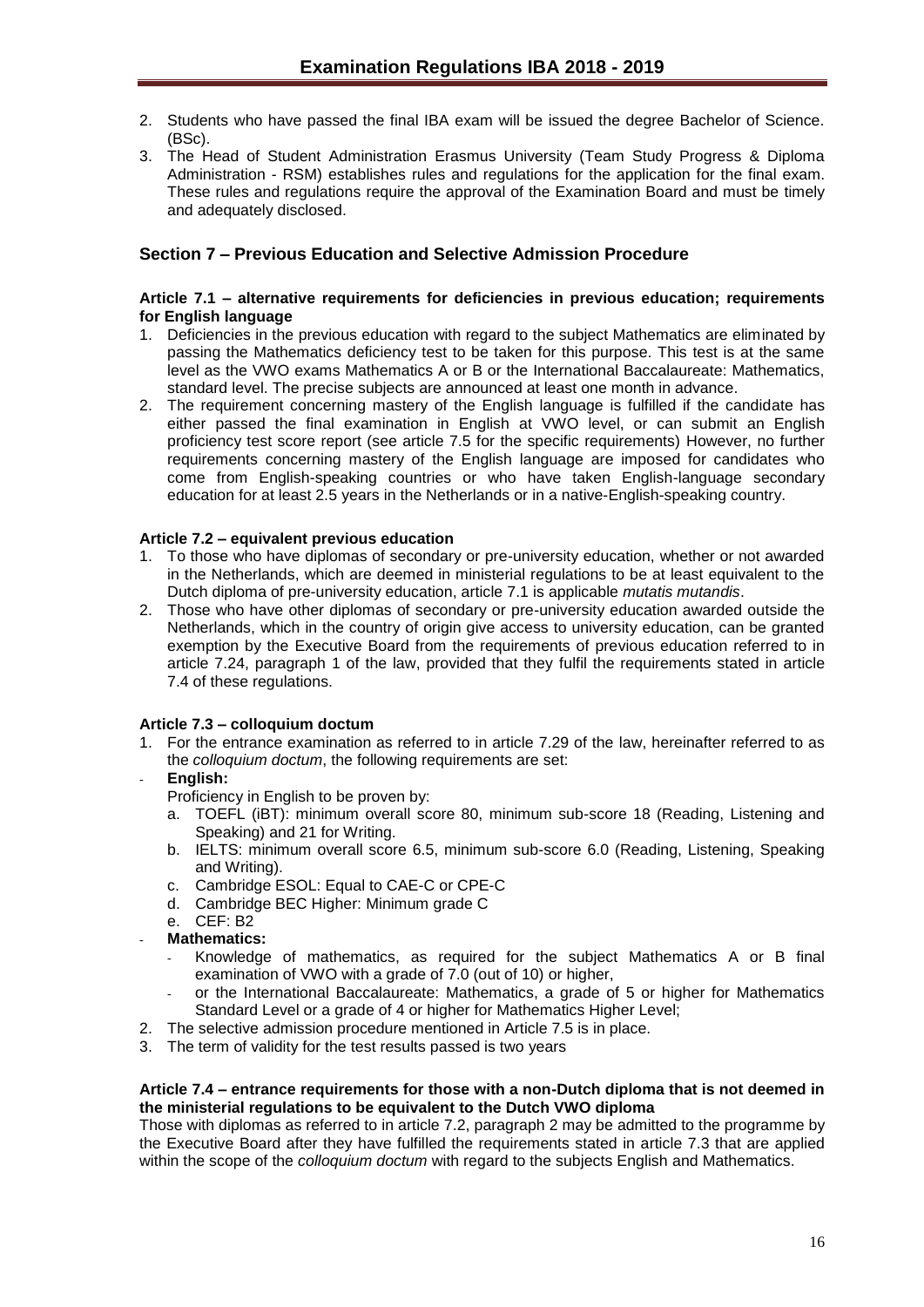## <span id="page-16-0"></span>**Article 7.5– Numerus Fixus and decentralized selection**

- 1. With reference to article 7.53 of the law, a Numerus Fixus with a decentralized selection procedure is in place for the Bachelor programme in International Business Administration. For 2019-2020 the maximum intake will be 600 students.
- 2. Next to the regular, formal requirements as included in articles 7.1 and 7.2 of the Teaching and Examination Rules of the programme, selection of applicants will take place on following two criteria:
	- the grade point average based on the school report of the penultimate year of secondary education;
	- the relevance and quality of a Curriculum Vitae.
- 3. Based on the first and second criterion, scores will be awarded. The total score will be decisive for the place on the ranking of the applicant. Applicants receiving a place on the ranking between 1 – 600 will be guaranteed a place in the programme, provided they also meet the remaining formal requirements with regard to the final diploma, the level of English and the level of Mathematics. If a student drops out from the ranking his/her place will be automatically given to the next applicant on the ranking list by Studielink. No places will be made available after a certain date in August each year.
- 4. The ranking will be divided into tiers; the top tier is reserved for students who meet all requirements. The next tiers will apply to applicants who do not meet all requirements: a grade point average below 7, a grade for English below 7 or a grade for Mathematics below 7 (Dutch grading scale or international equivalent)
- 5. The grade point average will be scored for applicants with a grade point average of at least 7.0 on the Dutch grading scale, or the international equivalent of this grade and will be scored 0 for applicants with a grade point average below. The grade point average will count for 75% in the final score.

A full overview of equivalent diplomas and grades is provided on [the IBA website on Application](http://www.rsm.nl/bachelor/international-business-administration/admission-application/selection-criteria-per-diploma/)  [& Admission.](http://www.rsm.nl/bachelor/international-business-administration/admission-application/selection-criteria-per-diploma/)

- 6. Proficiency in English to be proven by:
	- a. TOEFL (iBT): minimum overall score 80, minimum sub-score 18 (Reading, Listening and Speaking) and 21 for Writing.
	- b. IELTS: minimum overall score 6.5, minimum sub-score 6.0 (Reading, Listening, Speaking and Writing).
	- c. Cambridge ESOL: Equal to CAE-C or CPE-C
	- d. Cambridge BEC Higher: Minimum grade C
	- e. CEF: B2
- 7. Relevance and quality of the CV will assessed on criteria as indicated below:
	- international background: nationality, place of birth, place of residence
	- international education
	- international experience
	- international extra-curricular activities

The applicants should provide the programme with evidence of activities undertaken. The relevance and quality of the CV will be scored.

The CV will count for 25% in the final score.

- 8. The motivation and reflection questions will be published on the RSM IBA website before 1 September each year. Students should apply for the programme in Studielink before January 15 and in the online application form of RSM before 31 January each year, provided they have applied with Studielink before January 15.
- 9. The selection of applicants will be conducted by the Selection Committee IBA, consisting of staff of RSM's Recruitment & Admissions Office and the Executive Director IBA.

Decisions of the Selection Committee are open to objection through the Advisory Committee on Objections of Erasmus University within 6 weeks after the decision has been sent to the applicant. The notice of objection should be submitted through [legal.protection@eur.nl.](mailto:legal.protection@eur.nl)

## <span id="page-16-1"></span>**Section 8 – Study Counselling**

## <span id="page-16-2"></span>**Article 8.1 – study counselling and advice**

1. The Student Administration Erasmus University (Team Study Progress & Diploma Administration - RSM) is responsible, without prejudice to the respective provisions of the Executive Board, for recording the study results in such a way that each student can be given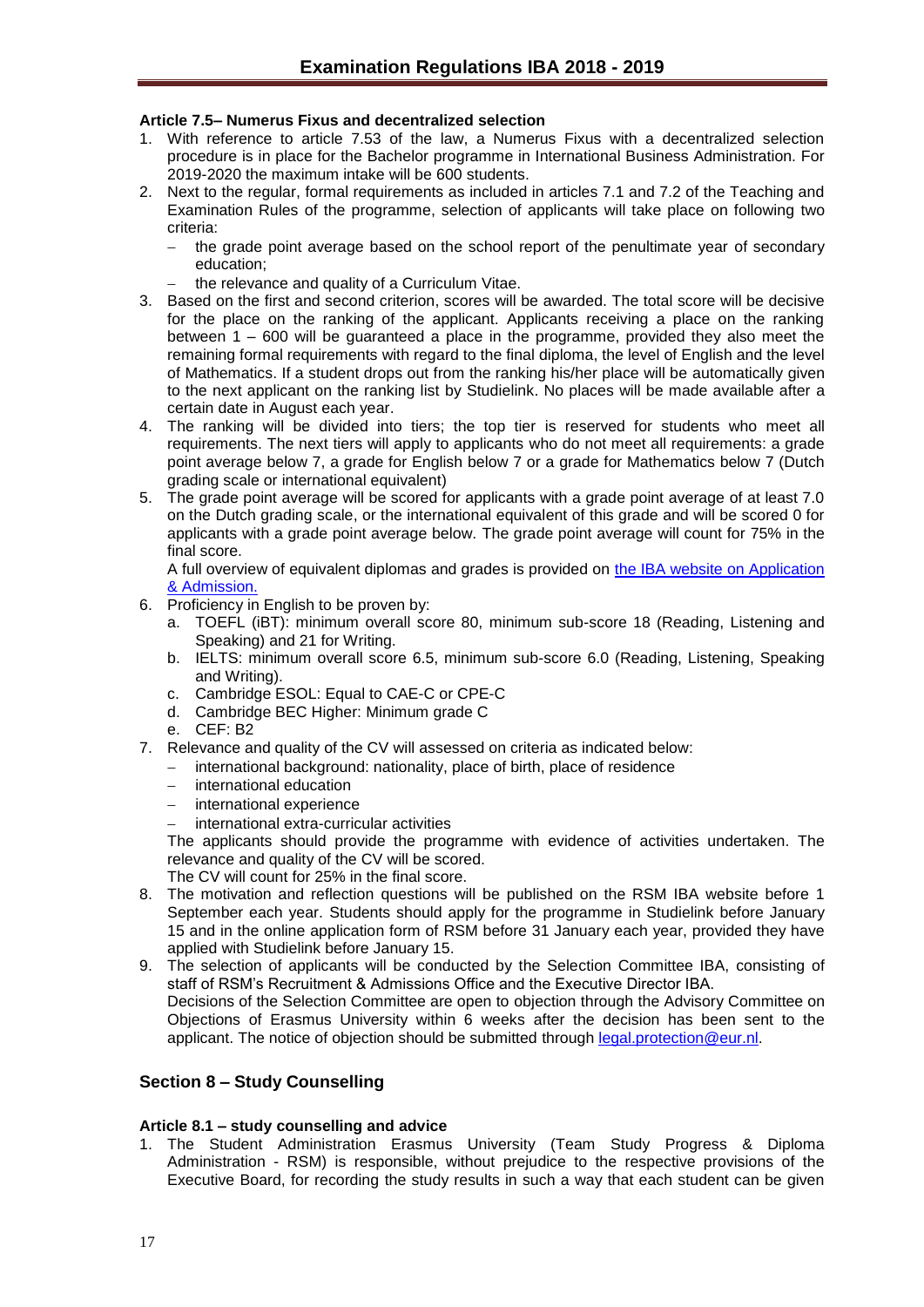an overview at least once per quarter of the results that he/she has obtained in relation to the study and exam programme of the programme.

2. The Dean is responsible for the study counselling of students who are enrolled for the programme, partly in order to assist their orientation towards possible study paths within and outside the programme.

## <span id="page-17-0"></span>**Section 9 – The Binding Study Advice**

## <span id="page-17-1"></span>**Article 9.1 – Binding Study Advice (BSA)**

- 1. On the grounds of article 7.8b, paragraph 3 of the law, on behalf of the Dean, the Examination Board issues a binding study advice at the end of the study year, as long as the student has not yet passed or has been exempted from the first-year phase (B1) of the programme.
- 2. Unless otherwise mentioned in these TER, at the end of the first year of enrolment all examination parts of the degree programme of the first year (B1) must have been passed. In this regard exempted or compensated parts are considered to be passed.
- 3. When a student fails to comply with the binding study advice norm as referred to in paragraph 2 of this article, he/she will receive a negative binding study advice which means he/she is prohibited to further studies. This rejection is given only if the student, with due consideration of his/her personal circumstances, is not regarded as suitable for the programme. This prohibition is valid for a period of three academic years.
- 4. The binding study advice shall be issued after the last re-examination of the examination parts of the first-year phase (B1) at the end of the academic year, before the start of the new academic year. In case of personal circumstances, the Examination Board may postpone the binding study advice until the end of the second year of enrolment, before the start of the new academic year.
- 5. Once the binding study advice has been issued, students may no longer retake any B1 courses, except for the B1 courses for which EC credits have not yet been obtained.<sup>4</sup>

## <span id="page-17-2"></span>**Article 9.2 – Student counselling and monitoring of students' progress**

- 1. During the first year of enrolment, the Examination Board issues on at least two occasions (after the first and after the second term) a provisional binding study advice regarding continuation of studies to those students who, on the grounds of the obtained number of EC, are not expected to fulfil the norm stated in article 9.1, paragraph 2 of these regulations.
- 2. The further regulation of student counselling and monitoring of students' progress during the first-year phase (B1) is described in the Undergraduate Catalogue for the programme.

## <span id="page-17-3"></span>**Article 9.3 – Exception to the BSA-norm in case of personal circumstances**

1. On behalf of the Dean, the Examination Board can adjust the norm as referred to in article 9.1, paragraph 2, on the base of an individual study plan, provided that the student must pass all examination parts of the degree programme of the first year (B1) at the end of the second year of enrolment.

The Examination Board shall decide as soon as possible, but in any case, within four weeks after submission of the individual study plan, taking into account the circumstances, the study delay and the possibility of the student to continue the programme. In case the development of the personal circumstances gives cause to, the Examination Board can adjust the individual study plan and the norm on motivated request of the student and after consultation with the student adviser.

The adjusted norm will be expressed in whole EC credits or number of courses, specifying the period within which the adjusted norm must be met.

- 2. The personal circumstances that are taken into consideration when the recommendation regarding the continuation of studies is issued are:
	- disease, sickness, handicap, disability or pregnancy of the student concerned;
	- special family circumstances:
	- membership of the University Board, the Faculty (School) Board or the Programme Committee;

l <sup>4</sup> B1 courses that have been passed through compensation can also not be retaken after the final BSA has been issued, since compensated courses are awarded EC's.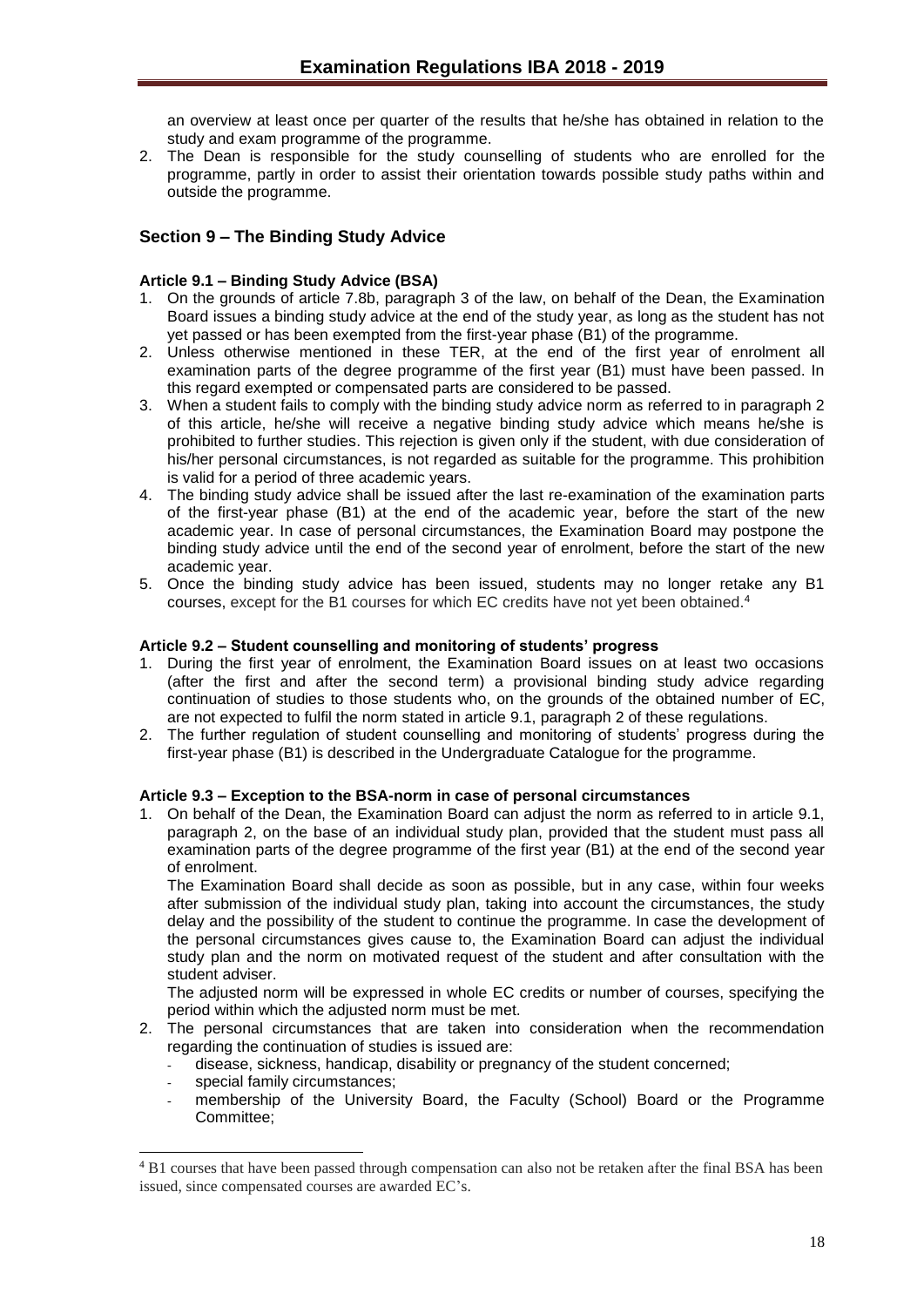- other circumstances as referred to in article 2.1 of the Implementation Decree of the Higher Education and Research Act (*WHW*).
- 3. A student who, as a result of personal circumstances, can reasonably be expected to incur prolongation of the programme must report this in good time to the student adviser. The purpose of this report is to restrict the prolongation of the programme as a result of the circumstances and, if necessary in the opinion of the student adviser, to formulate an individual study plan. The report is made in good time if it is made within four weeks of the commencement of the circumstances. If the circumstances are such that the student or the manager of his/her affairs does not have the opportunity to report this within four weeks, the reporting in good time or otherwise will be assessed in the light of those circumstances.

If the individual study plan also implies that the first year (B1) cannot be completed within the first year of enrolment, then the individual study plan needs to be submitted to the Examination Board for approval no later than two weeks before the end of the first academic year.

## <span id="page-18-0"></span>**Article 9.4 –Derogation from the BSA-norm in case of hardship**

- 1. In case article 9.3 is not applicable but application of the norm as referred to in article 9.1, paragraph 2, would be onerous because it cannot be sustained that the student must be regarded as unsuitable for the programme, the Examination Board can derogate from the norm on behalf of the Dean. For the purpose of this hardship exemption, the Examination Board will take all students (freshmen only) with one non-compensable insufficient grade or two fails into consideration at the end of the academic year, but no later than the start of the new academic year. Decisive factors for application of the hardship exemption are the average grade and the overall picture of the study performance of the student
- 2. If application of the rules of this Section result in any other way in unreasonable or unfair situations with respect to the student or a group of students, the student or group of students concerned may submit a written and reasoned and substantiated request for derogation from the said rules to the Examination Board. On behalf of the Dean and after consultation with the student adviser, the Examination Board can derogate from these rules in favour of the student or group of students.
- 3. Students who may continue their study on the basis of hardship will receive a definitive binding study advice at the end of the first year of enrolment, before the start of the new academic year. However, they still must complete B1 before they may pass the final exam (with the application of the compensation rule). In derogation of Article 9.1, paragraph 5, after having received the binding study advice they may retake the failed B1 courses until B1 has been completed.

#### <span id="page-18-1"></span>**Article 9.5 – Content and form of the binding study advice**

- The binding study advice is issued by e-mail (student account address) and contains:
- a. the norm that applies for the student concerned, expressed in the number of EC and/or courses of the first-year phase (B1) to be obtained;
- b. the number of credits and/or courses of the first-year phase (B1) obtained;
- c. if the norm has not been met, the personal circumstances that have been taken into consideration;
- d. whether a rejection has been asserted (i.e. negative binding study advice), as referred to in article 7.8b, paragraph 3 of the law;
- e. in case of a negative binding study advice:
	- the information that the student may not enrol as a student or external student for the programme for the next three academic years,
		- advice about continuation of studies within or outside the Erasmus University Rotterdam;
- f. the possibility to lodge an appeal to the Examination Appeals Board (*CBE*) and the period within which the appeal must be lodged.

## <span id="page-18-2"></span>**Section 10 – Final and Implementation Provisions**

#### <span id="page-18-3"></span>**Article 10.1 - amendments changes**

- 1. Amendments to these regulations will be adopted by the dean RSM through a separate decree.
- 2. No amendments will be made that are applicable to the current academic year, unless the interests of the students are, in reason, not thereby prejudiced.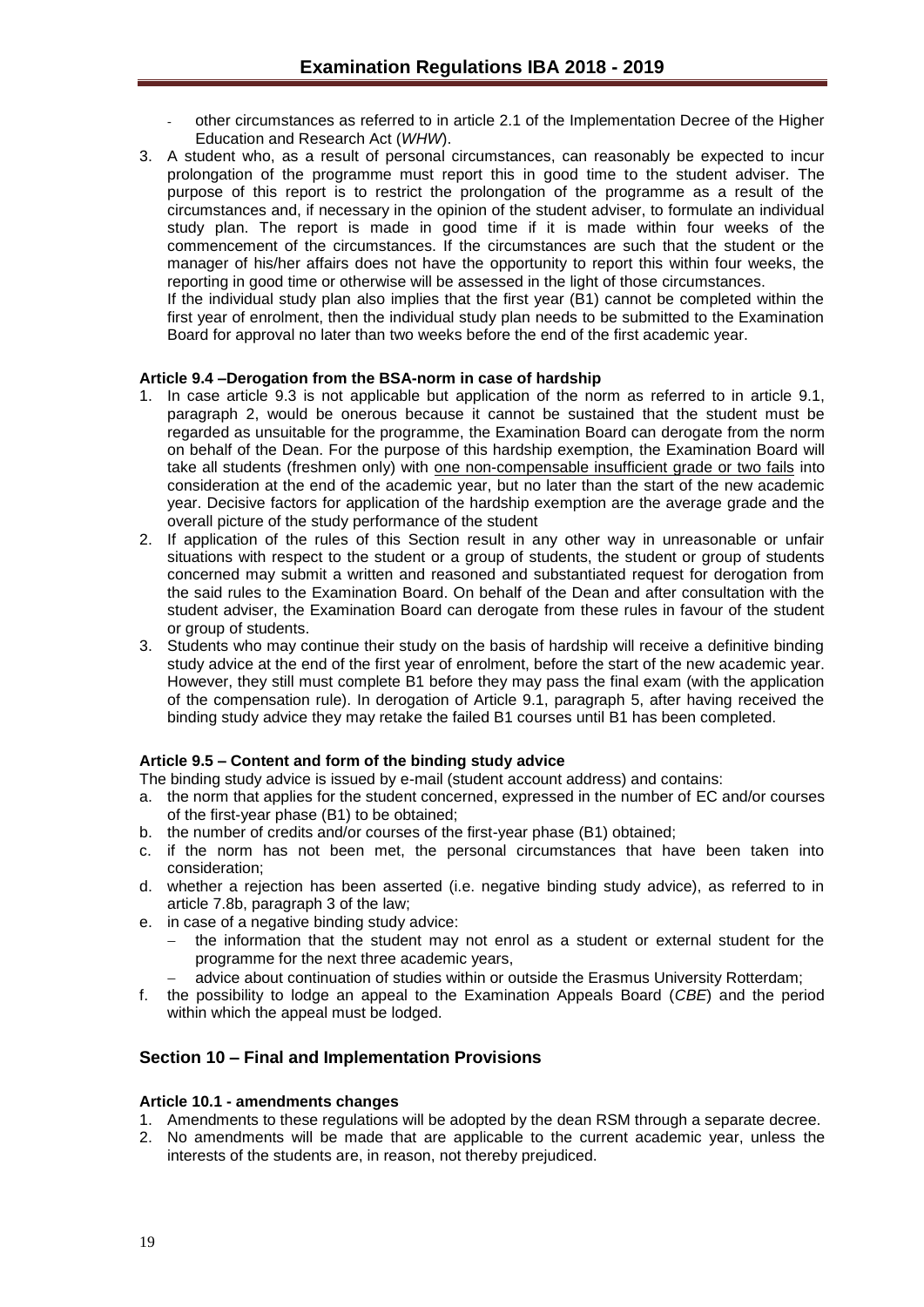3. Moreover, amendments must not influence, to the detriment of the students any other decision, which has been taken with respect to a student by the Examination Board by virtue of these regulations.

## <span id="page-19-0"></span>**Article 10.2 - hardship clause**

In very exceptional individual circumstances, in which application of one or more of the provisions set out in these regulations leads to evidently unreasonable and/or unfair situations with regard to a student, a student can submit a request in writing, and with reasons, for derogation from the said provision(s) to the Examination Board. The Examination Board may, after consulting the relevant examiner(s) and the student advisor or student counsellor, derogate from the said provision(s) in favour of the student. A decision to reject the student's request will not be made by the Examination Board until the applicant has been given the opportunity to present his or her case, if this is requested.

## <span id="page-19-1"></span>**Article 10.3 – announcement**

The dean RSM is responsible for an appropriate announcement of these regulations and of amendments to these documents.

## <span id="page-19-2"></span>**Article 10.4 – entry into force**

These regulations enter into force on 1 September 2018.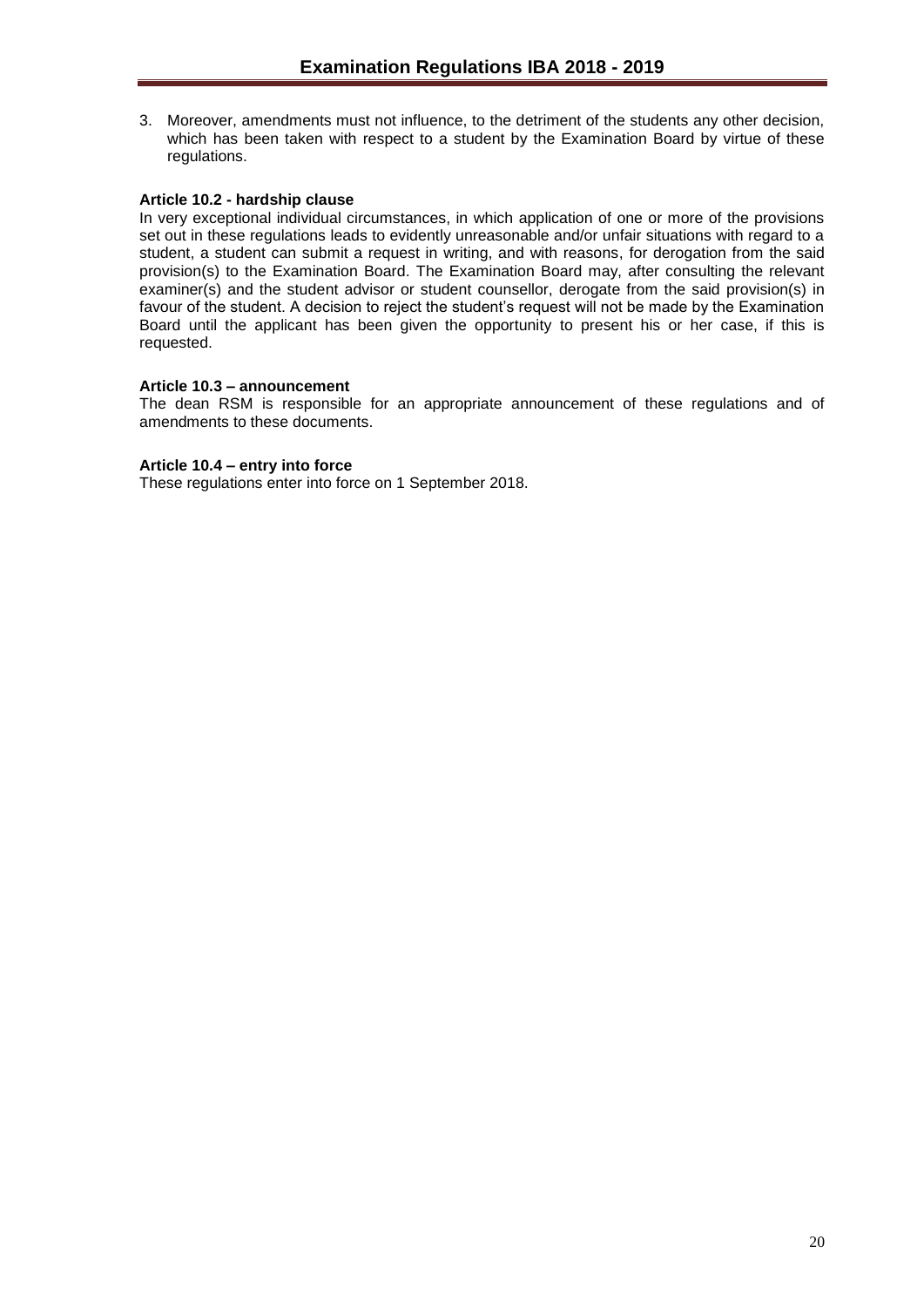## <span id="page-20-0"></span>**Appendix Trimester 7**

**1. These are the standard Bachelor 3 Trimester 7 options (see article 2.3, paragraph 1)**

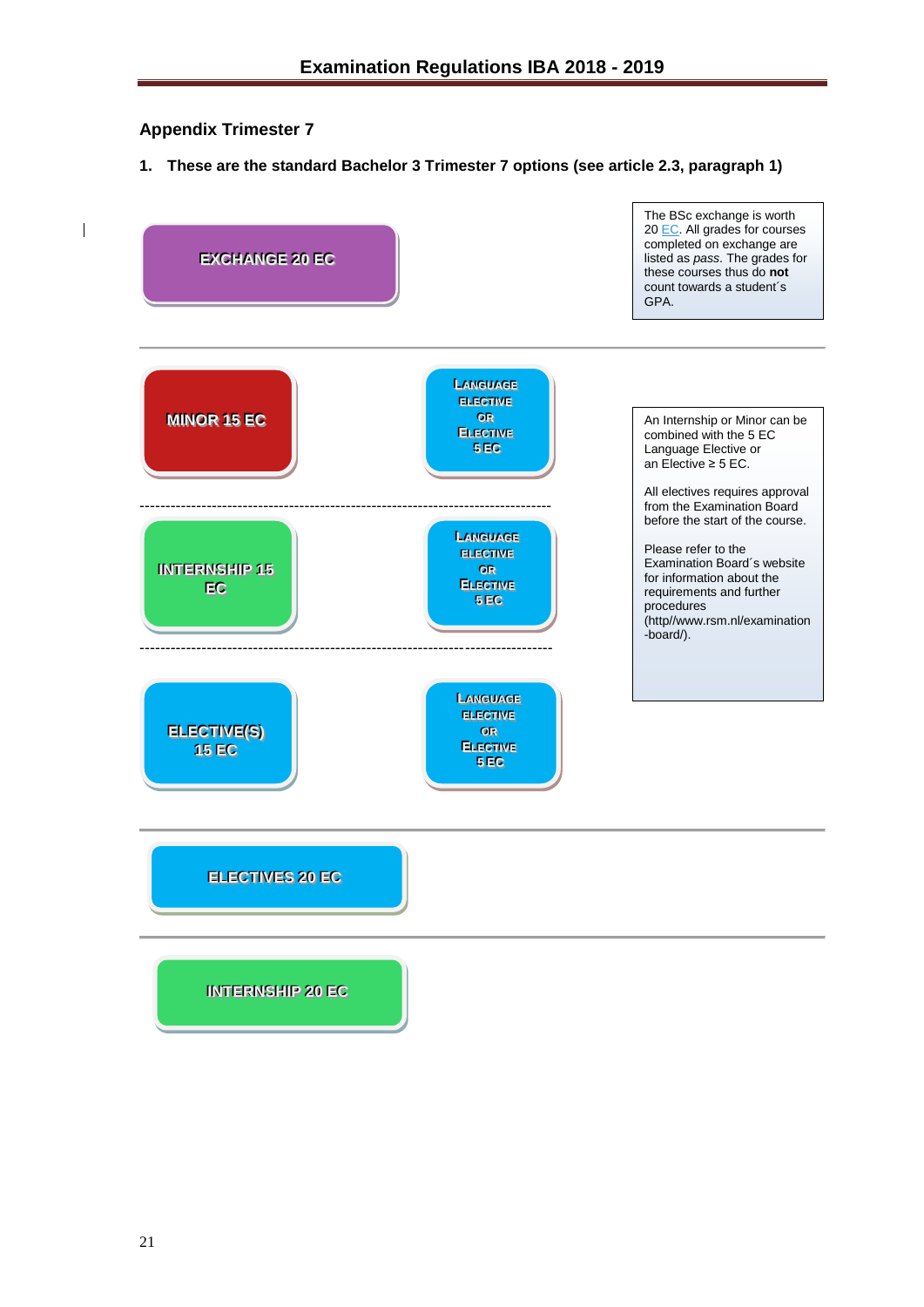## **2. More than 20 EC (see article 2.3, paragraph 7):**

If a student goes on exchange then the exchange credits must be used to fill the 20 EC mandatory Bachelor 3 elective area. Internships, minors, electives will appear on a separate transcript and thus not be taken into account for GPA calculations.

## **Bachelor 3 profiling (mandatory): Separate transcript:**



## **Or:**

If a student does both a Minor and an Internship (15 EC) (or two Minors) and no other electives then both 15 EC courses will appear under Bachelor 3 courses on the diploma and will thus count towards the GPA.

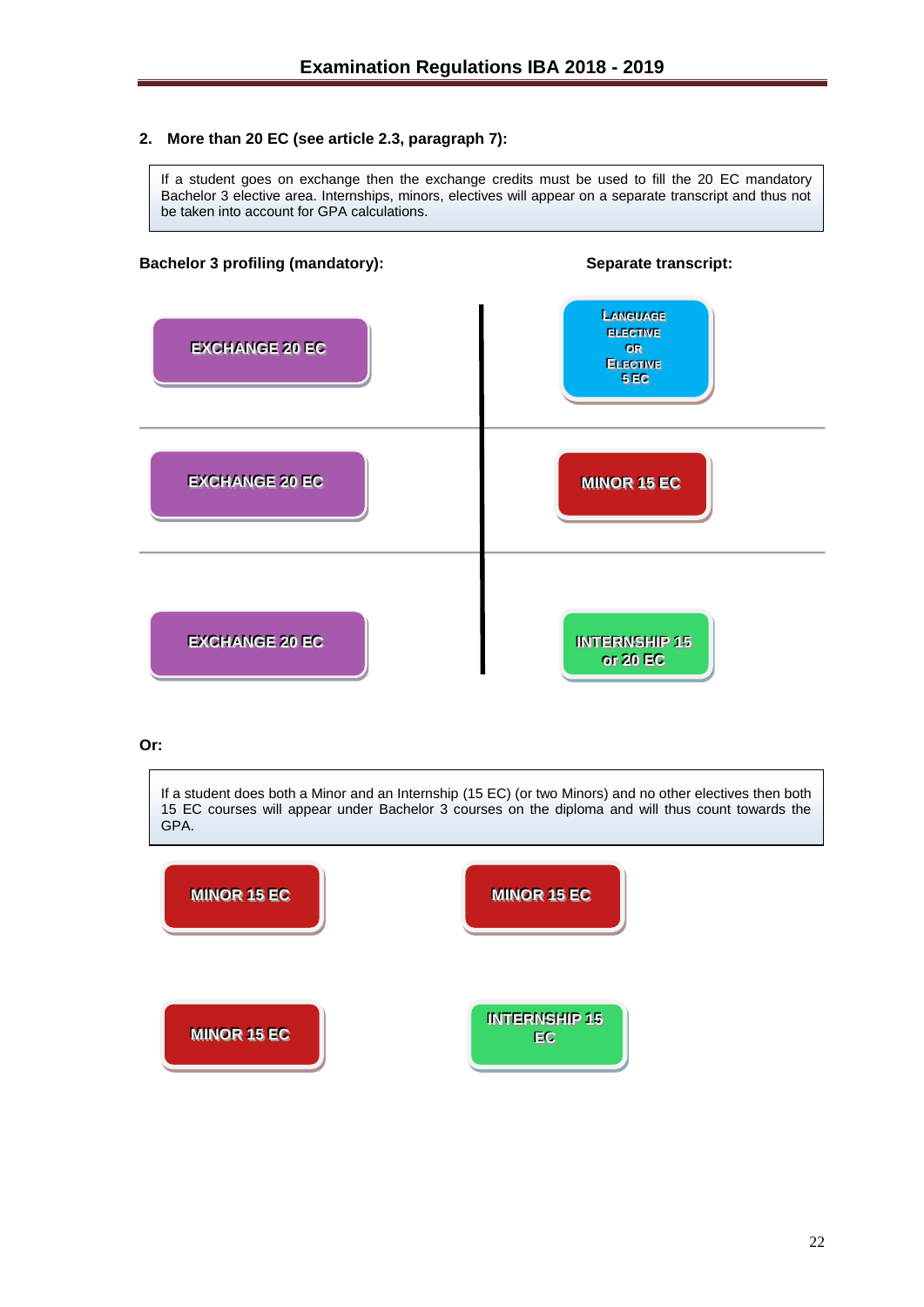## **Or:**

If a student does both a Minor and an Internship (or two minors) and a 5 EC elective then the student may choose which 15 EC course should be on the diploma (and should thus count towards the GPA). The other course will appear on a separate transcript. Students should request which elective they would like to appear on their diploma at least 6 weeks before their last remaining course grade is published in Osiris. Requests can be made via the Examination Board's online request form [\(https://request](https://request-eb.rsm.nl/)[eb.rsm.nl/\)](https://request-eb.rsm.nl/). This also applies to students who complete one 15 EC elective and two 5 EC electives.



**It is not possible to do two internships (15 or 20 EC)!** 

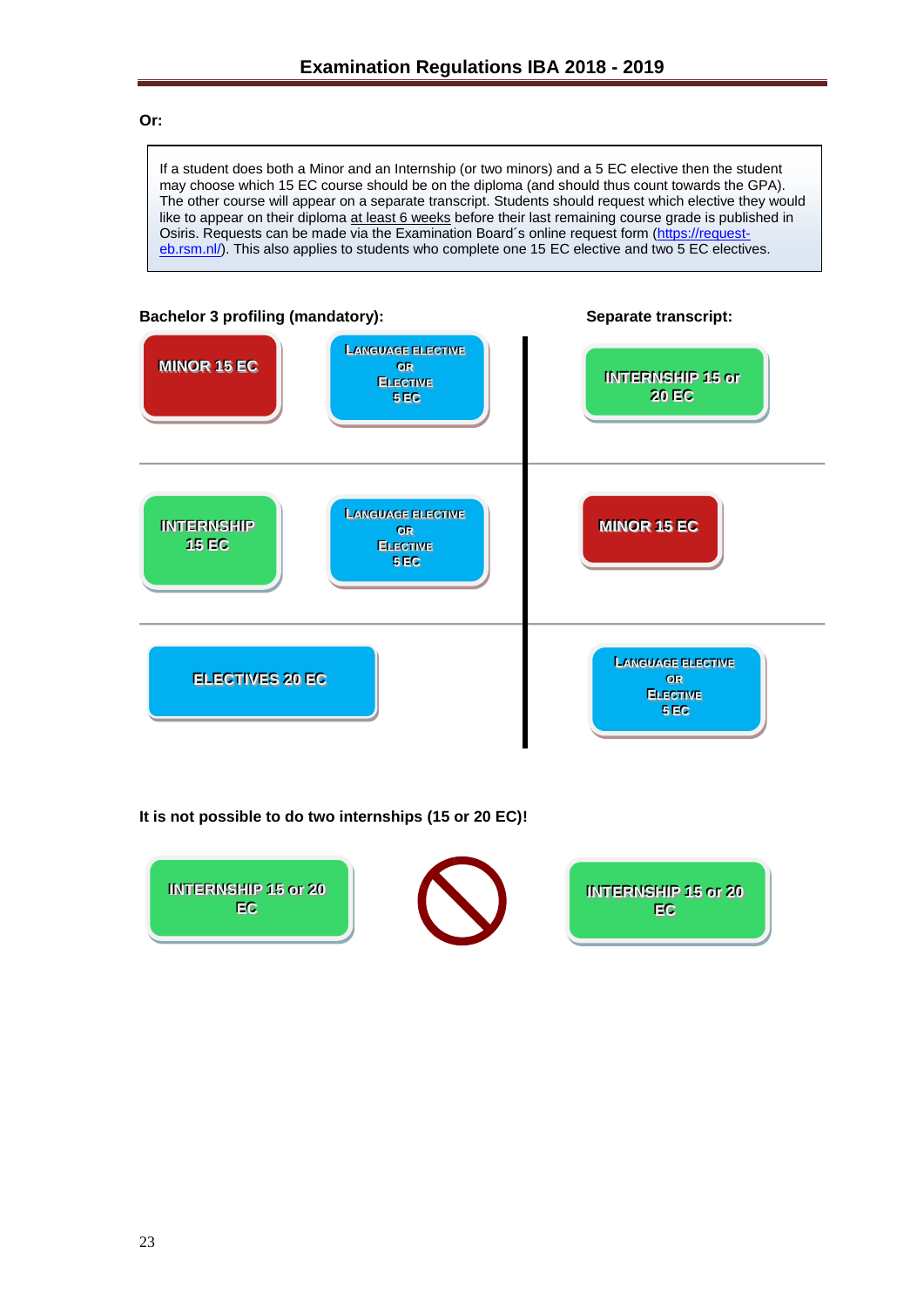# <span id="page-23-0"></span>4. Rules and Guidelines (R&G) of the Bachelor of Science in International Business Administration 2018-2019

## <span id="page-23-1"></span>**Section 1 – General**

## <span id="page-23-2"></span>**Article 1.1 – applicability of the Rules and Guidelines**

These Rules and Guidelines (R&G) are applicable to the examinations and the final exam of the bachelor's degree programme BSc in International Business Administration at the Rotterdam School of Management, Erasmus University, hereinafter referred to as the programme.

## <span id="page-23-3"></span>**Article 1.2 – definitions**

- 1. Unless differently mentioned, in these R&G, the same definitions will be used as formulated in article 1.3 of the Teaching and Examination Regulations.
- 2. Fraud: the action or negligence of a student as a result of which it is impossible, entirely or in part, to form a correct judgment concerning his/her knowledge, insight and skills.

## <span id="page-23-4"></span>**Article 1.3 – day-to-day procedure of the Examination Board**

The Examination Board may assign tasks to its members for taking care of daily procedures.

### <span id="page-23-5"></span>**Article 1.4 – The authority to examine, the appointment of examiners (BSc programmes), Examination Manual**

- 1. For the purpose of conducting examinations and establishing the results thereof, the Examination Board appoints the examiners in compliance with the following rules:
	- a) At the start of the Academic Year the Examination Board appoints the examiners for the duration of that year;
	- b) Tenured and tenure track RSM academic staff (assistant professors, associate professors, endowed and full professors) as well as tenured RSM lecturers will be appointed as examiner for the teaching within their discipline;
	- c) At the request of the Department, other members of the RSM academic personnel (e.g. untenured lecturers, researchers, PhD-candidates) may be appointed as an examiner for a specific course (e.g. thesis trajectory);
	- d) At the request of the Department, a former member of the RSM academic staff or a (former) member of academic staff of another School of the EUR or any other research university may be temporarily appointed as an examiner for a specific course (e.g. thesis trajectory). This person must meet the following requirements: a completed PhD, or a university master´s degree with demonstrable extensive experience in performing scientific research. Furthermore, a hospitality agreement is required;
	- e) A UTQ (University Teaching Qualification, in Dutch BKO) or equivalent is preferable;
	- f) An examiner who is appointed for the first time shall be mentored by an experienced examiner from the relevant Department.
- 2. In case of special circumstances, the Examination Board may grant exceptions to the above rules.
- 3. The examiners provide the Examination Board with the information requested.
- 4. All appointed examiners shall be registered in the RSM's Examiners Register.
- 5. The Examination Board can suspend or withdraw the appointment as examiner if the person concerned persistently fails to comply with the applicable examination regulations or fails to deliver examinations that meet the minimum quality standards. The Examination Board will not do so until the person concerned in all fairness has had a chance to conform to the relevant rules.
- 6. The examiners shall comply with the binding rules the Examination Board has set regarding examinations. These rules shall be included in the Examination Manual.

## <span id="page-23-6"></span>**Article 1.5 – the criteria**

In the decision making process the Examination Board employs the following criteria as a guideline – and in case of contrariety of criteria weighs the importance of employing one against another -:

• the preservation of the quality and selection criteria of each examination;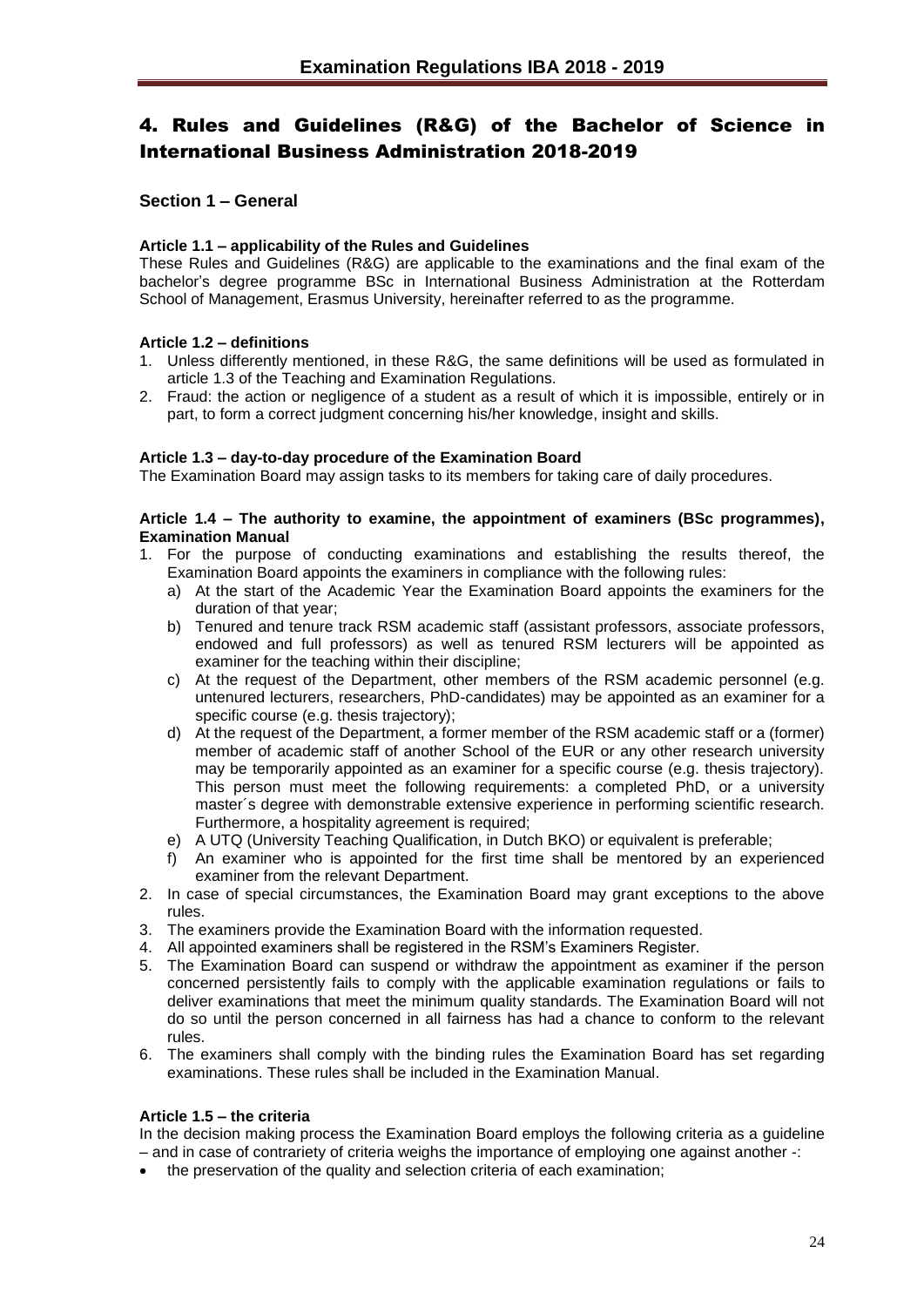- the efficiency criteria, for example, expressed in terms of aiming to limit loss of time (wherever possible) for students who make rapid progress with their studies when preparing for examinations;
- motivating students to interrupt their studies as soon as possible in cases where it is very unlikely that they will pass their examinations;
- protecting students from trying to take on too large a study load;
- tolerance towards students who, through circumstances beyond their control, have encountered delays during their studies.

## <span id="page-24-0"></span>**Section 2 – Exemptions**

## <span id="page-24-1"></span>**Article 2.1 – exemption from practical exercises**

A request for exemption from the obligation to take part in practical exercises, as referred to in article 2.4 of the Teaching and Examination Regulations, should be submitted by the student in writing, with reasons and supported by documentation, to the Examination Board at least four weeks before the practical exercise for which exemption is requested is scheduled to begin. In exceptional cases, the Examination Board may permit derogation from the period stated in the last sentence.

The Examination Board makes a decision within four weeks of receiving the request. The student is informed immediately of the decision.

## <span id="page-24-2"></span>**Article 2.2 – exemption from a course examination**

- 1. A request for exemption from a course examination, in keeping with legal requirements, should be submitted in writing to the Examination Board along with an explanation of the reasons and documentation. The Examination Board can establish additional regulations regarding the procedure. These regulations will be published on the Examination Board website.
- 2. With due observance of the provisions set out in Section 5 of the Teaching and Examination Regulations, the Examination Board takes a motivated decision within four weeks after the request has been lodged. The student will be informed immediately of the decision.
- 3. If a student already has exemption under the provisions of or by virtue of the law for one or more examination parts, he/she should report this to the Examination Board.
- 4. When the result of the examination is established, an exemption is not taken into consideration; the exemption is indicated on the list of grades with an 'E'.

## <span id="page-24-3"></span>**Section 3 – Rules concerning good course of things during examinations and tests**

## <span id="page-24-4"></span>**Article 3.1 – registration for examinations and written tests**

- 1. A student who is registered for a course in Osiris will be automatically registered for all of that course's tests with the exception of the re-sit, if applicable. Registration for a re-sit is possible via Osiris during the registration period starting 35 days before the test and expiring seven days before the test. During this period, registration is also possible at the ESSC.
- 2. In any one-examination period, the student may register for no more than 8 examinations.
- 3. The Head of Student Administration Erasmus University (Team Study Progress & Diploma Administration - RSM) can, with the approval of the Examination Board, establish specific rules for properly registration in examinations, by virtue of the Teaching and Examination Regulations of the programme and the R&G of the Examination Board. These specific rules will be announced in a proper manner in sufficient time.
- 4. After the official registration deadline, students can still register at the ESSC counter up to two working days before a test, for an administrative fee of € 20,00 per test. Students will receive a receipt which they should take to the test as proof of registration for the test. In case this late registration period of two working days of the ESSC has expired, students from RSM can still register, but only after paying € 20,00 administration fee (no refund possible) via the online EBS paying system via this link: [https://lateregistration.rsm.nl.](https://lateregistration.rsm.nl/) This fee has to be paid on the day of the examination at the latest. If the payment is done, the student will receive a confirmation on the student e-mail account. In addition, the Examination Board will inform the Student Administration Erasmus University (Team Study Progress & Diploma Administration - RSM) and the Programme Manager that the grade for the test can be registered in Osiris.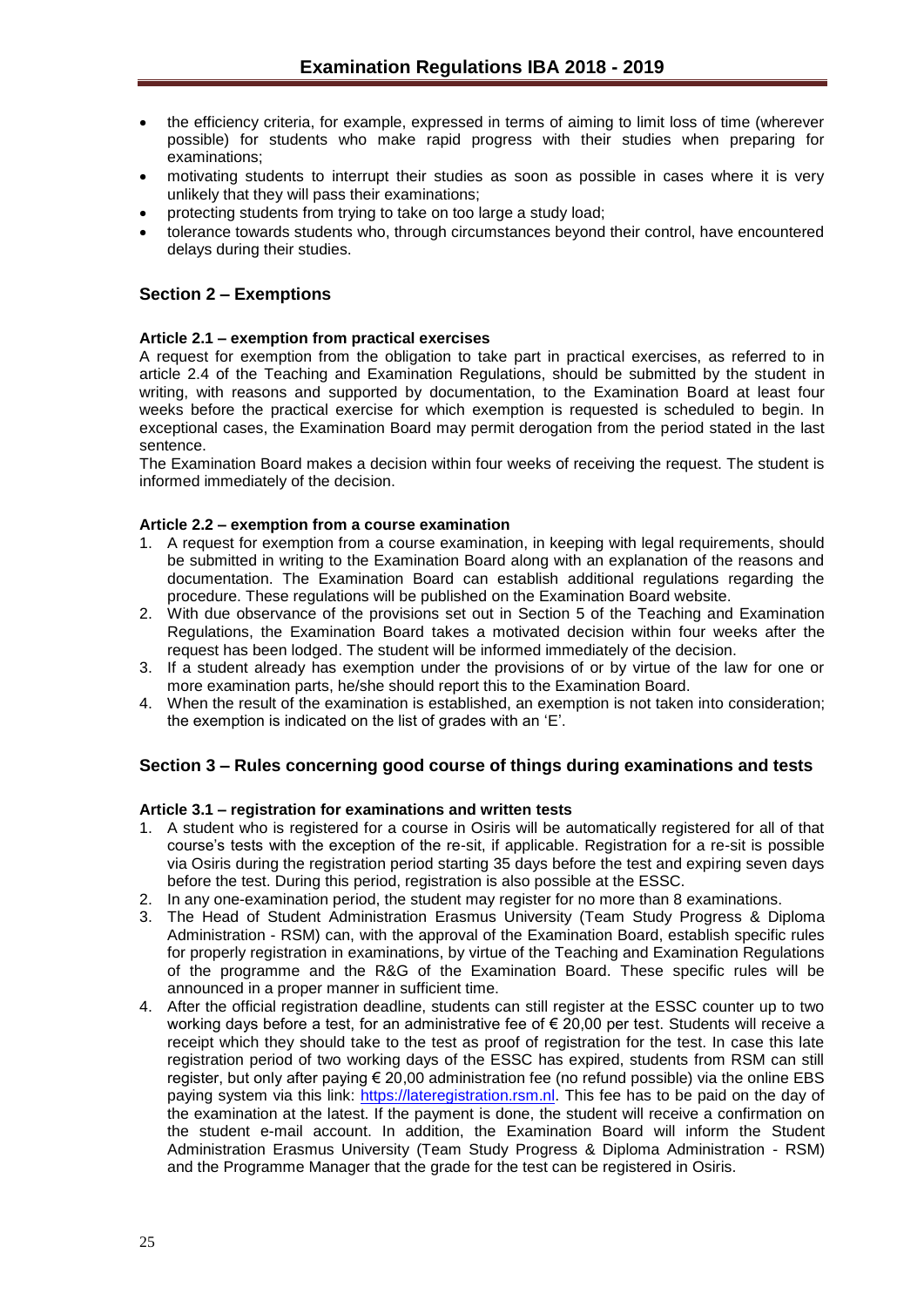- 5. Anyone who has not registered for a final exam or examination in accordance with the provisions of or by virtue of these R&G may not take part in the final exam or examination concerned. If, notwithstanding the foregoing, the student nevertheless takes part in the final exam or examination, the examiner or the Examination Board will not establish a grade.
- 6. Students who received a campus ban from the Executive Board of the EUR, may not participate in the tests in the designated examination rooms and halls of the Woudestein-complex of the EUR during the ban.

## <span id="page-25-0"></span>**Article 3.2 – entering and leaving the room in which the written test is being held**

- 1. Only a student who has registered on time and correctly for the written test may take part in the examination concerned, and will be admitted to the room where the written test is being held.
- 2. Admission to the hall where a written test is organized is declined fifteen minutes after the start of the written test concerned. A student who is admitted to the hall after the start of the examination concerned must ensure that he/she causes as little disturbance as possible to the students already present.
- 3. A student taking part in the test may not leave the room earlier than one hour after the start of that test. A student who leaves the test before the end of the test concerned should ensure that he/she causes as little disturbance as possible to the students still present.
- 4. A student taking part in the test may, on request and with the permission of the examiner or the invigilator, leave the test's hall (M-hall in the Van der Goot Building) a while to use the toilet as from one hour after the start of the written test until half an hour before the end of the test. This permission is granted only to one student at a time. In exceptional cases, the examiner or invigilator may derogate from these rules in favour of the student.
- 5. Personal belongings such as coats, bags, mobile phones, watches and other items that are not allowed to be used during the written test are not allowed to be brought into the hall where the test is held. These must be placed outside the test room in lockers, if available. If no lockers are available, coats must be placed over the chair. Bags must be closed and out of reach of the student. Watches, mobile phones and such must be switched off and out of reach of the student.
- 6. Scrap paper, examination questions, answers and other examination-related documents may not be taken from the room during and after the examination. Only when clearly indicated on the front page of the test paper, scrap paper may be taken by the student after the official examination time has elapsed.
- 7. The Head of Student Administration Erasmus University (Team Study Progress & Diploma Administration - RSM) can, with the approval of the Examination Board, establish specific rules concerning entering and leaving the room in the Van der Goot (former M-) Building in which the written tests is being held, by virtue of the Teaching and Examination Regulations of the programme and the Rules and Guidelines of the Examination Board. These specific rules will be announced in a proper manner in sufficient time.

## <span id="page-25-1"></span>**Article 3.3 – general provisions concerning order during the written test**

- 1. On behalf of the Examination Board, the invigilators appointed for this purpose are charged with maintaining order during the written test. An examiner may act as invigilator.
- 2. Every student should comply with the instructions of the invigilator. If a student does not comply with the instructions of the invigilator, or does not obey his /her request, the invigilator may exclude him/her from taking further part in the test, with the consequence that no result will be established.
- 3. During the written test, the student must, at the request of the examiner or the invigilator, prove his/her identity with a valid proof of registration (student card) or another legally valid proof of identity.
- 4. Only a valid proof of registration (student card), another legally valid proof of identity, the registration verification, the exam paper and answer sheet, writing materials and a ruler may be placed on the candidate's desk. No study material such as a (graphical) calculator, literature or other sources of information may be placed on the student's desk unless explicitly authorized by the examiner in advance and stated on the front page of the test paper. These study aids (without any notes on them) are solely for the student's own use. During the examination the candidate is not allowed to make use of a dictionary. In addition, a maximum of one cold snack and one bottle of non-alcoholic drink are allowed for own use. The use of food and drink should not in any way cause inconvenience, at the discretion of the principal invigilator.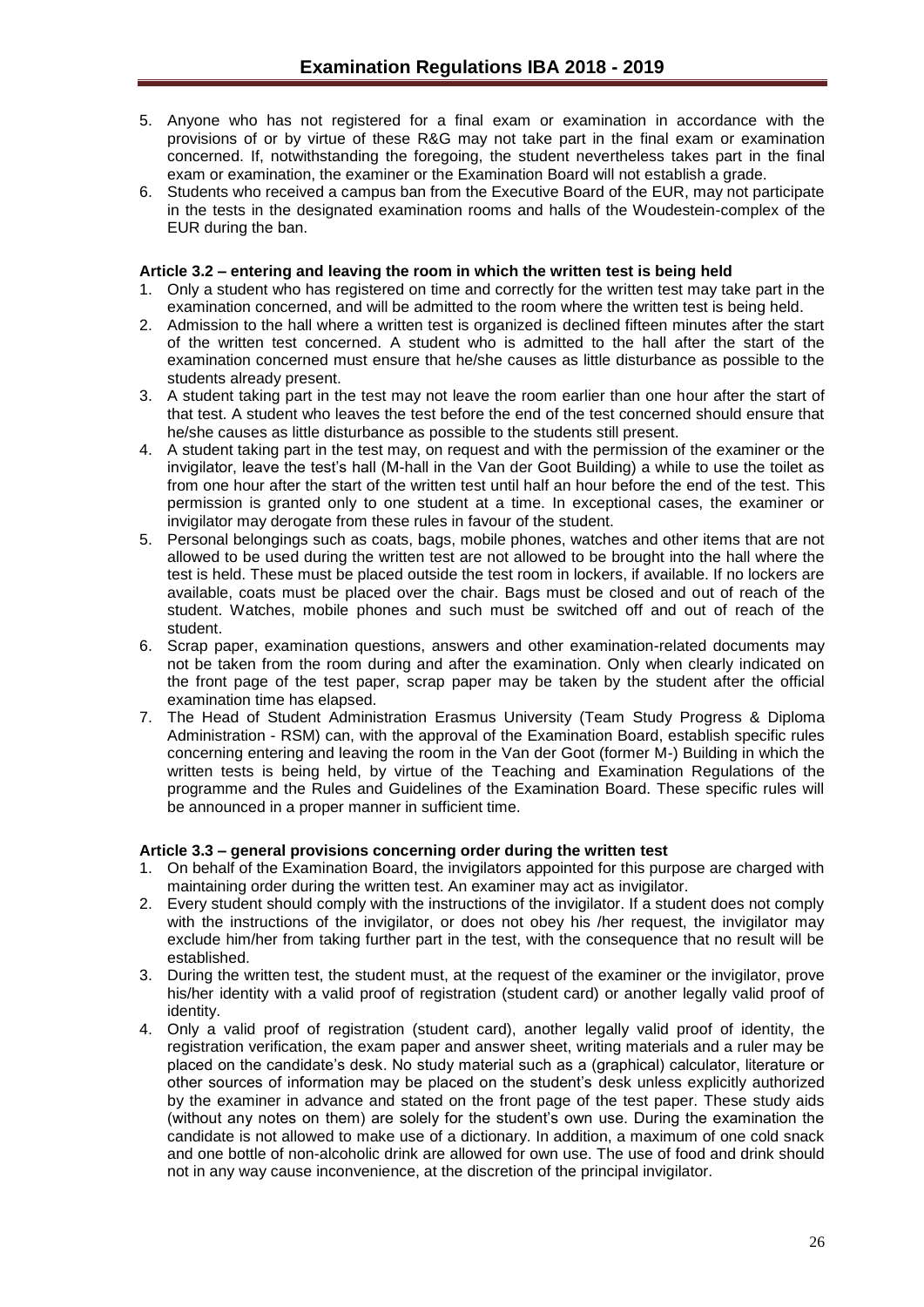- 5. A student taking part in the test is obliged, on request of the invigilator, to show, and if requested, to hand over, the materials that he/she has with him/her.
- 6. Only the paper provided by EUR is to be used for the written test. The use of the student's own paper is not permitted.
- 7. A student taking part in the written test should write his/her name, signature and student /examination number on each sheet of paper that is handed in. The invigilator checks whether this has been done correctly before the test is handed in to him/her.
- 8. The Head of Student Administration Erasmus University (Team Study Progress & Diploma Administration - RSM) can, with the approval of the Examination Board, establish specific rules concerning the order during the written test in the Van der Goot (former M-)Building, by virtue of the Teaching and Examination Regulations of the programme and the Rules and Guidelines of the Examination Board. These specific rules will be announced in a proper manner in sufficient time.

## <span id="page-26-0"></span>**Article 3.4 – fraud**

- 1. If in the matter of taking an examination, fraud within the meaning of article 1.2, paragraph 2 is detected or suspected, this is set down in writing as soon as possible by the invigilator or the examiner whom he/she must call in. The invigilator or the examiner may ask the student to make available any items of evidence. A refusal to do this is recorded in the written report. The student is given the opportunity to add written comments to the written report of the invigilator or examiner. The written report and any written comments are handed over to the Examination Board as soon as possible.
- 2. The Examination Board or the examiner may exclude a student who has committed fraud from further participation in the examination during which the irregularity was detected, and/or take other appropriate measures. The exclusion has the consequence that no result will be established for the examination concerned. Before the Examination Board decides to make the exclusion, it gives the student the opportunity to give his/her account.
- 3. The other appropriate measures as referred to in paragraph 2 may consist of, among others, the following sanctions:
	- a. reprimand;
	- b. invalidation of the examination concerned;
	- c. exclusion from one or more examinations;
	- d. exclusion from one or more examination periods;
	- e. a combination of the above measures to a maximum of exclusion for at most one year;
	- f. in a serious case of fraud the Examination Board may advise the Executive Board to end the enrolment for the programme of the person concerned once and for all.

## <span id="page-26-1"></span>**Section 4 – The examinations, tests and assessments of the courses**

#### <span id="page-26-2"></span>**Article 4.1 – The questions and assignments, assessment plan, peer review protocol and publication exam questions**

- 1. The form of the examination of a course as mentioned in article 3.2 of the Teaching and Examination Regulations will be announced in the course manual.
- 2. The examination of a course must meet the following conditions: valid, reliable, transparent and efficient. These conditions are detailed in the RSM's testing policy document.
- 3. The questions and assignments of the examination of a course do not go beyond the sources announced in advance from which the examination material is derived. These sources need to be announced in the course manual before the start of the course.
- 4. The examination of a course is representative of the learning objectives of the course in terms of content and form and in line with the end terms of the degree programme. This is documented in a course assessment plan that will be published in the course manual.
- 5. The questions and assignments of an examination are clear and unambiguous, and are asked in such a way, or contain such instructions, that the student can know how comprehensive and detailed the answers must be.
- 6. Well in advance of a written test being held, the examiner gives the students the opportunity, if possible, to peruse a written sample of a similar examination, and also the model answers and the norms on the basis of which the assessment was made.
- 7. The duration of the examination is such that examinees have sufficient time, measured according to reasonable criteria, to answer the questions.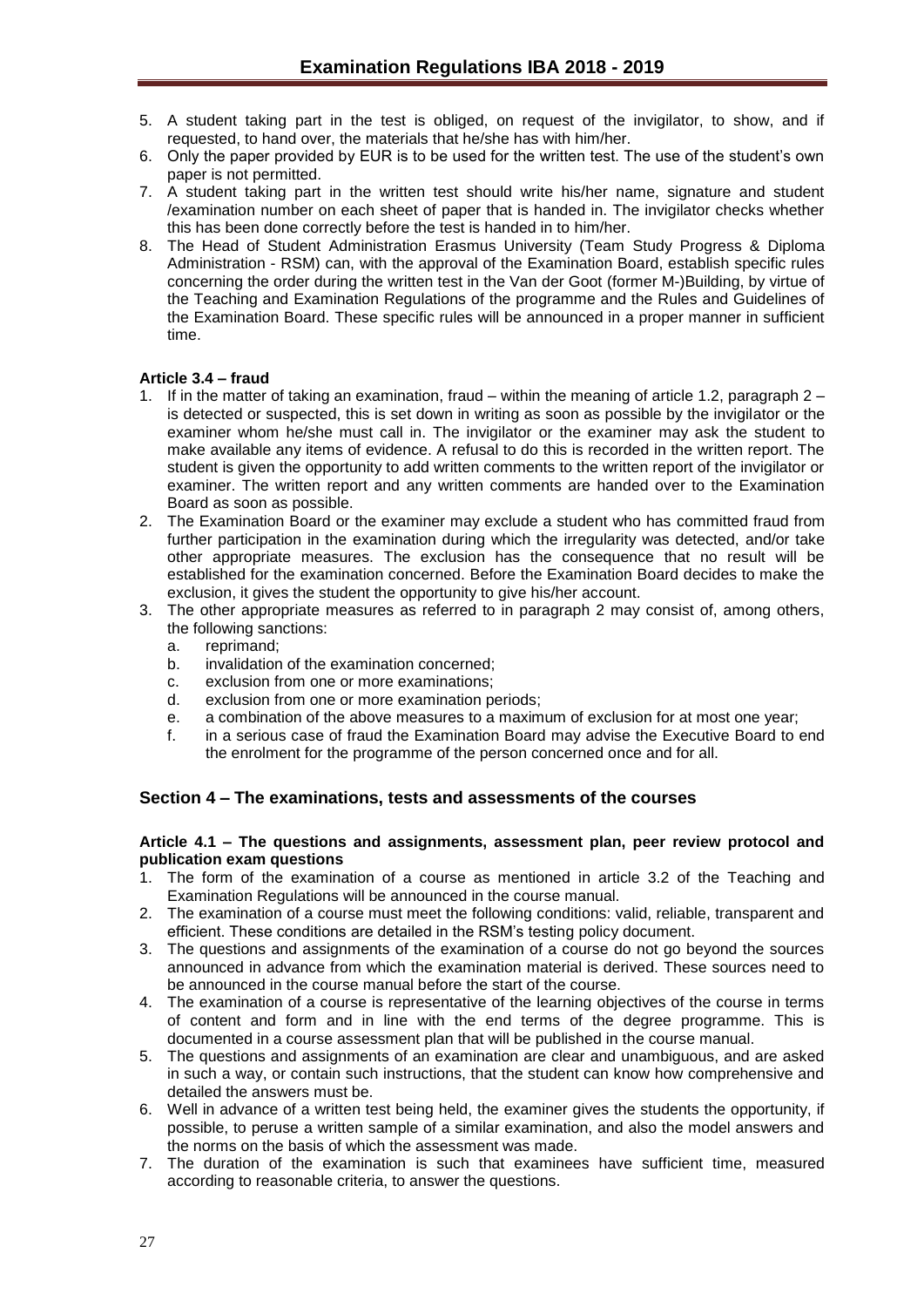- 8. In advance of the test concerned being held, the examiner asks a colleague to check the test on the instructions mentioned in this article. The Examination Board may prescribe a peer review protocol.
- 9. The examiner will post the examination questions and (model) answers on Canvas right after the exam so that students can check which questions they have answered (in)correctly. If a student lodges a complaint to the Examination Board then this information should be included to substantiate the complaint.

Upon the examiner's request the Examination Board may grant the examiner an exemption from posting the answers on Canvas in the event of important reasons.

## <span id="page-27-0"></span>**Section 5 – The Assessment**

## <span id="page-27-1"></span>**Article 5.1 – assessment criteria**

- 1. Wherever possible, assessment of written tests, takes place on the basis of previously established model answers and criteria, which can possibly be modified as a result from correcting the tests.
- 2. The assessment method is sufficiently transparent that the examinees can see how the results of the tests were established.
- 3. In cases of tests of an examination given and assessed by more than one examiner, the Examination Board ensures that the examiners' assessment is based on the same criteria. If necessary, it shall appoint a supervising examiner for conducting the tests.

## <span id="page-27-2"></span>**Article 5.2 – determining the grades: rounding off, averaging, passing, grade floor, bonus assignments**

1. Course examinations and tests are assessed with grades on the scale 0.0 - 10.0, accurate to one decimal point, where a 5.5 is the lowest pass grade*.*  In derogation from this rule, sufficient results of language electives and other courses taken

(whether or not in the context of an international exchange programme) at a foreign university will be registered as a '*pass'*. Furthermore, practical tests such as practical exercises, presentations or participation performance, may be assessed with a 'pass' or 'fail'.

Tests assessed with a 'pass' or 'fail' cannot be averaged nor included in the GPA calculation as referred to in article 6.2, paragraph 1.

- 2. If grades have to be rounded off and averaged within a course, or between courses or to determine the GPA or the classification – the following rules apply by default:
	- Unless otherwise stated in the Undergraduate Catalogue or the relevant course manual, grades are averaged according to the weighted average of the credits, where the average is rounded off to the nearest decimal place. For example, if rounded off to one decimal place, 5.450 is rounded to 5.5, and 6.9449 is rounded to a 6.9. If rounded off to two decimal places (for example to calculate the overall GPA or a cum laude) a 8.2449 is rounded to a 8.24 and a 8.2450 is rounded to a 8.25, etc.;
	- In case the assessment of a course is based on more than one test, then the rule applies that the separate tests are rounded off at one decimal place and the final grade is rounded to one decimal place. All intermediate computations are not rounded off. The same applies if the assessment of one test in fact consists of two parts (such as partly multiple-choice questions and partly open questions): both parts must be considered as separate tests. For example:

| weighing factor | Grade per test unrounded | Grade per test | <b>correct is</b> | incorrect is |
|-----------------|--------------------------|----------------|-------------------|--------------|
| 20%             | 6.32                     | 6.3            | 1.26              |              |
| 80%             | 5.58                     | 5.6            | 4.48              | 4.5          |
|                 |                          |                | 5.74              | 5.8          |
|                 |                          | final grade:   | 5.7               | <b>5.8</b>   |

3. If the examination of a course is assessed on the basis of more than one test, no final grade for the examination will be calculated if one of the test grades is lower than a 4.5. Tests that can be taken only once per academic year, most likely practical exercises, presentations, participation performance and team or individual assignments, are exempted from this rule.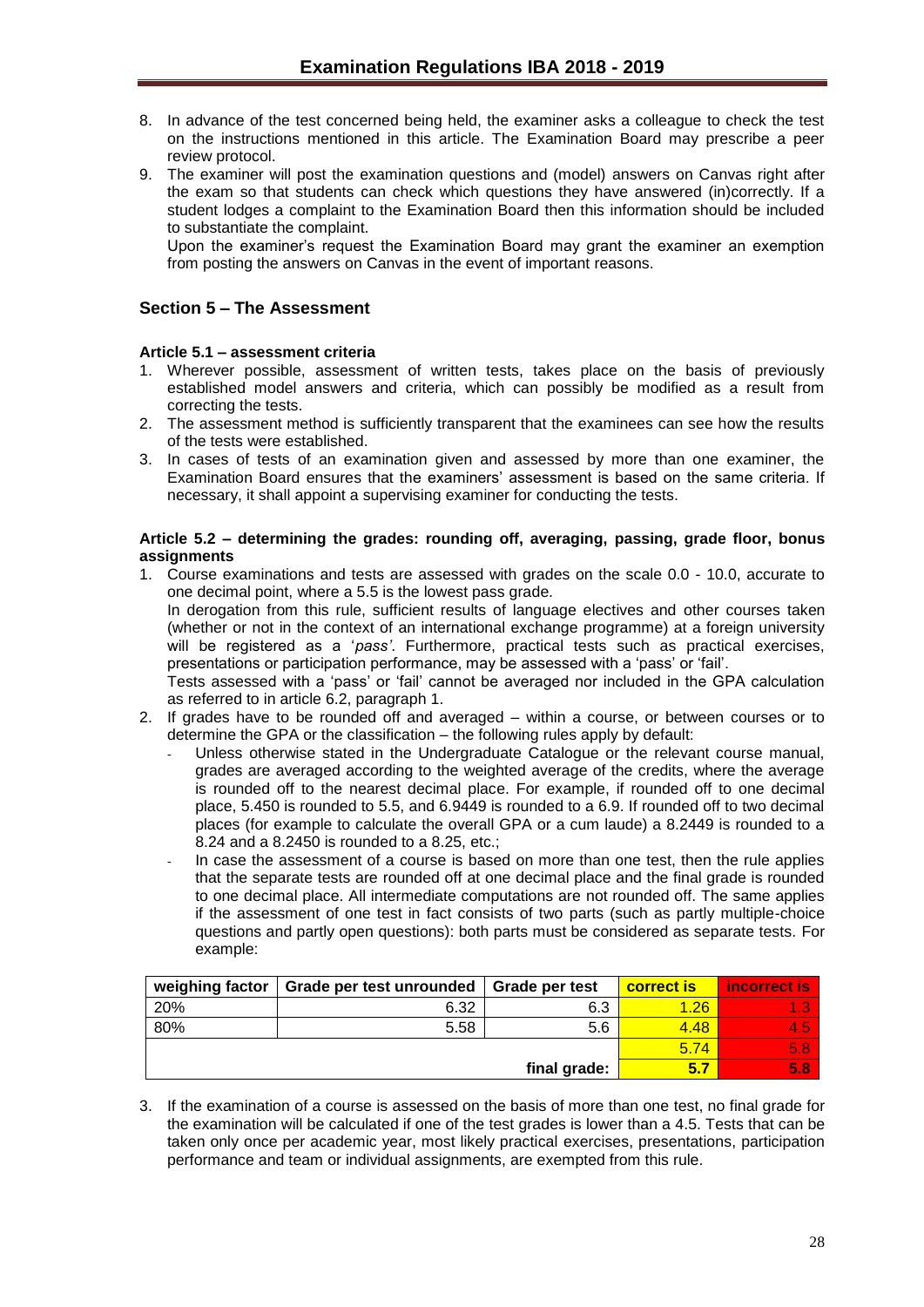- 4. To encourage students to study, bonus assignments can be assigned to a course. Participation is not mandatory. Passed assignments can be awarded with bonus credits up to a maximum of 1.0. The term of validity of the bonus credits is limited to the academic year in which the bonus assignment is taken. In Bachelor year 1 bonus credits should be valid in addition to the regular exam as well as the resit. If the course concerned is part of both the BA and IBA programme, the bonus assignment should be implemented in both programmes. Examiners can stipulate additional rules to bonus credits like for instance bonus credits are only valid if the final grade is ≥ 5.5 or bonus credits are only valid in addition to the regular exam and not the resit (only an option in Bachelor 2 and/or 3). Additional rules to bonus credits must be explicitly announced in the course manual. The Examination Board may stipulate further rules concerning bonus assignments.
- 5. Additional rules of examiners concerning the assessment (e.g. with regard to the weighting of examination parts and/or regulations on lower limits must be:
	- approved in advance by the Examination Board, and
	- announced at least two months before the examination is held, by means of a written announcement to the Student Administration Erasmus University (Team Study Progress & Diploma Administration - RSM), and by means of publication in the obligatory study material and/or in the Sin-Online Course Guide and/or in the Erasmus Magazine and/or on SIN-online.
	- Rules that do not comply with these conditions are null and void, and have no legal force.
- 6. For the establishing of grades for a multiple-choice test the following principles apply:
	- a. No wrong answers in the test counts as a 10.0.
	- b. All questions incorrect up to and including the number of correct answers that correspond with the random guessing counts as a 0.0 This means that the '0.0' amounts to: (the number of multiple choice questions)/(the number of response alternatives). For instance 40 questions and 4 response possibilities: 40 / 4 = 10: 10 answers correct counts as a 0.0.
	- c. Each question has equal weight. The weight per correct answer above the random selection then is in case of for example 40 four choice questions:  $30 (40 - 10)$  questions make the difference between a 0.0 and a 10.0 (so 10 points): so, each question is worth 10  $/ 30 = 1/3$  points.
	- d. The standard cut score for pass/fail is set on 5.5. In case of for example 40 four choice questions the cut score is at 27 correct answers, rounded off  $(10 + 5.5/ 0.33)$ . The grade will be a 5.7.

If an examiner concludes that a multiple-choice question is incorrect after the examination, this question should be dropped. Consequently, the multiple-choice test will have fewer questions and this can affect the cut score of the examination as well as the weight of each good answer in the grade of a student.

Only if the exam question in itself is correct but has more than one correct answer, it remains part of the multiple-choice test. If all answers to a question are considered correct, it does not assess anything i.e. has no value, and will therefore not count as part of the examination and should be removed.

Examiners may only derogate from these instructions with the approval of the Examination Board.

## <span id="page-28-0"></span>**Section 6 – The Final IBA Exam**

#### <span id="page-28-1"></span>**Article 6.1 – establishment of the result of the final IBA exam**

- 1. Students have passed the final IBA exam when they have taken all examination parts, with pass grades or exemptions.
- 2. As an exception to the first paragraph, students may pass the exam with a 4.5 or higher for one examination part of the course year B1, provided that all components of course year B1 were passed, with the exception of the component with the 4.5 or higher, and this insufficient grade is compensated for by at least one rounded 7 or higher for another component of B1.
- 3. In addition, students may pass the final exam with compensation of one failed course under the following conditions:
	- it concerns a course of the year B2 or B3 with the exception of trimester 7 courses with a value more than 7,5 ects, the Research Training/Bachelor Thesis and the courses that are part of the Sandwich Year (if applicable), and
	- the grade of the failed course is between 4.5 5.5, and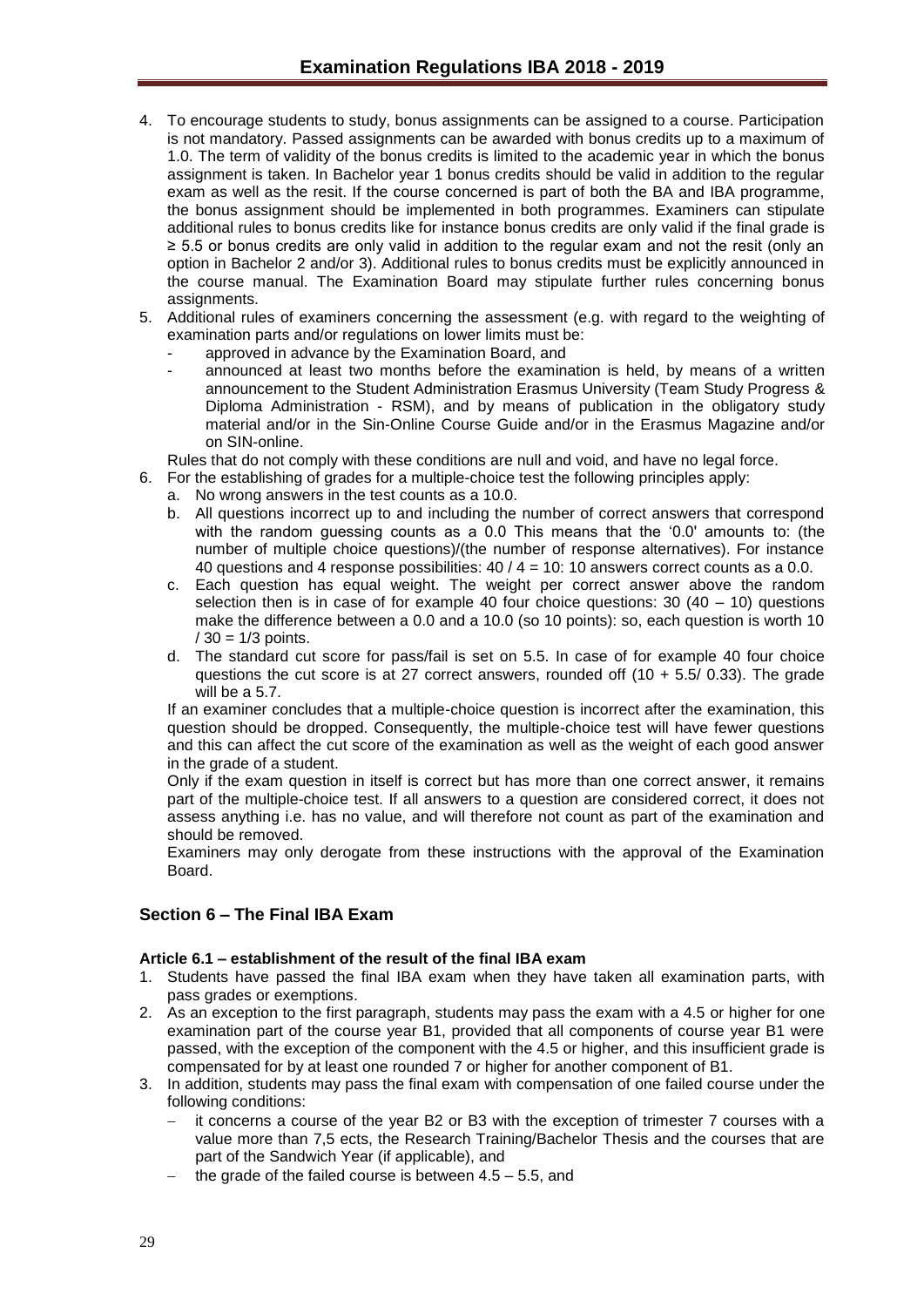the grade point average mentioned in article 6.2 paragraph 1 is at least 7.0.

This compensation rule will only be applied by the Examination Board upon the student's request.

4. On behalf of the Examination Board the Head of Student Administration Erasmus University (Team Study Progress & Diploma Administration - RSM) establishes the results of the final exam, in accordance with the Teaching and Examination Regulations of the programme and the R&G of the Examination Board.

## <span id="page-29-0"></span>**Article 6.2 – GPA calculation, (summa) cum laude classification**

- 1. The grade point average (GPA) is the average grade for all of the examination parts weighted on the basis of the credits and rounded to the nearest tenth of a decimal (hence, a 5.45 will become a 5.5). The GPA will be recorded on the transcript that accompanies the certificate.
- 2. If the examinee has shown exceptional skill while taking the examination, this may be stated on the certificate with the words '*cum laude'* or *'summa cum laude'* in accordance with the following rules:
	- The classification *'cum laude'* will be awarded if the student has fulfilled at least the following criteria:
		- the average of the rounded grades (to the first decimal) for the examination parts, as referred to in article 2.3 of the Teaching and Examination Regulations, calculated on the basis of the credits is an 8.25 or higher, in addition to which
		- no rounded grade for an examination part may be lower than a 5.5, and
		- no more than two examinations have been taken more than once (this criterion applies from cohort 2014-2015).
	- The classification *'summa cum laude'* will be awarded if the student has fulfilled at least the following criteria:
		- the average of the rounded grades (to the first decimal) for the examination parts, as referred to in article 2.3 of the Teaching and Examination Regulations, calculated on the basis of the credits is a 9.0 or higher, in addition to which
		- no rounded grade for an examination part may be lower than a 5.5. in addition to which
		- no examination has been taken more than once.
	- For the establishment of a classification, exemption has been granted for no more than 40 EC of B2/B3 examination parts and a minimum of 120 EC of the total required EC of the programme needs to consist of examinations taken in the programme of RSM Erasmus University.
- 3. In addition to the previous paragraphs: exemptions and results of examinations that are awarded with a pass/fail, for example examinations taken in the context of an international exchange programme at a foreign university, are not included in the determination of the classification.
- 4. The GPA referred to in paragraph 1 can be converted to internationally current (number or letter) grades according to the GPA transformation table set out in the Annex to these Rules and Guidelines. On the Osiris study progress report the international GPA on the four-point scale is listed in accordance with the said Annex, in addition to the GPA referred to in the first paragraph.

## <span id="page-29-1"></span>**Article 6.3 – the certificate, the transcript and the diploma supplement**

- 1. To show that the final IBA exam has been passed, the Examination Board awards a degree certificate, after the Executive Board has stated that the procedural requirements for the issuance have been met.
- 2. On a transcript, which constitutes a part of the degree certificate, the examination parts belonging to the final IBA exam are stated.
- 3. The degree certificate is accompanied by a diploma supplement in accordance with the agreed European standard format.
- 4. The degree certificate, the transcript and the diploma supplement are signed by the chairman or the substitute chairman of the Examination Board.
- 5. On behalf of the Examination Board, the Head of the Student Administration Erasmus University (Team Study Progress & Diploma Administration - RSM) shall be responsible for issuing the certificate, the transcript and the supplement to the student in person, unless the student opts for receiving the documents from the Examination Board at the official graduation ceremony.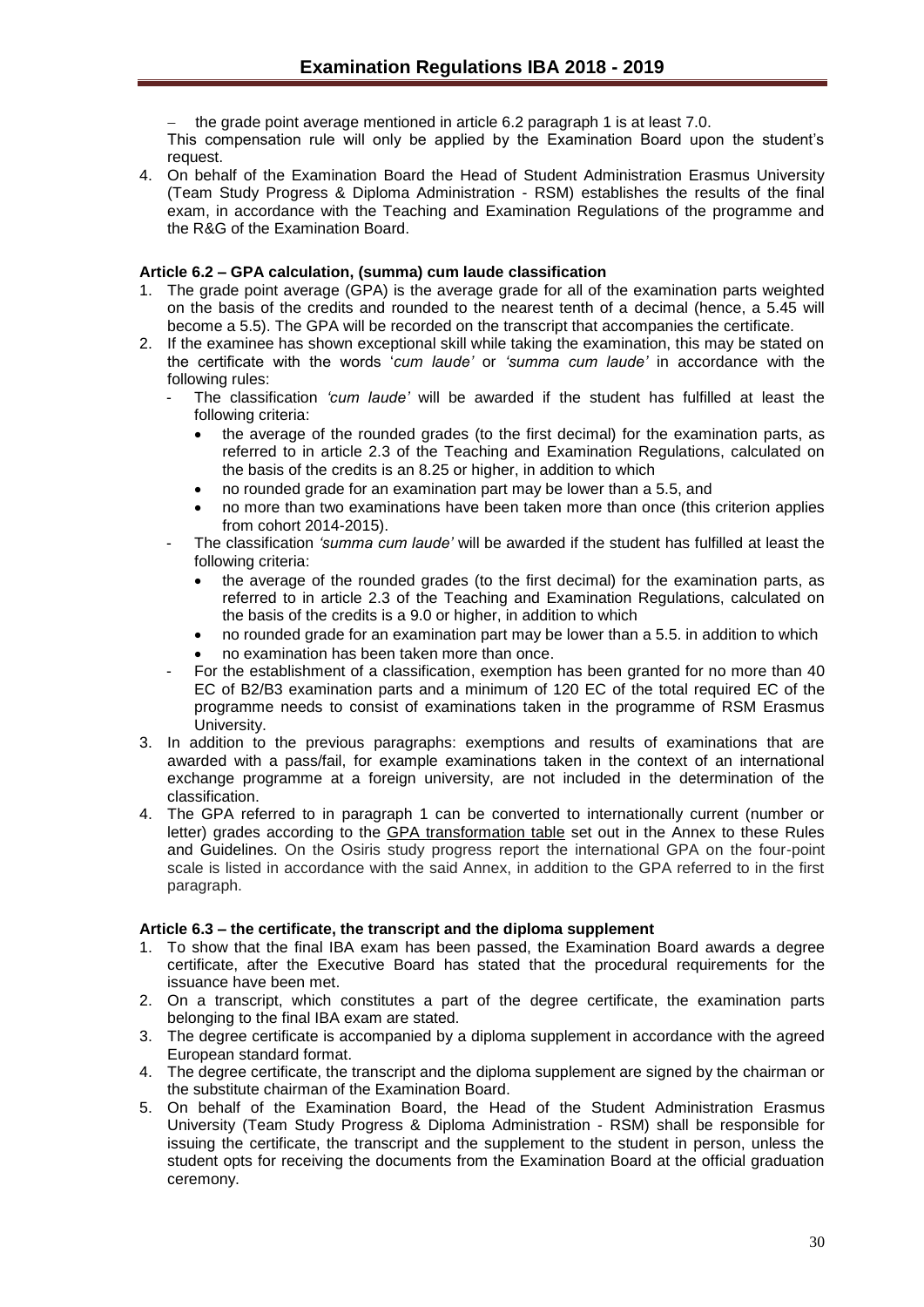## <span id="page-30-0"></span>**Section 7 – Final and implementation provisions**

## <span id="page-30-1"></span>**Article 7.1 – changes in these R&G**

No changes will be made that are applicable to the current academic year, unless the interests of students or examinees are, in reason, not thereby prejudiced.

## <span id="page-30-2"></span>**Article 7.2 – entry into force**

These R&G enter into force on 1 September 2018.

Made by decree of the Examination Board RSM, Erasmus University on date 2018.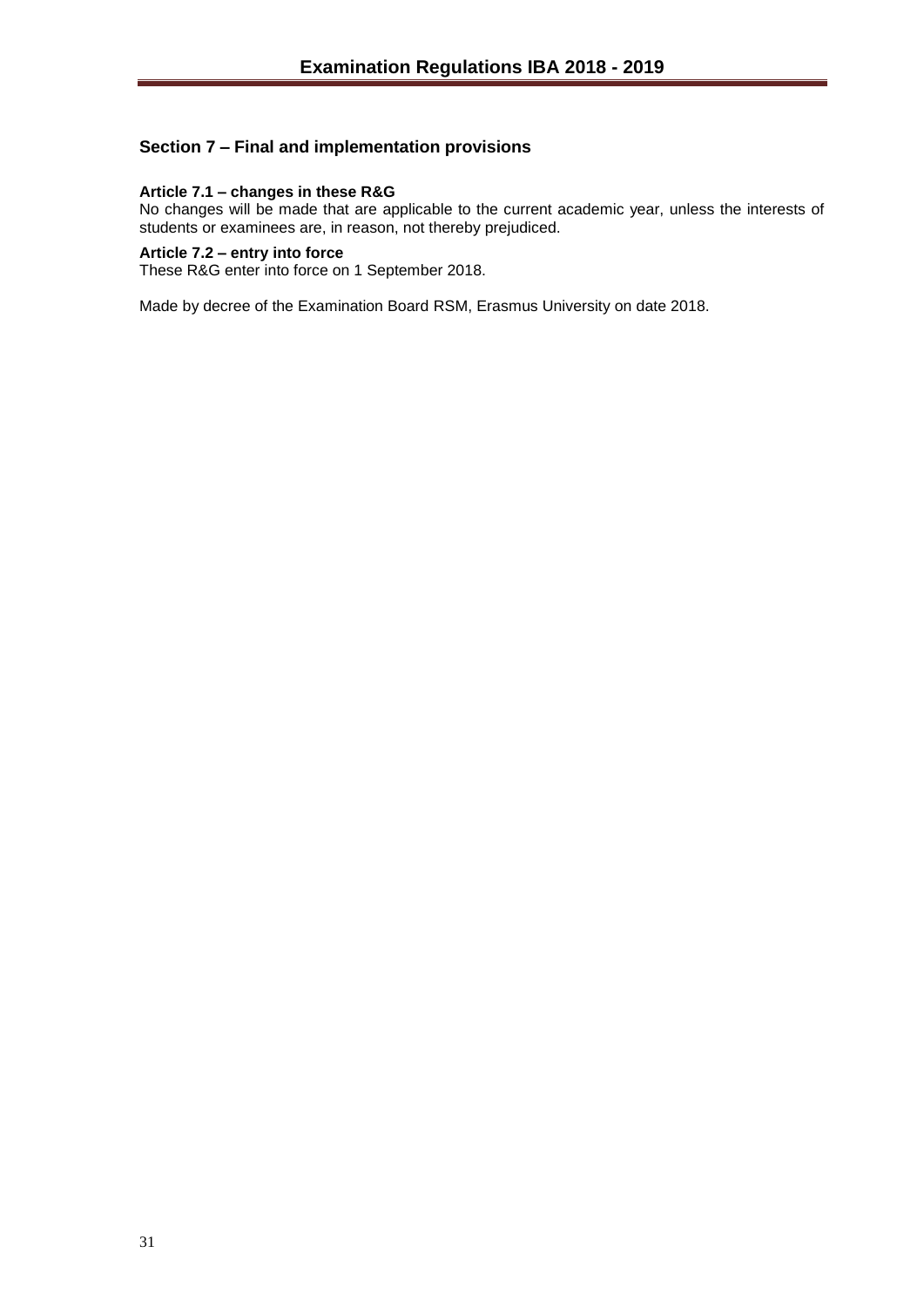# <span id="page-31-0"></span>**Annex GPA-transformation table**

<span id="page-31-1"></span>*(as referred to Article 6.2, par. 4 R&G)*

| <b>RSM</b> grades from | upto and including | <b>International GPA</b> | Letter grade |
|------------------------|--------------------|--------------------------|--------------|
| 10                     | 10                 | 4                        | $A+$         |
| $8.00\,$               | 9.99               | $\overline{\mathbf{4}}$  | $\mathsf A$  |
| 7.99                   | 7.99               | 3.99                     | A-           |
| 7.98                   | 7.98               | 3.98                     | $A-$         |
| 7.97                   | 7.97               | 3.97                     | А-           |
| 7.96                   | 7.96               | 3.96                     | $A-$         |
| 7.95                   | 7.95               | 3.95                     | $A-$         |
| 7.94                   | 7.94               | 3.94                     | $A-$         |
| 7.93                   | 7.93               | 3.93                     | А-           |
| 7.92                   | 7.92               | 3.92                     | $A-$         |
| 7.91                   | 7.91               | 3.91                     | $A-$         |
| 7.90                   | 7.90               | 3.90                     | $A-$         |
| 7.89                   | 7.89               | 3.89                     | А-           |
| 7.88                   | 7.88               | 3.88                     | $A-$         |
| 7.87                   | 7.87               | 3.87                     | A-           |
| 7.86                   | 7.86               | 3.86                     | $A-$         |
| 7.85                   | 7.85               | 3.85                     | А-           |
| 7.84                   | 7.84               | 3.84                     | $A-$         |
| 7.83                   | 7.83               | 3.83                     | A-           |
| 7.82                   | 7.82               | 3.82                     | $A-$         |
| 7.81                   | 7.81               | 3.81                     | А-           |
| 7.80                   | 7.80               | 3.80                     | $A-$         |
| 7.79                   | 7.79               | 3.79                     | A-           |
| 7.78                   | 7.78               | 3.78                     | $A-$         |
| 7.77                   | 7.77               | 3.77                     | A-           |
| 7.76                   | 7.76               | 3.76                     | $A-$         |
| 7.75                   | 7.75               | 3.75                     | A-           |
| 7.74                   | 7.74               | 3.74                     | $A-$         |
| 7.73                   | 7.73               | 3.73                     | A-           |
| 7.72                   | 7.72               | 3.72                     | $A-$         |
| 7.71                   | 7.71               | 3.71                     | A-           |
| 7.70                   | 7.70               | 3.70                     | $A-$         |
| 7.69                   | 7.69               | 3.69                     | $B+$         |
| 7.68                   | 7.68               | 3.67                     | $B+$         |
| 7.67                   | 7.67               | 3.66                     | $B+$         |
| 7.66                   | 7.66               | 3.65                     | $B+$         |
| 7.65                   | 7.65               | 3.63                     | $B+$         |
| 7.64                   | 7.64               | 3.62                     | $B+$         |
| 7.63                   | 7.63               | 3.61                     | $B+$         |
| 7.62                   | 7.62               | 3.59                     | $B+$         |
| 7.61                   | 7.61               | 3.58                     | $B+$         |
| 7.60                   | 7.60               | 3.57                     | $B+$         |
| 7.59                   | 7.59               | 3.55                     | $B+$         |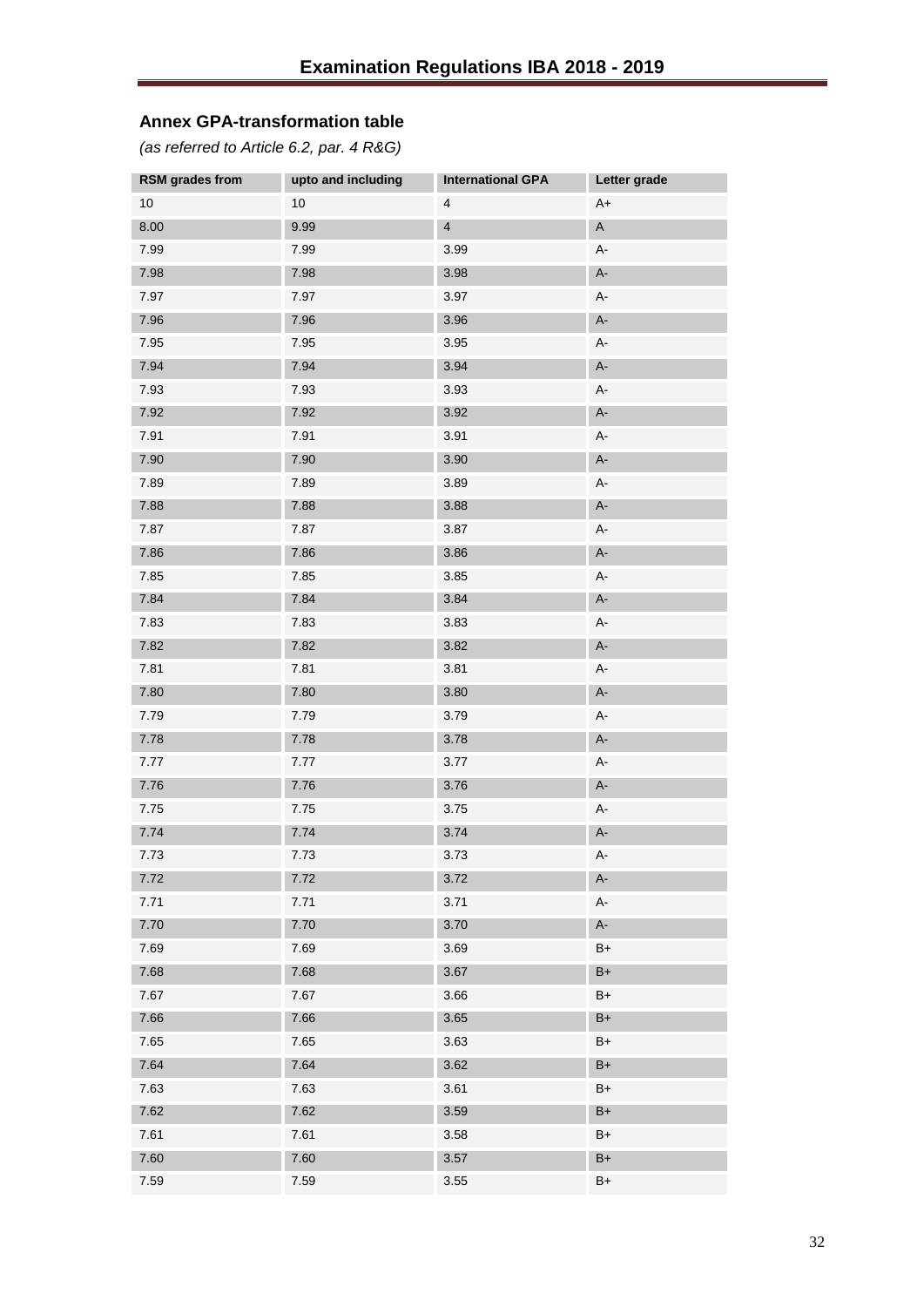| 7.58   | 7.58     | 3.54 | $B+$          |
|--------|----------|------|---------------|
| $7.57$ | $7.57\,$ | 3.53 | $B+$          |
| 7.56   | 7.56     | 3.51 | $\mathsf{B}+$ |
| 7.55   | 7.55     | 3.50 | $B+$          |
| 7.54   | 7.54     | 3.49 | $B+$          |
| 7.53   | 7.53     | 3.47 | $B+$          |
| 7.52   | 7.52     | 3.46 | $\mathsf{B}+$ |
| 7.51   | 7.51     | 3.45 | $B+$          |
| 7.50   | 7.50     | 3.43 | $B+$          |
| 7.49   | 7.49     | 3.42 | $B+$          |
| 7.48   | 7.48     | 3.41 | $B+$          |
| 7.47   | 7.47     | 3.39 | $B+$          |
| 7.46   | 7.46     | 3.38 | $B+$          |
| 7.45   | 7.45     | 3.37 | $B+$          |
| 7.44   | 7.44     | 3.35 | $B+$          |
| 7.43   | 7.43     | 3.34 | $B+$          |
| 7.42   | 7.42     | 3.33 | $B+$          |
| 7.41   | 7.41     | 3.31 | $B+$          |
| 7.40   | 7.40     | 3.30 | $B+$          |
| 7.38   | 7.39     | 3.29 | B             |
| 7.37   | 7.37     | 3.28 | B             |
| 7.36   | 7.36     | 3.27 | B             |
| 7.34   | 7.35     | 3.26 | $\sf B$       |
| 7.33   | 7.33     | 3.25 | B             |
| 7.32   | 7.32     | 3.24 | $\sf B$       |
| 7.30   | 7.31     | 3.23 | B             |
| 7.29   | 7.29     | 3.22 | $\sf B$       |
| 7.28   | 7.28     | 3.21 | B             |
| 7.26   | 7.27     | 3.20 | $\sf B$       |
| 7.25   | 7.25     | 3.19 | В             |
| 7.24   | 7.24     | 3.18 | B             |
| 7.22   | 7.23     | 3.17 | В             |
| 7.21   | 7.21     | 3.16 | B             |
| 7.20   | 7.20     | 3.15 | B             |
| 7.18   | 7.19     | 3.14 | B             |
| 7.17   | 7.17     | 3.13 | В             |
| 7.16   | 7.16     | 3.12 | B             |
| 7.14   | 7.15     | 3.11 | B             |
| 7.13   | 7.13     | 3.10 | B             |
| 7.12   | 7.12     | 3.09 | В             |
| 7.10   | 7.11     | 3.08 | B             |
| 7.09   | 7.09     | 3.07 | B             |
| 7.08   | 7.08     | 3.06 | $\sf B$       |
| 7.06   | 7.07     | 3.05 | B             |
| $7.05$ | 7.05     | 3.04 | $\sf B$       |
| 7.04   | 7.04     | 3.03 | B             |
|        |          |      |               |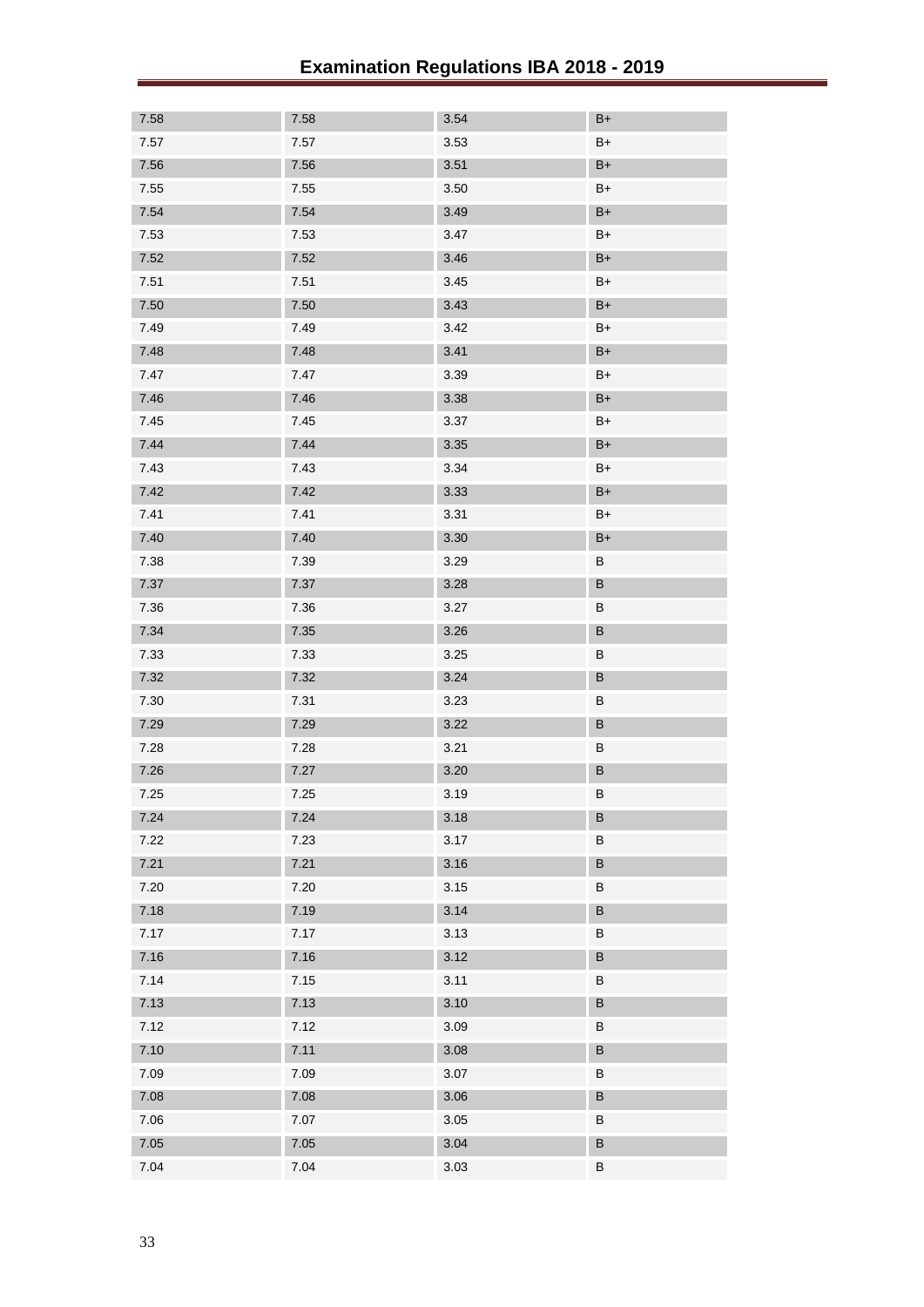| 7.02 | 7.02 | 3.02 | $\sf B$             |
|------|------|------|---------------------|
| 7.01 | 7.01 | 3.01 | В                   |
| 7.00 | 7.00 | 3.00 | $\sf B$             |
| 6.99 | 6.99 | 2.99 | B-                  |
| 6.98 | 6.98 | 2.98 | <b>B-</b>           |
| 6.97 | 6.97 | 2.97 | <b>B-</b>           |
| 6.96 | 6.96 | 2.96 | <b>B-</b>           |
| 6.95 | 6.95 | 2.95 | <b>B-</b>           |
| 6.94 | 6.94 | 2.94 | $\mathsf B\text{-}$ |
| 6.93 | 6.93 | 2.93 | B-                  |
| 6.92 | 6.92 | 2.92 | <b>B-</b>           |
| 6.91 | 6.91 | 2.91 | <b>B-</b>           |
| 6.90 | 6.90 | 2.90 | <b>B-</b>           |
| 6.89 | 6.89 | 2.89 | B-                  |
| 6.88 | 6.88 | 2.88 | <b>B-</b>           |
| 6.87 | 6.87 | 2.87 | <b>B-</b>           |
| 6.86 | 6.86 | 2.86 | <b>B-</b>           |
| 6.85 | 6.85 | 2.85 | B-                  |
| 6.84 | 6.84 | 2.84 | <b>B-</b>           |
| 6.83 | 6.83 | 2.83 | B-                  |
| 6.82 | 6.82 | 2.82 | <b>B-</b>           |
| 6.81 | 6.81 | 2.81 | B-                  |
| 6.80 | 6.80 | 2.80 | <b>B-</b>           |
| 6.79 | 6.79 | 2.79 | <b>B-</b>           |
| 6.78 | 6.78 | 2.78 | <b>B-</b>           |
| 6.77 | 6.77 | 2.77 | B-                  |
| 6.76 | 6.76 | 2.76 | <b>B-</b>           |
| 6.75 | 6.75 | 2.75 | B-                  |
| 6.74 | 6.74 | 2.74 | <b>B-</b>           |
| 6.73 | 6.73 | 2.73 | B-                  |
| 6.72 | 6.72 | 2.72 | <b>B-</b>           |
| 6.71 | 6.71 | 2.71 | $\mathsf B\text{-}$ |
| 6.70 | 6.70 | 2.70 | <b>B-</b>           |
| 6.69 | 6.69 | 2.69 | $C+$                |
| 6.68 | 6.68 | 2.67 | $C+$                |
| 6.67 | 6.67 | 2.66 | $C+$                |
| 6.66 | 6.66 | 2.65 | $C+$                |
| 6.65 | 6.65 | 2.63 | $C+$                |
| 6.64 | 6.64 | 2.62 | $C+$                |
| 6.63 | 6.63 | 2.61 | $C+$                |
| 6.62 | 6.62 | 2.59 | $C+$                |
| 6.61 | 6.61 | 2.58 | $C+$                |
| 6.60 | 6.60 | 2.57 | $C+$                |
| 6.59 | 6.59 | 2.55 | $C+$                |
| 6.58 | 6.58 | 2.54 | $C+$                |
| 6.57 | 6.57 | 2.53 | $C+$                |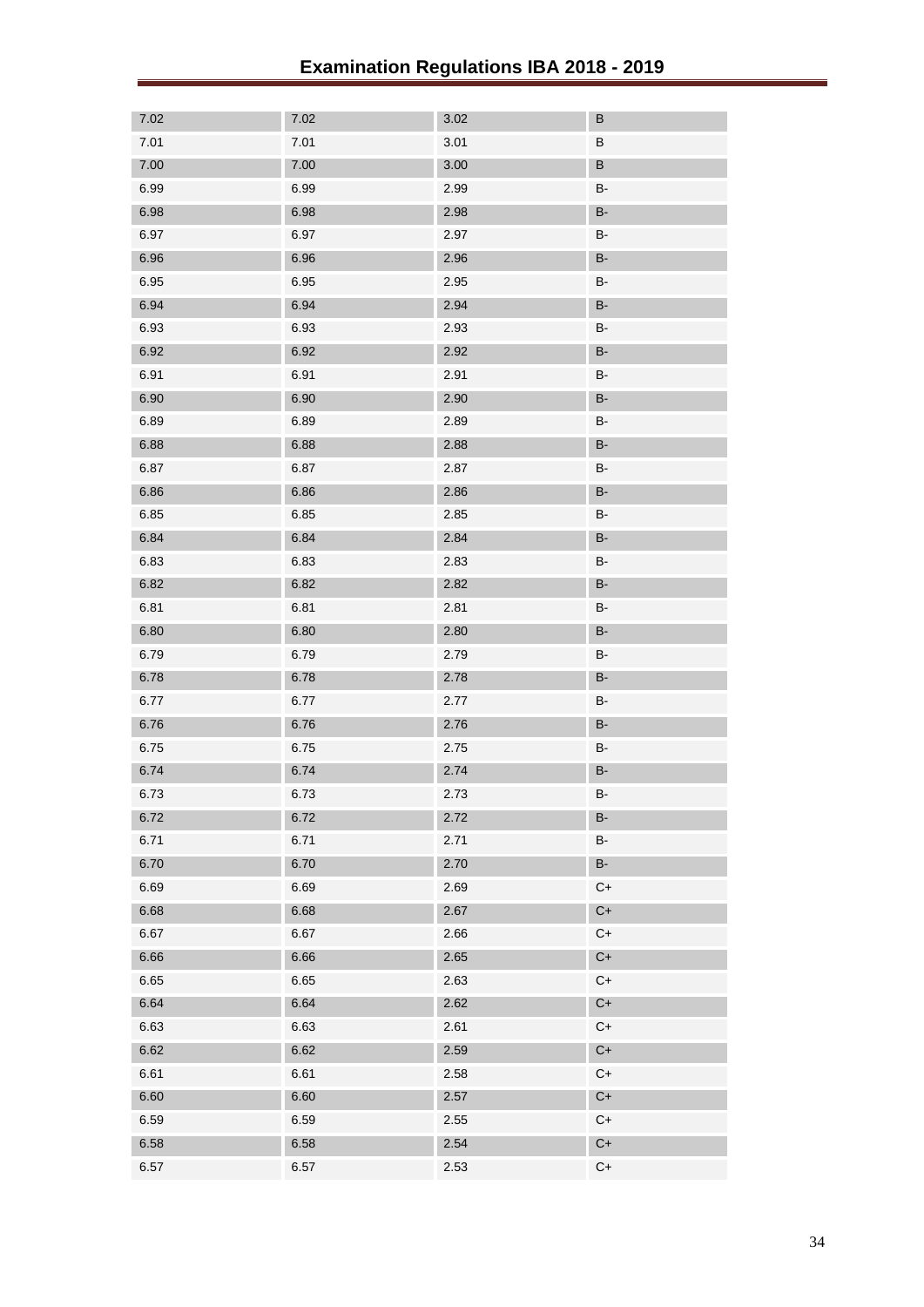| 6.56 | 6.56 | 2.51 | $C+$                   |
|------|------|------|------------------------|
| 6.55 | 6.55 | 2.50 | $C+$                   |
| 6.54 | 6.54 | 2.49 | $\mathsf{C}\texttt{+}$ |
| 6.53 | 6.53 | 2.47 | $C+$                   |
| 6.52 | 6.52 | 2.46 | $C+$                   |
| 6.51 | 6.51 | 2.45 | $C+$                   |
| 6.50 | 6.50 | 2.43 | $\mathsf{C}\texttt{+}$ |
| 6.49 | 6.49 | 2.42 | $C+$                   |
| 6.48 | 6.48 | 2.41 | $C+$                   |
| 6.47 | 6.47 | 2.39 | $C+$                   |
| 6.46 | 6.46 | 2.38 | $C+$                   |
| 6.45 | 6.45 | 2.37 | $C+$                   |
| 6.44 | 6.44 | 2.35 | $C+$                   |
| 6.43 | 6.43 | 2.34 | $C+$                   |
| 6.42 | 6.42 | 2.33 | $C+$                   |
| 6.41 | 6.41 | 2.31 | $C+$                   |
| 6.40 | 6.40 | 2.30 | $C+$                   |
| 6.38 | 6.39 | 2.29 | $\mathsf C$            |
| 6.37 | 6.37 | 2.28 | $\mathsf C$            |
| 6.36 | 6.36 | 2.27 | $\mathsf C$            |
| 6.34 | 6.35 | 2.26 | $\mathsf C$            |
| 6.33 | 6.33 | 2.25 | $\mathsf C$            |
| 6.32 | 6.32 | 2.24 | $\mathsf C$            |
| 6.30 | 6.31 | 2.23 | $\mathsf C$            |
| 6.29 | 6.29 | 2.22 | $\mathsf C$            |
| 6.28 | 6.28 | 2.21 | $\mathsf C$            |
| 6.26 | 6.27 | 2.20 | $\mathsf C$            |
| 6.25 | 6.25 | 2.19 | $\mathsf C$            |
| 6.24 | 6.24 | 2.18 | $\mathsf C$            |
| 6.22 | 6.23 | 2.17 | $\mathsf C$            |
| 6.21 | 6.21 | 2.16 | $\mathsf C$            |
| 6.20 | 6.20 | 2.15 | $\mathsf C$            |
| 6.18 | 6.19 | 2.14 | $\mathsf C$            |
| 6.17 | 6.17 | 2.13 | $\mathsf C$            |
| 6.16 | 6.16 | 2.12 | $\mathsf C$            |
| 6.14 | 6.15 | 2.11 | $\mathsf C$            |
| 6.13 | 6.13 | 2.10 | $\mathsf C$            |
| 6.12 | 6.12 | 2.09 | $\mathsf C$            |
| 6.10 | 6.11 | 2.08 | $\mathsf C$            |
| 6.09 | 6.09 | 2.07 | $\mathsf C$            |
| 6.08 | 6.08 | 2.06 | $\mathsf C$            |
| 6.06 | 6.07 | 2.05 | $\mathsf C$            |
| 6.05 | 6.05 | 2.04 | $\mathsf C$            |
| 6.04 | 6.04 | 2.03 | $\mathsf C$            |
| 6.02 | 6.03 | 2.02 | $\mathsf C$            |
| 6.01 | 6.01 | 2.01 | $\mathsf C$            |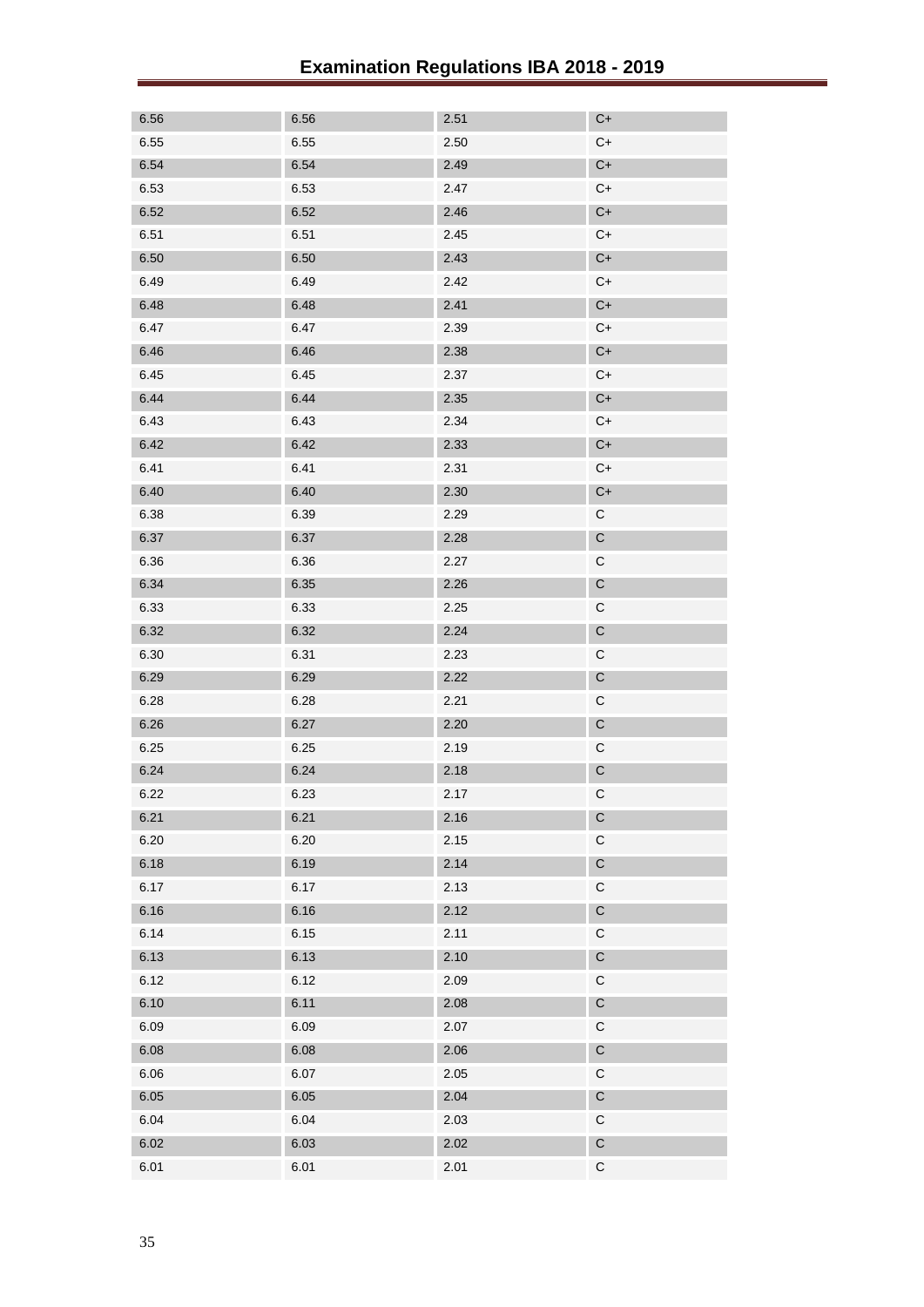| 6.00 | 6.00 | 2.00 | $\mathsf C$          |
|------|------|------|----------------------|
| 5.98 | 5.99 | 1.99 | $\mathsf{C}\text{-}$ |
| 5.97 | 5.97 | 1.98 | $\mathbb{C}\text{-}$ |
| 5.96 | 5.96 | 1.97 | C-                   |
| 5.94 | 5.95 | 1.96 | $C-$                 |
| 5.93 | 5.93 | 1.95 | $\mathsf{C}\text{-}$ |
| 5.92 | 5.92 | 1.94 | $C-$                 |
| 5.90 | 5.91 | 1.93 | C-                   |
| 5.89 | 5.89 | 1.92 | $C-$                 |
| 5.88 | 5.88 | 1.91 | $\mathsf{C}\text{-}$ |
| 5.86 | 5.87 | 1.90 | $C-$                 |
| 5.85 | 5.85 | 1.89 | C-                   |
| 5.84 | 5.84 | 1.88 | $C-$                 |
| 5.82 | 5.83 | 1.87 | $\mathsf{C}\text{-}$ |
| 5.81 | 5.81 | 1.86 | $\mathsf{C}\text{-}$ |
| 5.80 | 5.80 | 1.85 | $\mathsf{C}\text{-}$ |
| 5.78 | 5.79 | 1.84 | $C-$                 |
| 5.77 | 5.77 | 1.83 | $\mathsf{C}\text{-}$ |
| 5.76 | 5.76 | 1.82 | $\mathsf{C}\text{-}$ |
| 5.74 | 5.75 | 1.81 | $\mathsf{C}\text{-}$ |
| 5.73 | 5.73 | 1.80 | $C-$                 |
| 5.72 | 5.72 | 1.79 | $\mathsf{C}\text{-}$ |
| 5.70 | 5.71 | 1.78 | $\mathsf{C}\text{-}$ |
| 5.69 | 5.69 | 1.77 | $\mathsf{C}\text{-}$ |
| 5.68 | 5.68 | 1.76 | $C-$                 |
| 5.66 | 5.67 | 1.75 | $\mathsf{C}\text{-}$ |
| 5.65 | 5.65 | 1.74 | $\mathsf{C}\text{-}$ |
| 5.64 | 5.64 | 1.73 | $\mathsf{C}\text{-}$ |
| 5.62 | 5.63 | 1.72 | $C-$                 |
| 5.61 | 5.61 | 1.71 | $\mathsf{C}\text{-}$ |
| 5.60 | 5.60 | 1.70 | $\mathbb{C}\text{-}$ |
| 5.59 | 5.59 | 1.68 | D+                   |
| 5.58 | 5.58 | 1.66 | D+                   |
| 5.57 | 5.57 | 1.64 | D+                   |
| 5.56 | 5.56 | 1.62 | D+                   |
| 5.55 | 5.55 | 1.60 | D+                   |
| 5.54 | 5.54 | 1.58 | D+                   |
| 5.53 | 5.53 | 1.56 | D+                   |
| 5.52 | 5.52 | 1.54 | D+                   |
| 5.51 | 5.51 | 1.52 | D+                   |
| 5.50 | 5.50 | 1.50 | D+                   |
| 5.49 | 5.49 | 1.48 | D+                   |
| 5.48 | 5.48 | 1.46 | D+                   |
| 5.47 | 5.47 | 1.44 | D+                   |
| 5.46 | 5.46 | 1.42 | D+                   |
| 5.45 | 5.45 | 1.40 | D+                   |